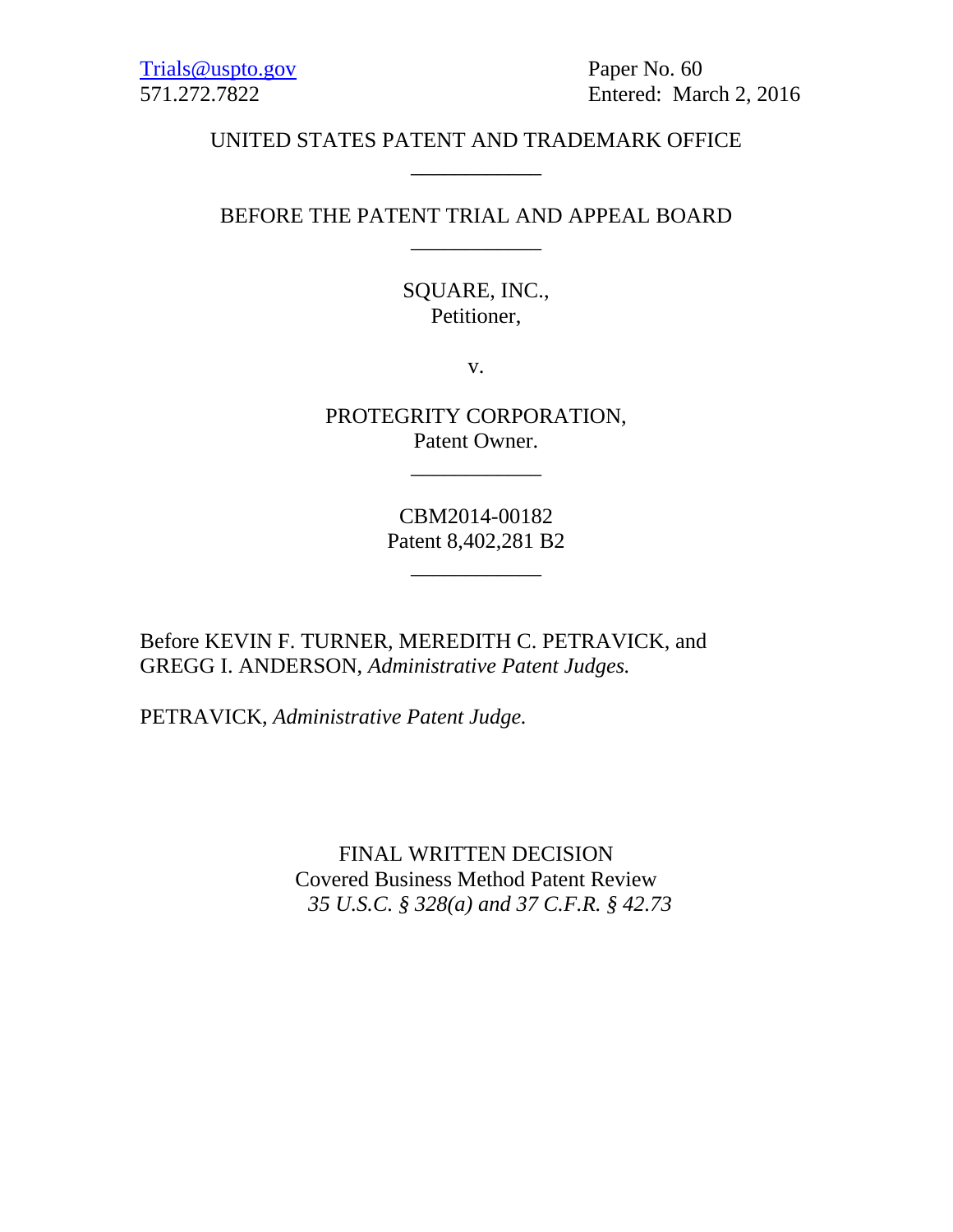# I. INTRODUCTION

# *A. Background*

On August 29, 2014, Square, Inc. ("Petitioner") filed a Petition (Paper 3, "Pet.") requesting a review under the transitional program for covered business method patents of claims 1–60 of U.S. Patent No. 8,402,281 B2 (Ex. 1001, "the '281 patent"). On March 5, 2015, pursuant to 35 U.S.C. § 324, we instituted this trial on the following grounds:

|       | <b>Ground Prior Art</b> | <b>Challenged Claims</b>           |
|-------|-------------------------|------------------------------------|
| § 101 | n/a                     | $1 - 60$                           |
| \$102 | Denning                 | 1, 2, 6, 9, 17, 18, 22, and 25     |
| \$103 | Denning                 | 5, 12–14, 16, 21, 28–30, and<br>32 |

Paper 16 ("Dec. to Inst.").

-

On May 29, 2015, Protegrity Corporation ("Patent Owner") filed a Patent Owner's Response. Paper 26<sup>1</sup> ("PO Resp."). Petitioner filed a Reply to Patent Owner's Response. Paper 40 ("Pet. Reply").

 On May 29, 2015, Patent Owner also filed a Motion to Amend. Paper 28 ("Mot. Amend"). Petitioner filed an Opposition to Patent Owner's Motion to Amend (Paper 39, "Opp. to Mot. Amend"), and Patent Owner filed a Reply to Opposition to Motion to Amend (Paper 41, "PO Reply to Opp. to Mot. Amend").

 On October 8, 2015, Petitioner filed a Motion to Exclude Evidence. Paper 43 ("Mot. Exclude"). Patent Owner filed an Opposition to Petitioner's Motion to Exclude (Paper 47), and Petitioner filed a Reply to Response to

<sup>&</sup>lt;sup>1</sup> Patent Owner filed the Patent Owner's Response twice, as papers 26 and 27. The papers appear to be identical. We refer to the Patent Owner's Response filed as paper 26 in our Decision.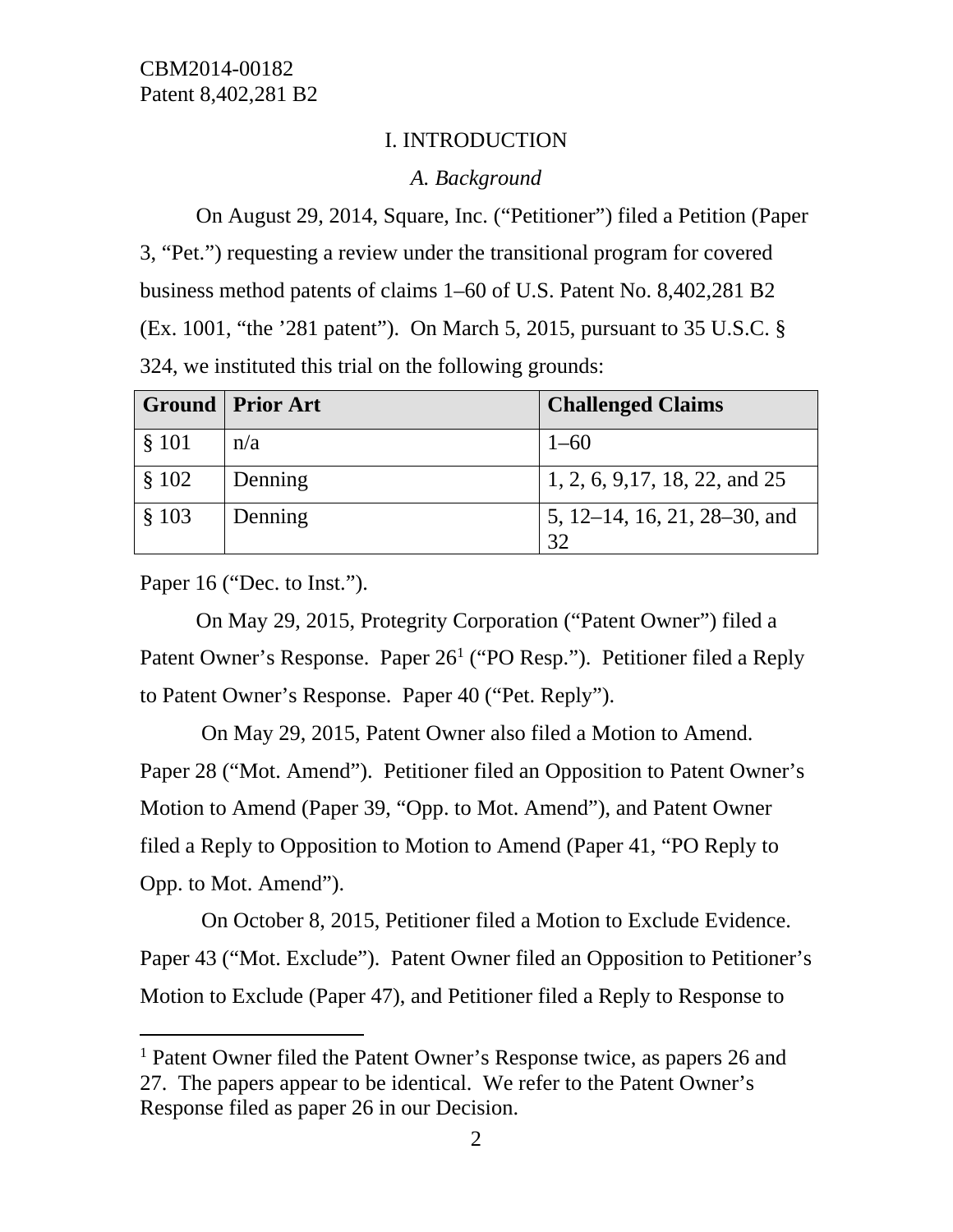Motion to Exclude (Paper 53).

An oral hearing was held on November 12, 2015. A transcript of the hearing is included in the record. Paper 58 ("Tr.").

We have jurisdiction under 35 U.S.C. § 6(c). This Final Written Decision is issued pursuant to 35 U.S.C. § 328(a) and 37 C.F.R. § 42.73.

#### *B. Patent Owner's Request to Cancel Claims 1–32*

In the Patent Owner's Response and the Motion to Amend, Patent Owner requests cancellation of claims 1–32 of the '281 patent. PO Resp. 1– 2; Mot. Amend 1. Patent Owner's request to cancel these claims is not contingent on the claims being determined to be unpatentable or on the entry of the proposed substitute claims. Patent Owner's request to cancel claims 1–32 is granted and we need not address these claims further.

The remaining ground is as follows:

|                   | <b>Ground Prior Art</b> | <b>Challenged Claims</b> |
|-------------------|-------------------------|--------------------------|
| $\frac{1}{8}$ 101 | n/a                     | $33 - 60$                |

#### *C. Related Matters*

Petitioner identifies *Square, Inc. v. Protegrity Corp.*, No. 3:14-cv-03423-EDL (N.D. Cal. July 28, 2014) as a related district court proceeding. Pet. 5. Patent Owner identifies numerous other related district court matters that would be affected by a decision in this proceeding. *See* Paper 7, 3–5.

The '281 patent was the subject of terminated proceedings CBM2013- 00024 and CBM2014-00121. Those proceedings terminated due to settlement between the parties. The '281 patent is also the subject of pending proceedings CBM2015-00006 and CBM2015-00010.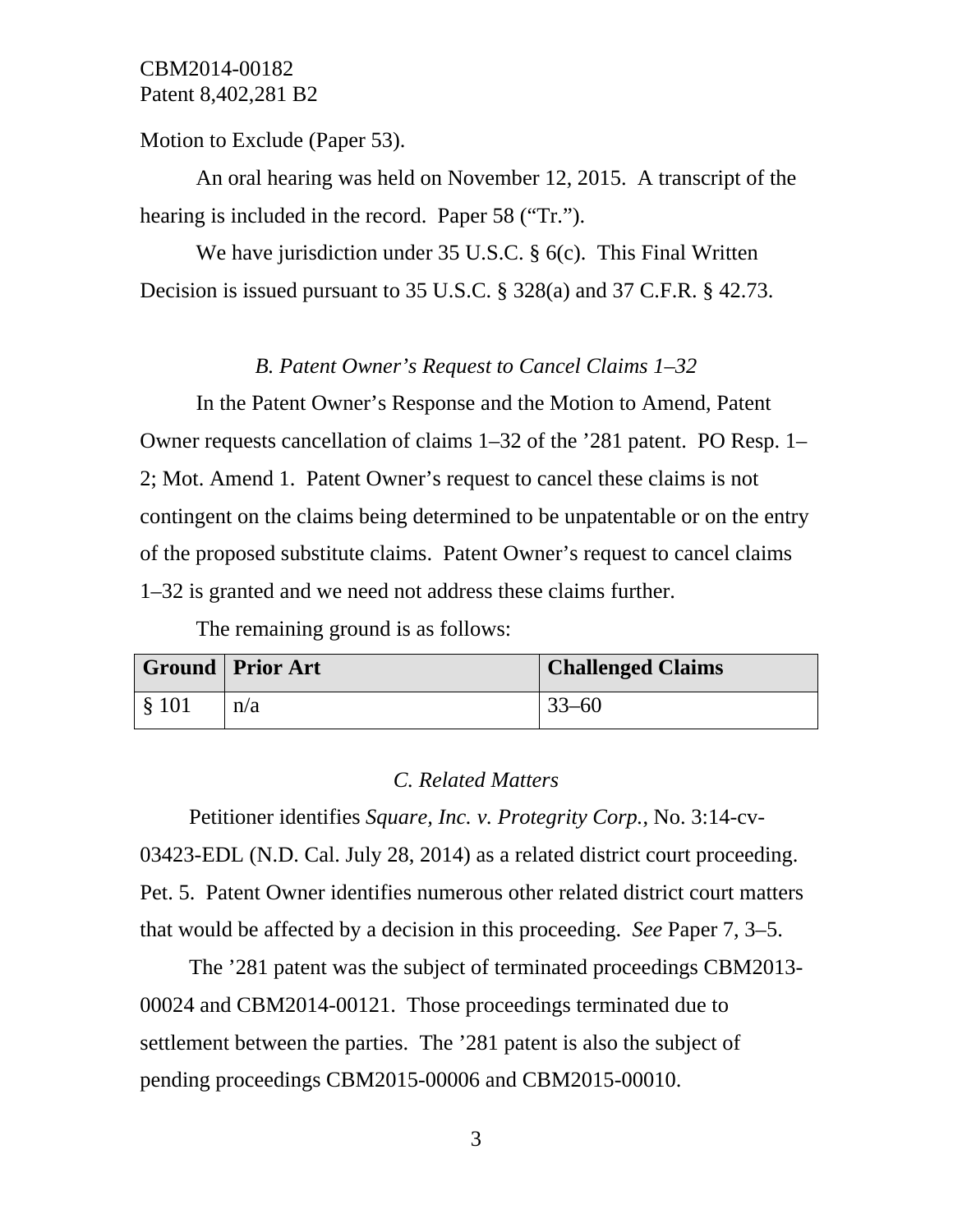The '281 patent is a continuation of U.S. Patent No. 6,321,201 B1 (Ex. 1004, "the '201 patent"). The '201 patent is the subject of proceedings CBM2015-00002, CBM2015-00014, and CBM2015-00030. The '201 patent was also the subject of Reexamination No. 90/011,364, with some originally issued claims confirmed and some cancelled, one claim amended, and several claims added.

#### *D. The '281 Patent*

The '281 patent, titled "Data Security System for a Database," issued on March 19, 2013, based on Application No. 12/916,274, filed on October 29, 2010. Ex. 1001, [45], [54], [65]. The '281 patent claims priority through a chain of continuation applications to the '201 patent, filed on June 18, 1997. *Id*. at [63].

The '281 patent discloses an apparatus for protecting data. *Id.* at Abstract. Figure 3 of the '281 patent is reproduced below.



Figure 3 schematically illustrates a "data managing system." *Id.* at 5:53–54. The database management system includes multiple databases, including an operative database ("O-DB") and an information assets manager database ("IAM-DB"). *Id.* at 5:49–6:22. The database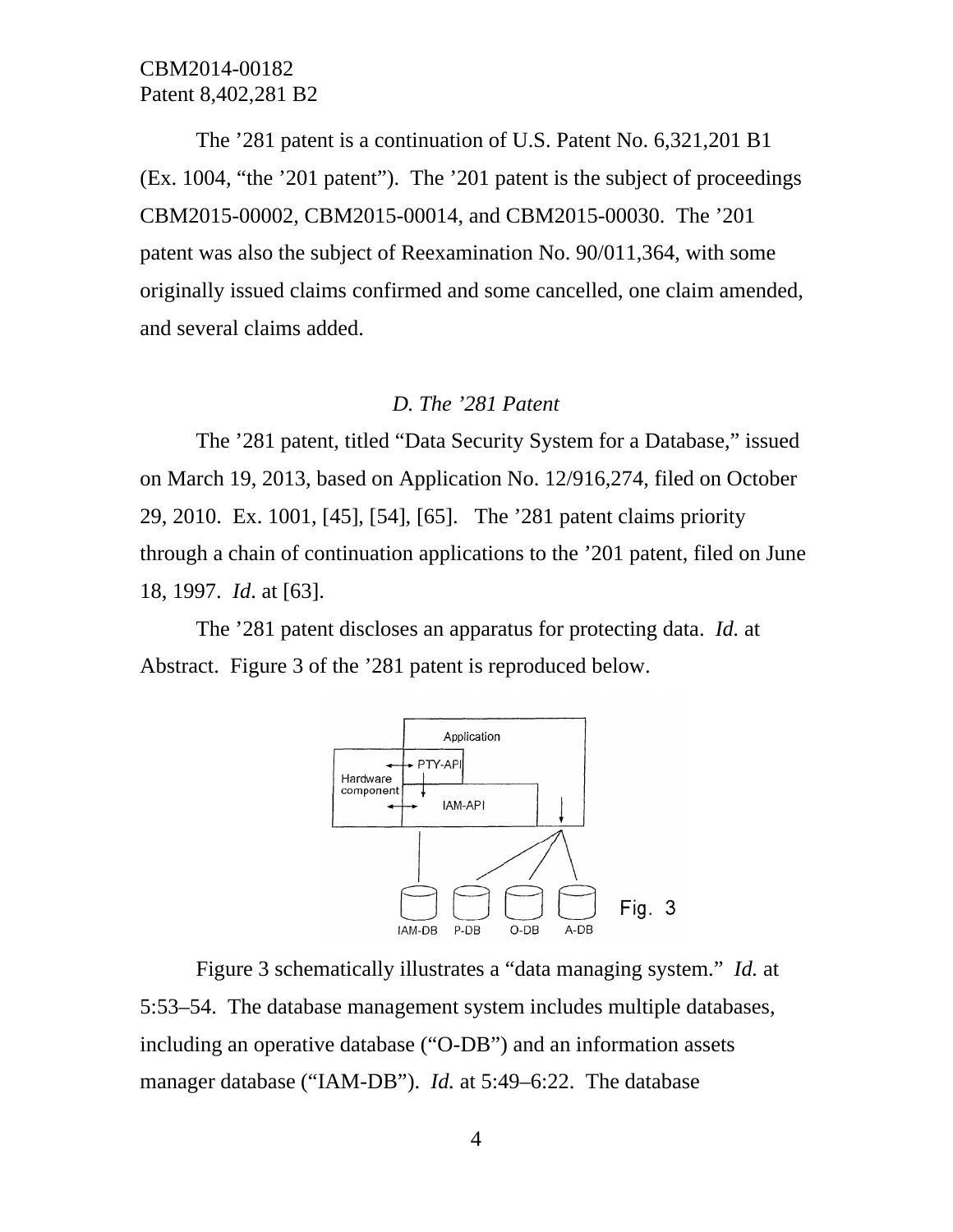management system also includes multiple modules, such as Control Module 20, also known as the information assets manager application program interface ("IAM-API"). *Id.* at 6:23–56.

The "operative database O-DB contains data that is to be protected." *Id.* at 5:62–63. The IAM-DB "contains a data element protection catalogue with protection attributes for such data element types as are associated with data element values in records in the operative database O-DB" and "is preferably physically separated from the other O-DB." *Id.* at 6:7–13. With regards to the Control Module 20 or IAM-API, the '281 patent states that "[t]he control module controls the handling of the types of data protection that the system can supply. The control module carries out the processing requested via API (Application Program Interface) programming interface." *Id.* at 6:45–50.

Figure 4 of the '281 patent is reproduced below.



Figure 4 "schematically shows the principle of data processing according to the invention with compelling callings to a data element protection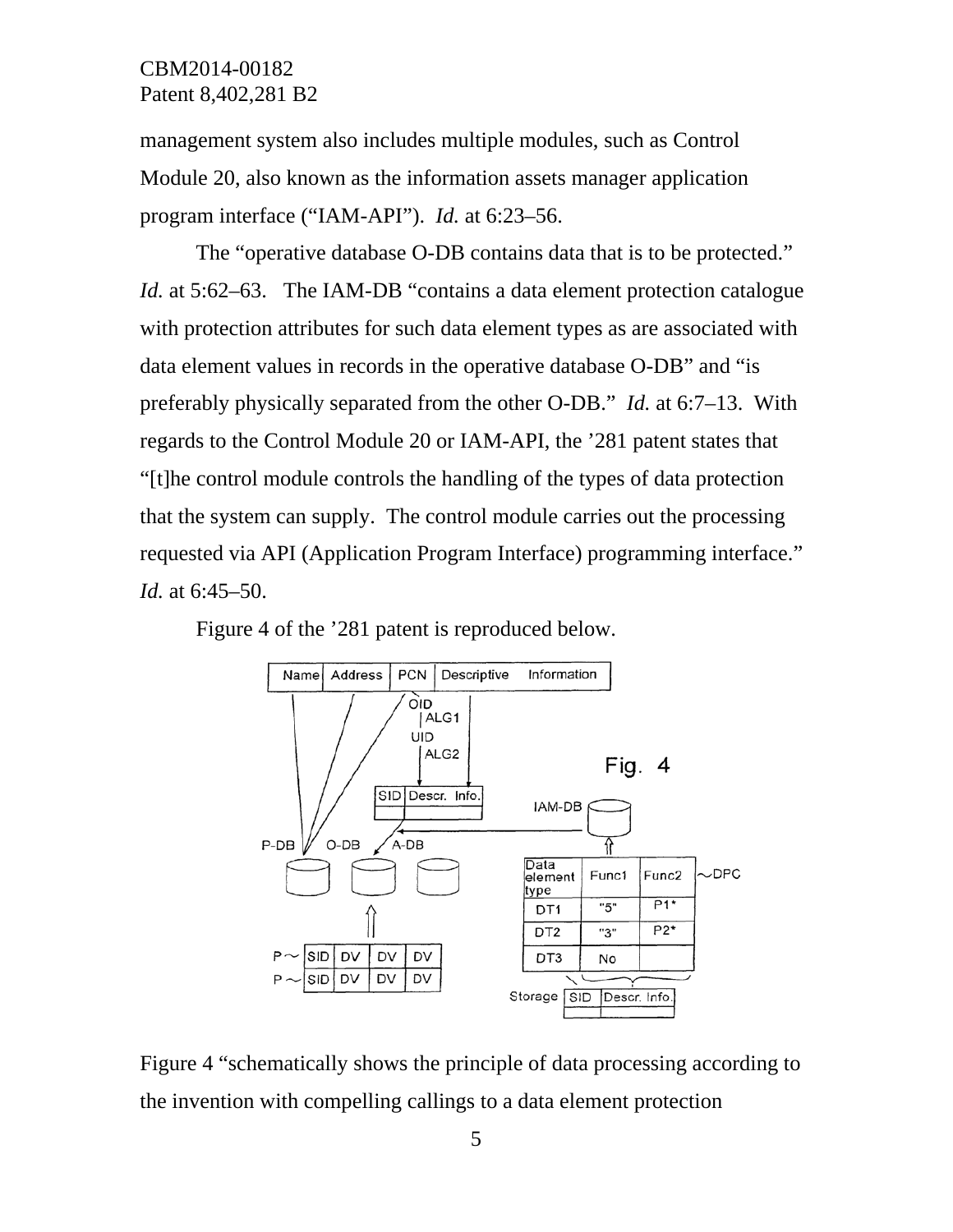catalogue." *Id.* at 5:39–41. As shown above, the data protection catalogue (DPC) of IAM-DB associates data element types (e.g., DT1) with protection attributes (e.g., P1\*) and the data element types are associated with data element values ("DV"). *Id*. at 6:6–11.

The protection attributes state rules for processing the corresponding data element values DV. *Id*. at 3:58–59. For example, a protection attribute indicates the degree to which data element value DV is encrypted (*id*. at 7:66–8:3) or indicates that only accepted, or certified, programs are allowed to process data element value DV (id. at 9:26–33). *See id*. at 4:51–5:6.

When a user initiates an attempt to process certain data element value DV, a compelling calling is created to data protection catalogue DPC to obtain the protection attributes associated with the data element type for data element value DV. *Id.* at 2:65–3:4; *see also id*. at Abstract, 3:59–4:2, 4:26– 31, 10:53–64 (describing the compelling calling). The processing of data element value DV is then controlled in conformity with the protection attributes. *Id*. at 3:3–5. Thus, the individual data element or data element type becomes the controlling unit for determining the level of protection. *Id*. at 4:42–47.

Claims 33 and 47 of the '281 patent are illustrative of the claims at issue and read as follows:

33. A computer-implemented data processing method comprising:

 maintaining a database comprising a plurality of data portions, each data portion associated with a data category;

 maintaining a separate data protection table comprising, for at least one data category, one or more data processing rules associated with the data category that must each be satisfied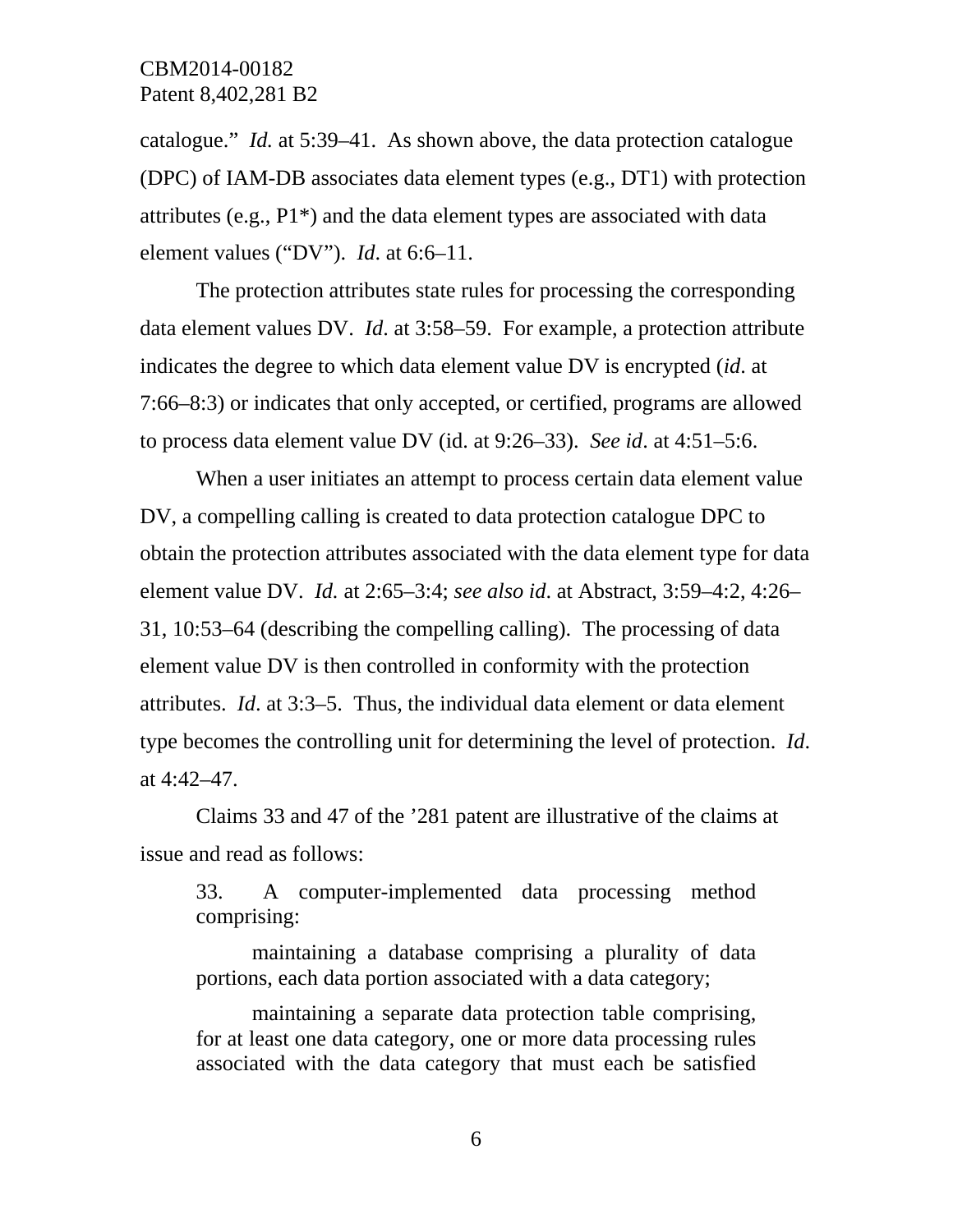before a data portion associated with the data category can be accessed;

 receiving a request to access a data portion associated with a first data category from a user;

 determining whether each of the one or more data processing rules associated with the requested data portion are satisfied; and

 granting the user access to the requested data portion responsive to each of the retrieved one or more data processing rules being satisfied.

47. A computer system, comprising:

 a database storing a plurality of data portions, each data portion associated with a data category;

 a data protection table comprising, for at least one data category, one or more data processing rules associated with the data category that must each be satisfied before a data portion associated with the data category can be accessed; and

a processor configured to:

 in response to a request to access a data portion associated with a first data category from a user, determine whether each of the one or more data processing rules associated with the requested data portion are satisfied; and

 grant access to the requested data portion responsive to each of the retrieved one or more data processing rules being satisfied.

# II. ANALYSIS

## *A. Claim Construction*

The Board interprets claims of unexpired patents using the broadest reasonable construction in light of the specification of the patent in which they appear. 37 C.F.R. § 42.300(b); *In re Cuozzo Speed Techs., LLC*, 793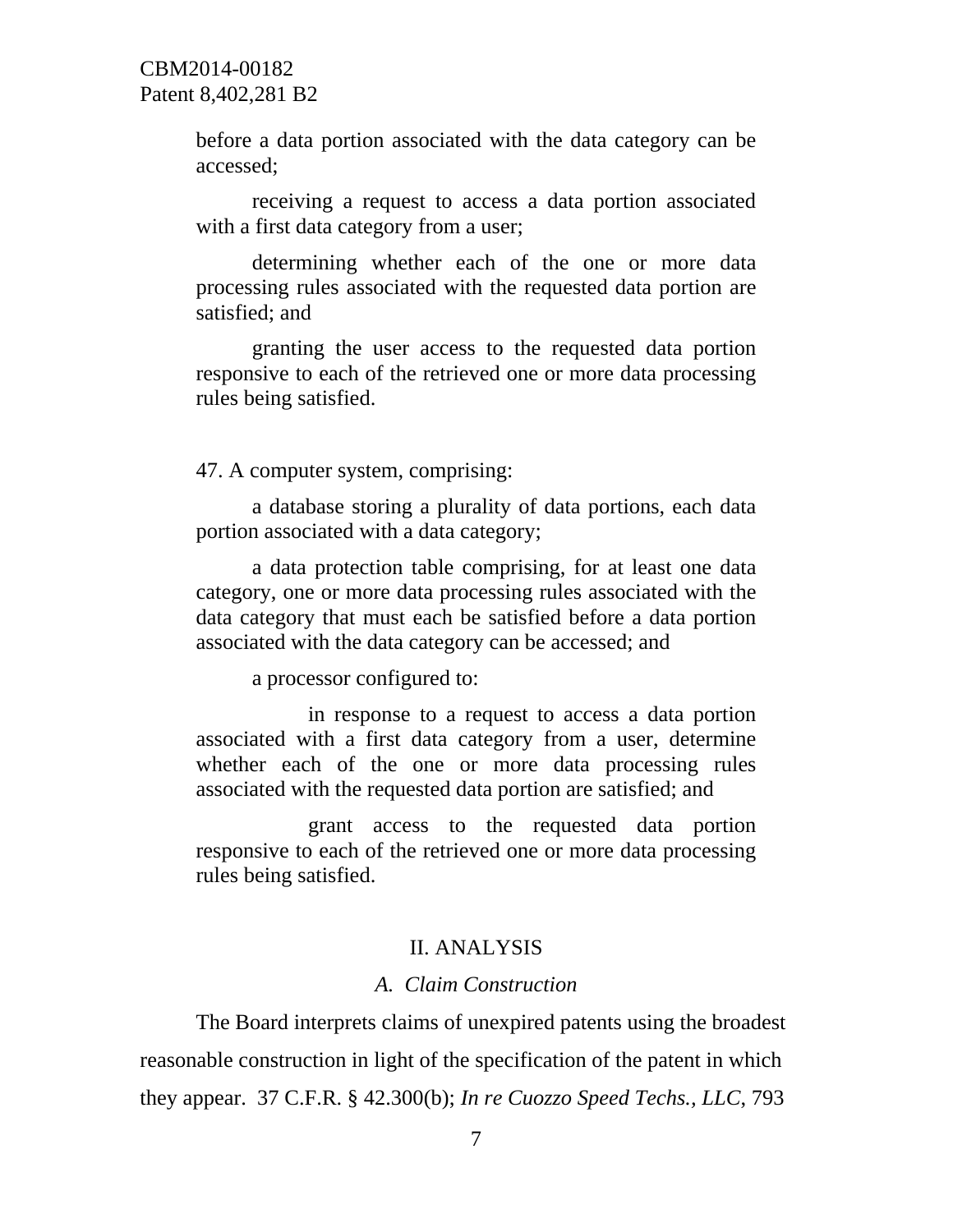F.3d 1268, 1278–79 (Fed. Cir. 2015), *cert. granted sub nom. Cuozzo Speed Techs., LLC v. Lee*, 84 U.S.L.W. 3218 (U.S. Jan. 15, 2016) (No. 15-446).

Under the broadest reasonable construction standard, claim terms are given their ordinary and customary meaning, as would be understood by one of ordinary skill in the art in the context of the entire disclosure. *In re Translogic Tech., Inc.*, 504 F.3d 1249, 1257 (Fed. Cir. 2007). Any special definition for a claim term must be set forth with reasonable clarity, deliberateness, and precision. *In re Paulsen*, 30 F.3d 1475, 1480 (Fed. Cir. 1994).

#### *i. Database*

Petitioner proposes that the broadest reasonable construction of database is "any organization of structured data." Pet. 14. According to Petitioner, its proposed construction is the same construction taken by Patent Owner in a district court proceeding concerning the parent '201 patent and is consistent with the '281 patent's use of "database." *Id.* at 13–14; Pet. Reply. 6–7; *see* Ex. 1014 (testimony of Dr. Shamos).

Patent Owner argues that Petitioner's proposal is unreasonably broad and proposes that the broadest reasonable construction of "database" is "a data processing system for managing an organized collection of structured data." PO Resp. 16–19. Patent Owner argues that Petitioner's proposed construction is unreasonably broad in the context of the '281 patent because the database must be construed to allow for the database to make automatic and compelling callings to the data element protection catalogue. *Id.* at 17– 18. Patent Owner argues that its construction is consistent with the '281 patent and is supported by the testimony of its declarants Mr. Mattsson and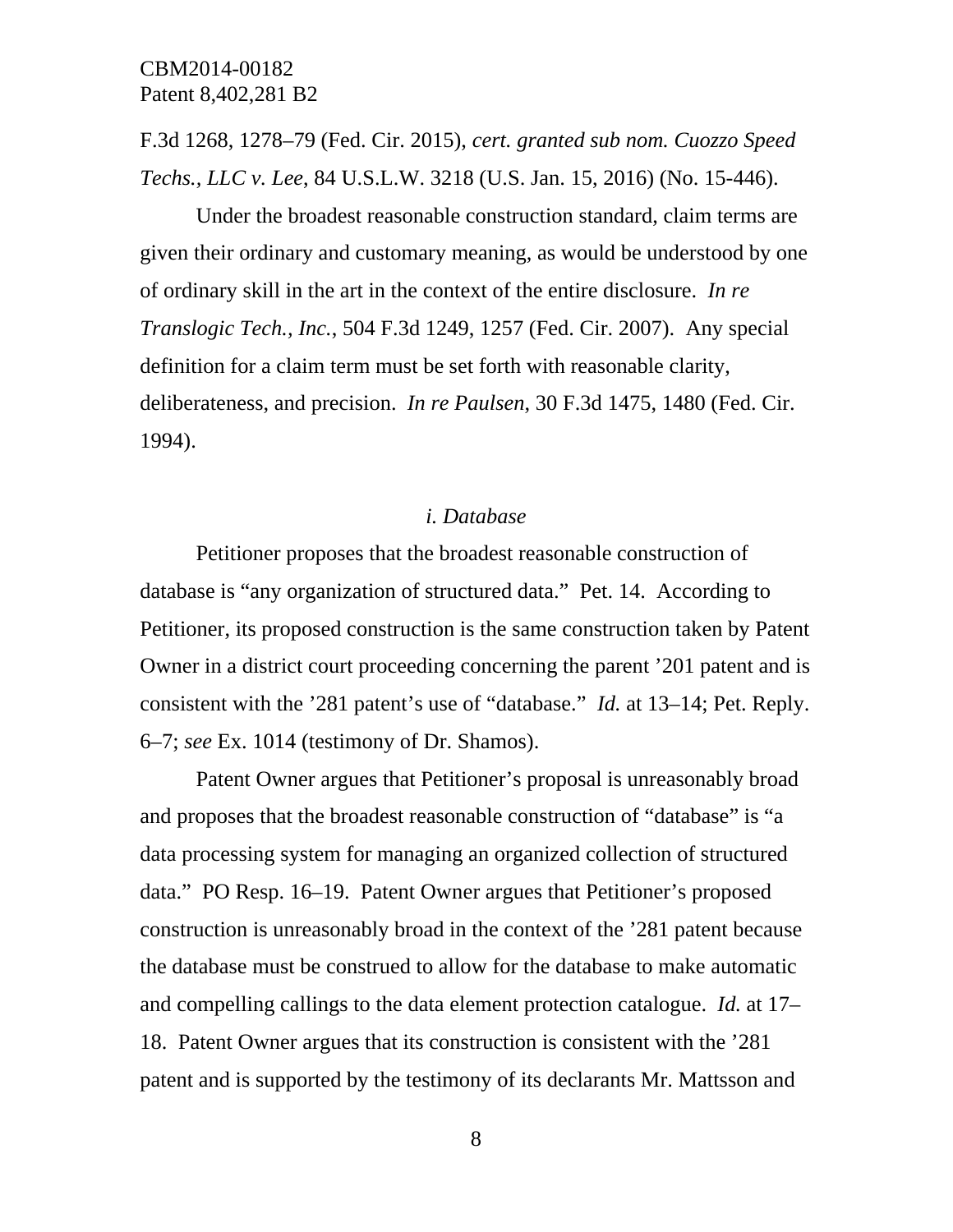Dr. Direen and supported by certain database manuals and technical definitions of the era. *Id.*

#### *a. Claim Language*

 "Claim construction begins, as it must, with the words of the claims." *Vehicular Techs. Corp. v. Titan Wheel Int'l,* 141 F.3d 1084, 1088 (Fed. Cir. 1998) (*citing Bell Commc'ns Research, Inc. v. Vitalink Commc'ns Corp.*, 55 F.3d 615, 619–20 (Fed. Cir. 1995)). Independent claim 33 recites "[a] computer-implemented data processing method" that includes, among other steps, a step of "maintaining a database comprising a plurality of data portions." Ex. 1001, 13:38–41. Similarly, independent claim 47 recites "[a] computer system" that includes, among other elements, "a database storing a plurality of data portions." *Id.* at 14:47–48. As can be seen from the above, claims 33 and 47 recite that the database comprises or stores data portions.

Neither of claims 33 and 47, nor any claims dependent, therefrom, recite that the database performs any other function, such as producing a compelling calling to the data protection catalogue to retrieve the data processing rules. *See id.* at 13:38–16:29. Indeed, unlike the parent '201 patent, none of the claims of the '281 patent recite a compelling calling at all. *See id*.; Ex. 1004, *Ex Parte* Reexamination Certificate 1:24–51 (amended claim 8). Notably, independent claim 8 of the parent '201 patent recite an apparatus having a database that stores data to be protected. Ex. 1004, *Ex Parte* Reexamination Certificate 1:24–51 (amended claim 8). Claim 8 of the parent '201 patent was amended during reexamination to recite that the apparatus, not the database, controls the user's processing of the data according to the data processing rules, and the apparatus, not the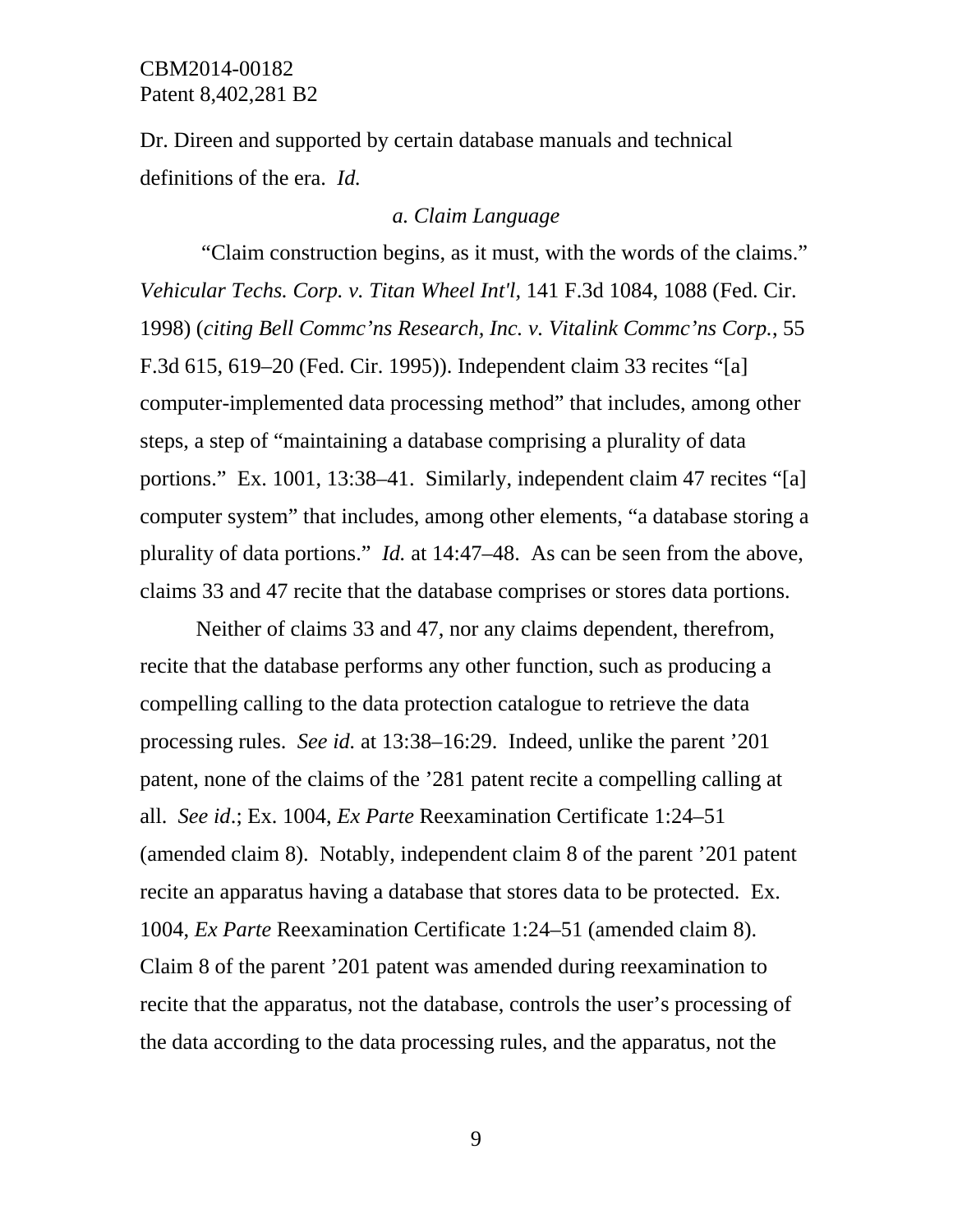database, also produces the compelling calling to the data element protection catalogue. *Id.* at *Ex Parte* Reexamination Certificate 1:41–51.

The words of the claims of the '281 patent, thus, are consistent with Petitioner's proposed construction as the broadest reasonable construction.

#### *b. Written Description*

The written description is "always highly relevant" in construing a claim, and "it is the single best guide to the meaning of a disputed term." *Vitronics Corp. v. Conceptronic, Inc.,* 90 F.3d 1576, 1582 (Fed. Cir. 1996). The written description of the '281 patent does not contain a definition of "database."

The claimed database for storing a plurality of data portions corresponds to the O-DB database disclosed in the '281 patent. The O-DB database is part of a larger "database management system" that includes multiple databases. *Id.* at 5:53–6:22; Fig. 3. Similar to the other databases, the O-DB database is described as containing data and, in particular, data to be protected. *Id*. at 6:62–67. Contrary to Patent Owner's argument (PO Resp. 17–18), the '281 patent does not describe the O-DB database, or any other database, as performing any other data processing or managing functions. In particular, the '281 patent does not describe that the O-DB database produces the compelling calling to the data protection catalogue. *See* Ex. 1001, 10:48–60 ("is first collected by the system"); *see id.* at Abstract, 2:65–3:5, 3:59–4:2, 4:26–31, 7:63–67, 8:53–61 (describing a compelling calling to a data protection catalogue, but failing to describe the compelling calling being produced by the O-DB database).

The database managing system includes not only a number of databases, but also, a number of modules. *Id.* at 6:23–56 ("The data system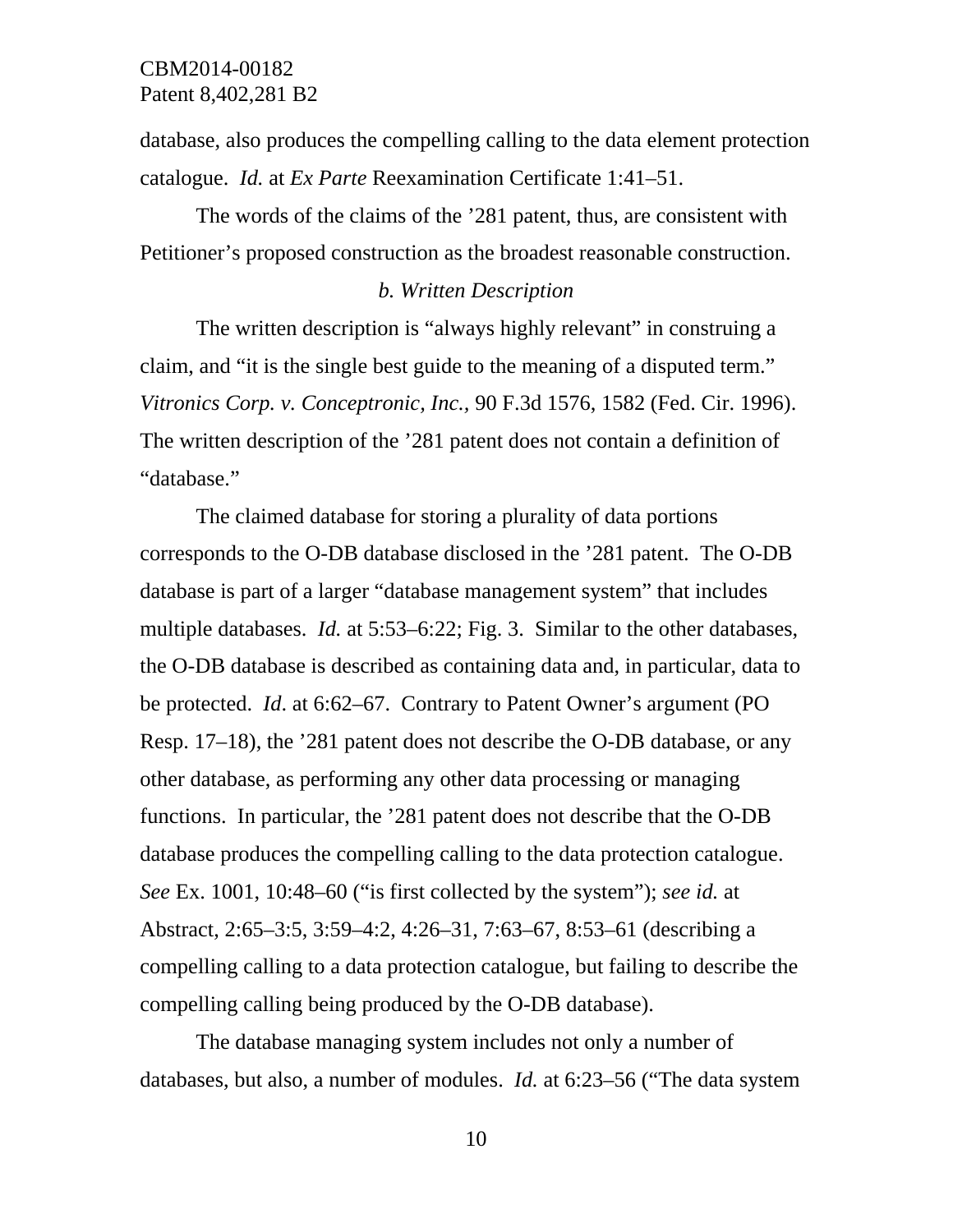in FIG. 3 further comprises a hardware component 10, a control module 20 (IAM-API), and a program module 30 (PTY-API)."); Fig. 3. The modules include control module 20, also labeled as an Information Assets Manager Application Program Interface ("IAM-API"), which "controls the handling of the types of data processing that the system can supply" and "carries out the processing requested via API programing interface." *Id.* at 6:45–50, Fig. 3.

Petitioner's proposed construction as the broadest reasonable construction is consistent with the written description of the '281 patent.

### *c. Declarant Testimony*

 Patent Owner proffers the testimony of declarants Mr. Mattsson and Dr. Direen in support of its proposed construction. PO Resp. 17 (citing Ex. 2045 ¶¶ 27–29; Ex. 2046 ¶¶ 58–59). Mr. Mattsson testifies that "[d]efintions vary among practitioners but, generally, a database is meant to be a collection of data whereby the data is held so that it can be retrieved, manipulated, reported on, managed, queried, and protect" and that in the context of the '281 patent the database does more than store data, such as manage or process the data. Ex. 2045 ¶¶ 27–30. Specifically, Mr. Mattsson testifies that "the Specification describes how the first database must 'automatically and compellingly produce[] a system calling to the data element protection catalogue" and that Petitioner's construction "does not provide for how a system calling (or any calling or processing) could take place if database is only to mean the data that is managed by the system." *Id.* 131. Dr. Direen's testimony is substantially the same as Mr. Mattsson's testimony. *See* Ex. 2046 ¶¶ 58– 61.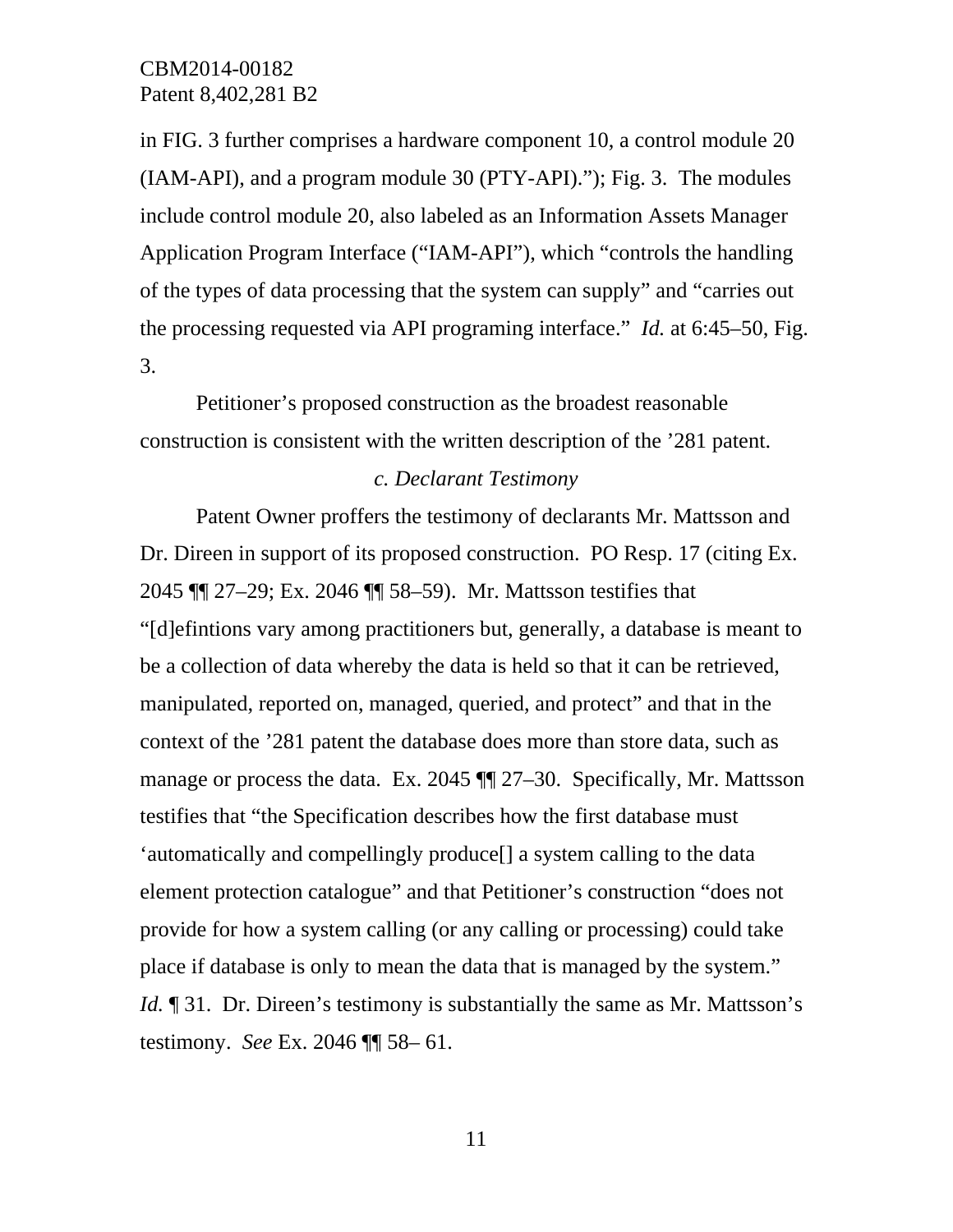Mr. Mattsson's and Dr. Direen's testimony is unpersuasive because it is inconsistent with the '281 patent. As discussed above, the '281 patent describes the O-DB as one database in a larger database management system. Ex. 1001, 5:52–6:22. The '281 patent describes the O-DB database as containing data and describes the modules of the larger database management system as performing data processing. *Id.* at 5:62–67, 6:23–56.

The '281 patent does not describe the O-DB database as producing the compelling calling. *See* Ex. 1001, 10:48–60 ("is first collected by the system"); *see id.* at Abstract, 2:65–3:5, 3:59–4:2, 4:26–31; 7:63–67; 8:53–61 (disclosing a compelling calling to a data protection catalogue, but failing to describe the compelling calling being produced by the O-DB database). The assertion that the compelling calling is produced by the O-DB database is only found in Patent Owner's arguments, Mr. Mattsson's testimony, and Dr. Direen's testimony, and not the '281 patent. *E.g., see* Ex. 2045 ¶¶ 12–16, 22, 29; Ex. 2046 ¶ 19; Ex. 2078 ¶¶ 11–12; Ex. 2079 ¶¶ 7–8. Extraneous features should not be read into the claim. *Renishaw PLC v. Marposs Societa' per Azioni*, 158 F.3d 1243, 1249 (Fed. Cir. 1998); *E.I. du Pont de Nemours & Co. v. Phillips Petroleum Co.*, 849 F.2d 1430, 1433 (Fed. Cir. 1988). In that regard, "extrinsic evidence may be used only to assist in the proper understanding of the disputed limitation; it may not be used to vary, contradict, expand, or limit the claim language from how it is defined, even by implication, in the specification or file history." *Bell Atl. Network Servs. v. Covad Commc'ns Grp.*, 262 F.3d 1258, 1269 (Fed. Cir. 2001); *see Vitronics Corp. v. Conceptronic, Inc.*, 90 F.3d 1576, 1584 (Fed. Cir. 1996) ("expert testimony, which was inconsistent with the specification and file history, should have been accorded no weight").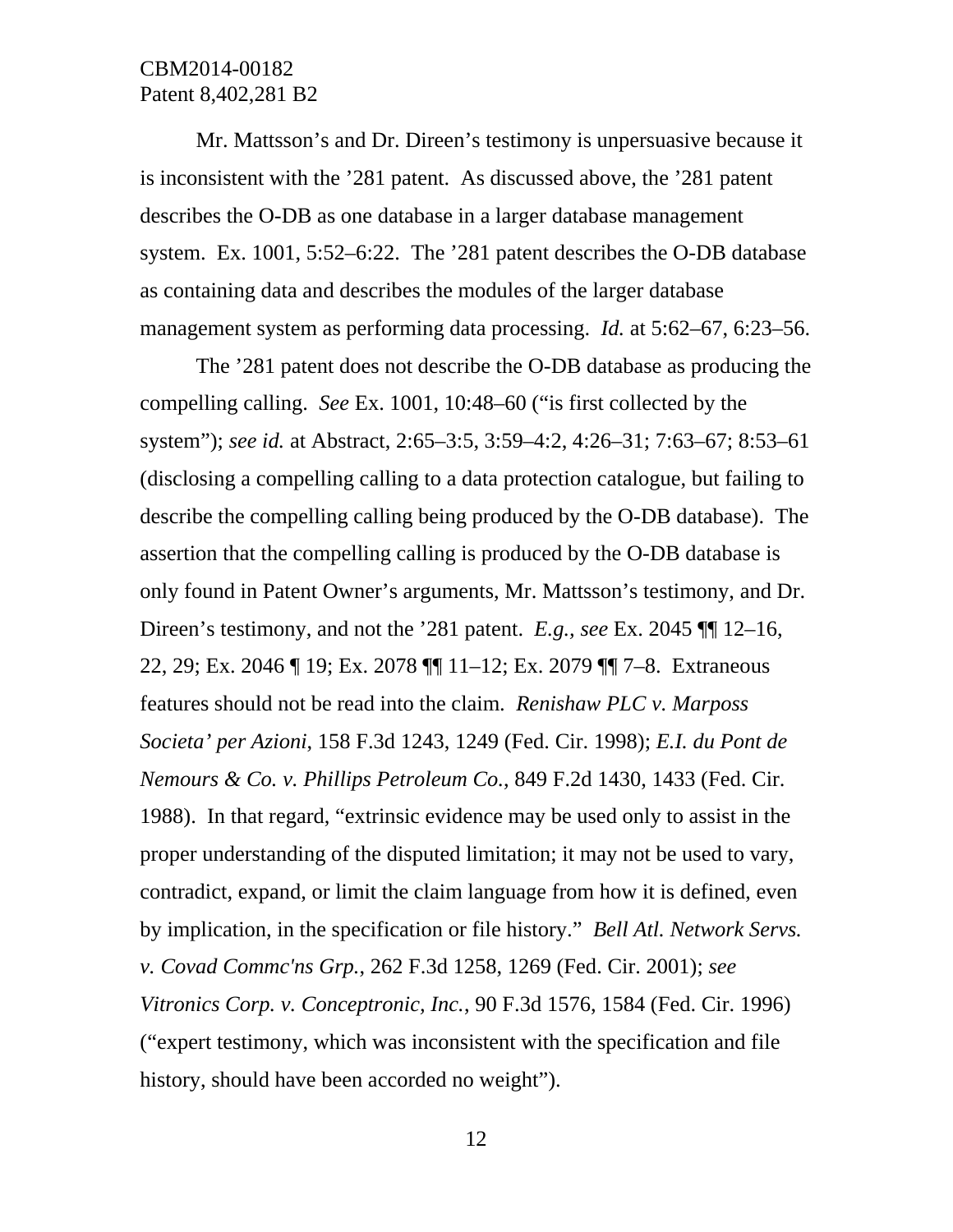Further, we give little weight to Mr. Mattsson's testimony because Mr. Mattsson is not a disinterested witness. Mr. Mattsson is Patent Owner's Chief Technology Officer and Co-founder (Ex. 2019, 2) and has an interest in the outcome of this proceeding.

Contrary to Mr. Mattsson's and Dr. Direen's testimony, Petitioner's declarant Dr. Shamos testifies that one of ordinary skill in the art would know, based upon the '281 patent, that the compelling calling is produced not by the O-DB, but by control module 20, Ex. 1014 ¶¶ 15–21. Dr. Shamos' testimony is persuasive because it is consistent with the written description of the '281 patent, discussed above.

 Patent Owner argues that we should give no weight to Dr. Shamos' testimony. PO Resp. 61–64. According to Patent Owner, Dr. Shamos is not a person of ordinary skill in the art because Dr. Shamos lacks knowledge and expertise in database administration and security. *Id.* at 63. Patent Owner's argument is unpersuasive because Dr. Shamos is testifying as an expert whose knowledge and experience qualify him to opine on what a hypothetical person of ordinary skill in the art would have understood at the time of the invention. *See* Ex. 1014 ¶¶ 1–2 (testimony concerning his knowledge of encryption and database technology); Ex. 1003 (Resume of Dr. Shamos). We are not persuaded by Patent Owner that Dr. Shamos is not qualified to opine as to the knowledge of person of ordinary skill at the time of the filing. We, thus, are not persuaded by Patent Owner that we should give no weight to Dr. Shamos' testimony.

## *d. Database Manual and Technical Encyclopedia*

 Patent Owner also proffers a database manual and a technical entry for "database management system" of a technical encyclopedia to support its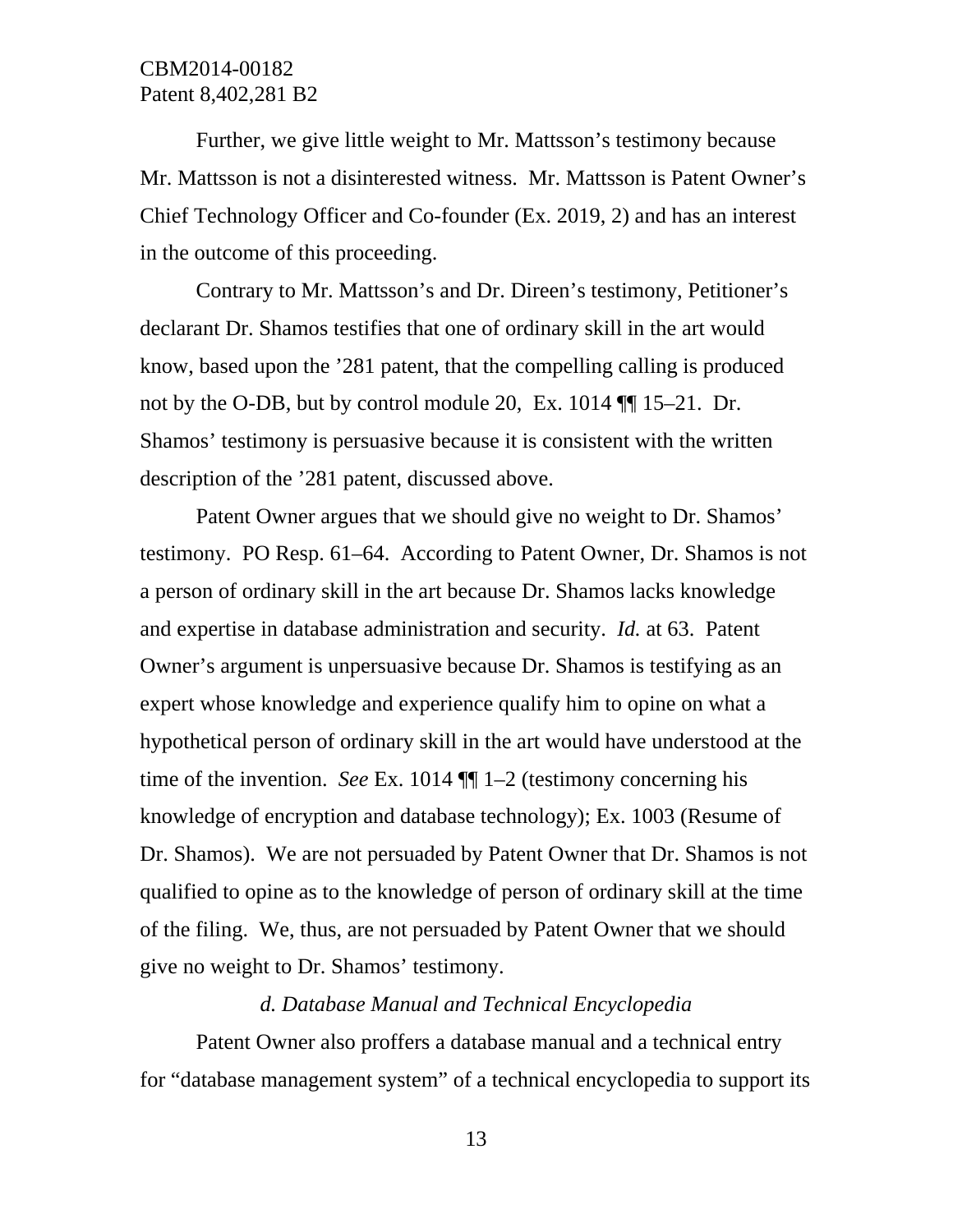construction. PO Resp. 18 (citing Ex. 2047, 2072). This extrinsic evidence is also unpersuasive as both the database manual and the encyclopedia entry are directed to a database management system, as opposed to simply a database.

#### *e. Broadest Reasonable Construction of "Database"*

We determine that the broadest reasonable construction, in light of the specification of the '281 patent, and the proffered evidence, of "database" is "any organization of structured data." As discussed above, this construction is consistent with the words of the claims, the disclosure of the '281 patent, the testimony of Dr. Shamos, and the position taken by Patent Owner in the related district court proceeding. We are not persuaded by Patent Owner's arguments, Patent Owner's declarants' testimony, database manual, or technical encyclopedia that this construction is unreasonably broad.

#### *ii. Data Portion*

 Patent Owner contends that the broadest reasonable construction of "data portion" is "data element value," because the '281 patent describes the invention as working on the "data element level." PO Resp. 19.

 Petitioner responds that Patent Owner's proposed construction improperly attempts to import a limitation from the Specification into the claims. Pet. Reply 7–8. Petitioner further argues that Patent Owner's proposed construction is inconsistent with the claims, because claim 37, which depends from claim 33, recites that "the requested data portion" comprises a column of data in the database." *Id.* at 8. Petitioner contends that the broadest reasonable construction of "data portion" is its plain and ordinary meaning "a part or share of the database." *Id.*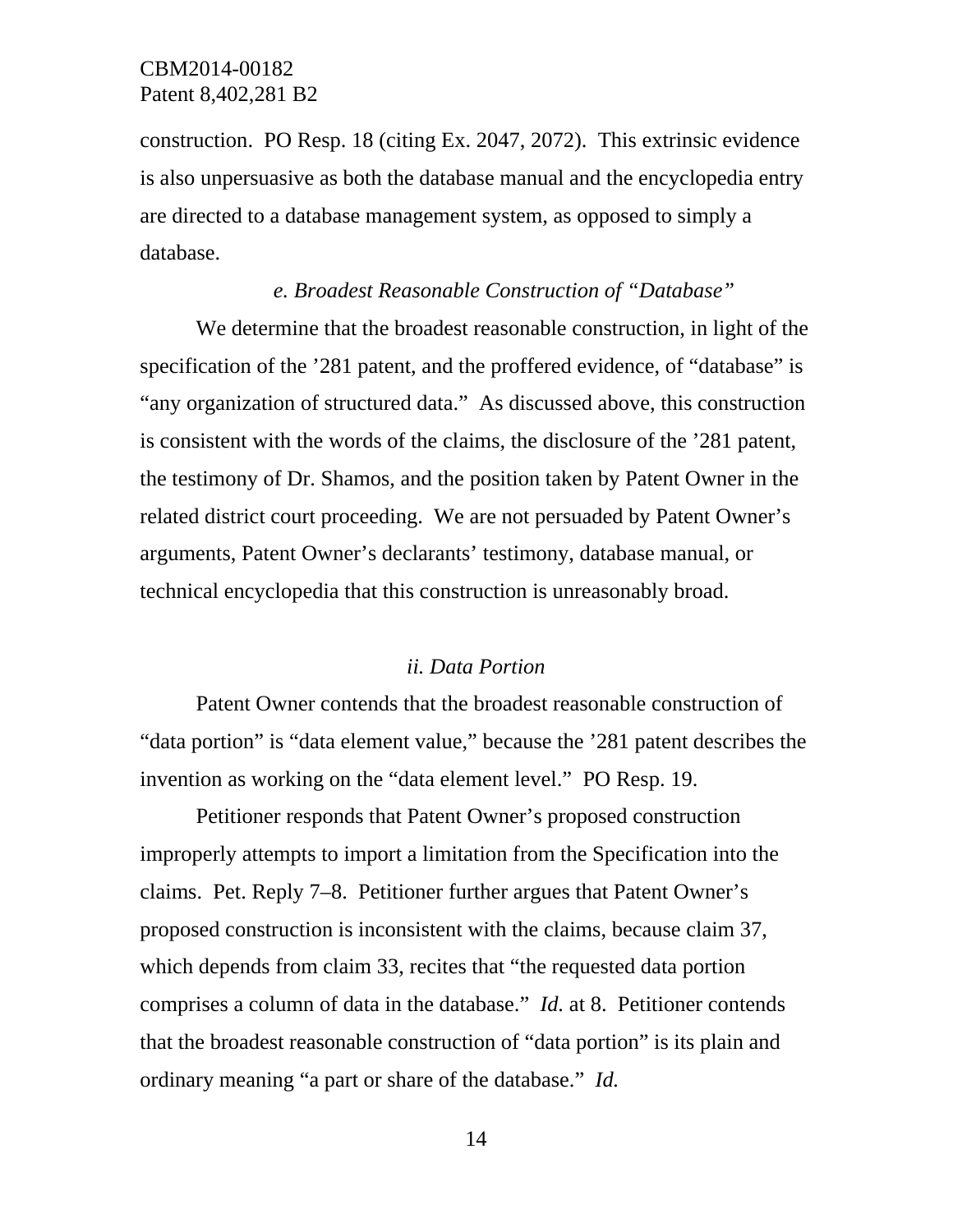We are persuaded by Petitioner that the broadest reasonable construction, in light of the specification of the '281 patent, of "data portion" is "a part or share of the database." The '281 patent contains no lexicographic definition of "data portion" and, therefore, "data portion" is given its plain and ordinary meaning, as would be understood by one of ordinary skill in the art in the context of the entire disclosure. Petitioner's construction is consistent with the plain and ordinary meaning of "portion," which is an individual's part or share of something. *See* Ex. 3001 (MERRIAM-WEBSTER'S COLLEGIATE DICTIONARY 908 (10TH ED. 1998)). Petitioner's proposed construction is also consistent with the words of independent claims 33 and 47, which require that the data portions are part of a database. *E.g., see* Ex. 1001, 11:18–19 (claim 1 recites "maintaining a database comprising a plurality of data portions"). Petitioner's proposed construction is further consistent with dependent claims 37, 38, 51, and 52, which further define the claimed data portions to be "a column of data in the database" or "a field of data in the database."

Patent Owner's proposed construction is overly narrow and improperly attempts to import the limitations from the specification of the '281 patent into the claim. Limitations appearing in the specification but not recited in the claim are not read into the claim. *E-Pass Techs., Inc. v. 3Com Corp.*, 343 F.3d 1364, 1369 (Fed. Cir. 2003) (claims must be interpreted "in view of the specification" without importing limitations from the specification into the claims unnecessarily) (internal quotations and citation omitted). Although the '281 patent describes the invention as working on the cell or data element level (*see* Ex. 1001, 3:52–59), we see nothing in the claims, *themselves,* that require the data portions to be data element values.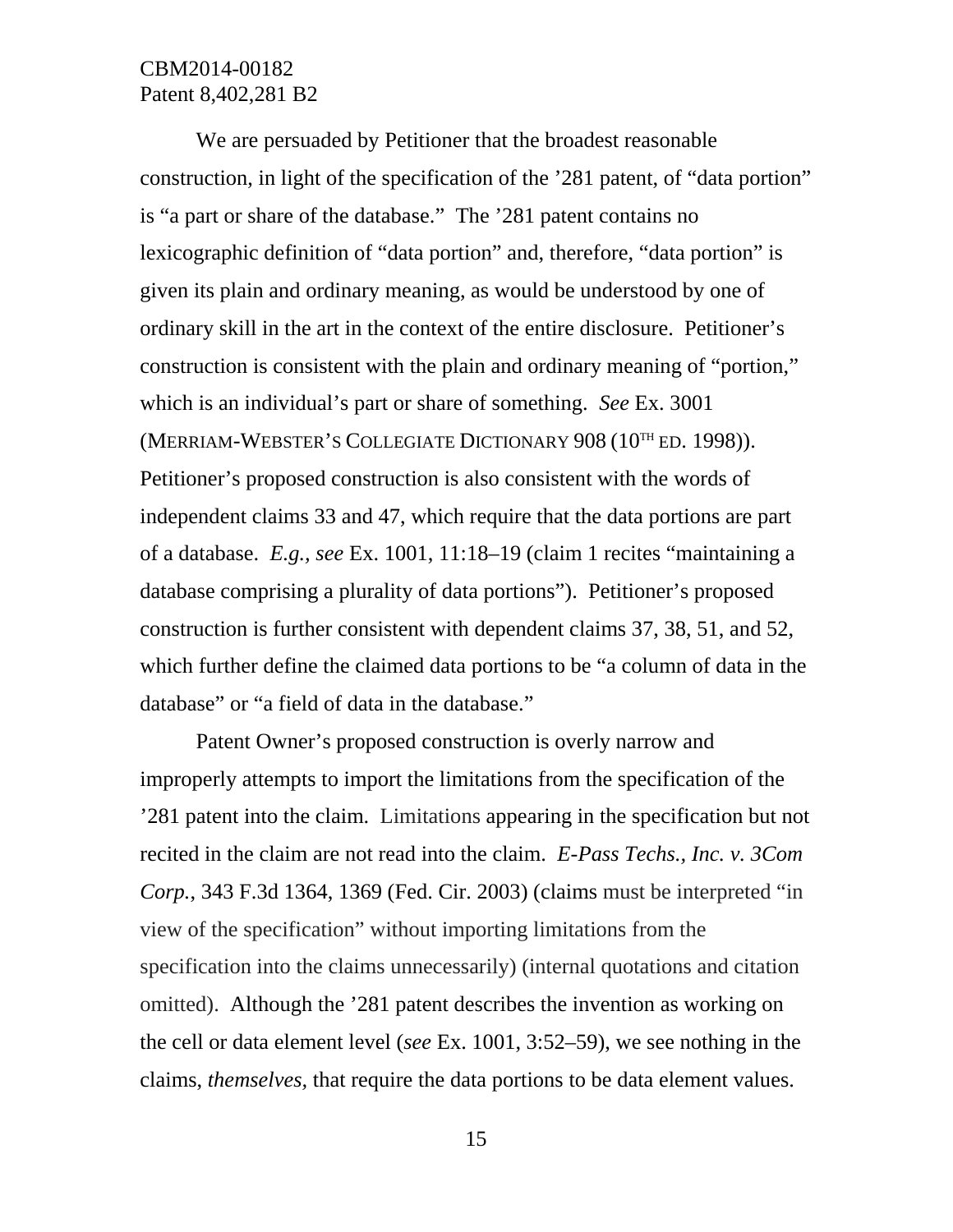Dependent claims 37 and 51 are inconsistent with Patent Owner's proposed construction, because they define the data portion as a column of data, which is a larger portion of data than a data element value.

Notably, in its Reply to the Opposition to the Motion to Amend, Patent Owner states: "'Data element value' is a combination of database table row and column while 'data portion' is a broader term." PO Opp. Mot. Amend, 2 (citing Ex. 2078 ¶ 14). Likewise, Patent Owner's declarant Dr. Direen testifies that "[d]ata portion was used in the '281 to broaden the restrictive 'data element value.'" Ex. 2078 ¶ 14. Patent Owner's statement and Dr. Direen's testimony above are contradictory to Patent Owner's proposed construction and Mr. Mattsson's testimony (Ex. 2045 ¶ 33) that the broadest reasonable construction, in light of the '281 patent, is data element value. Dr. Direen's testimony in ¶ 14 of Exhibit 2078, quoted above, is also contradictory to Dr. Direen's testimony in  $\P$  66 of Exhibit 2046 – "[t]he term 'data portion" would most properly be construed as a 'data element value.'"

We determine that the broadest reasonable construction, in light of the specification of the '281 patent, of "data portion" is a part or share of the database.

#### *iii. Data Category*

In our Decision to Institute, we determined that the broadest reasonable construction, in light of the specification, of "data category" is "any class or division of data sharing one or more characteristics or attributes," as proposed by Petitioner. Dec. to Inst. 17 (citing Pet. 15). Patent Owner contends that the term needs no explicit construction. PO Resp. 19. For the reasons proffered by Petitioner (Pet. 14–15), the broadest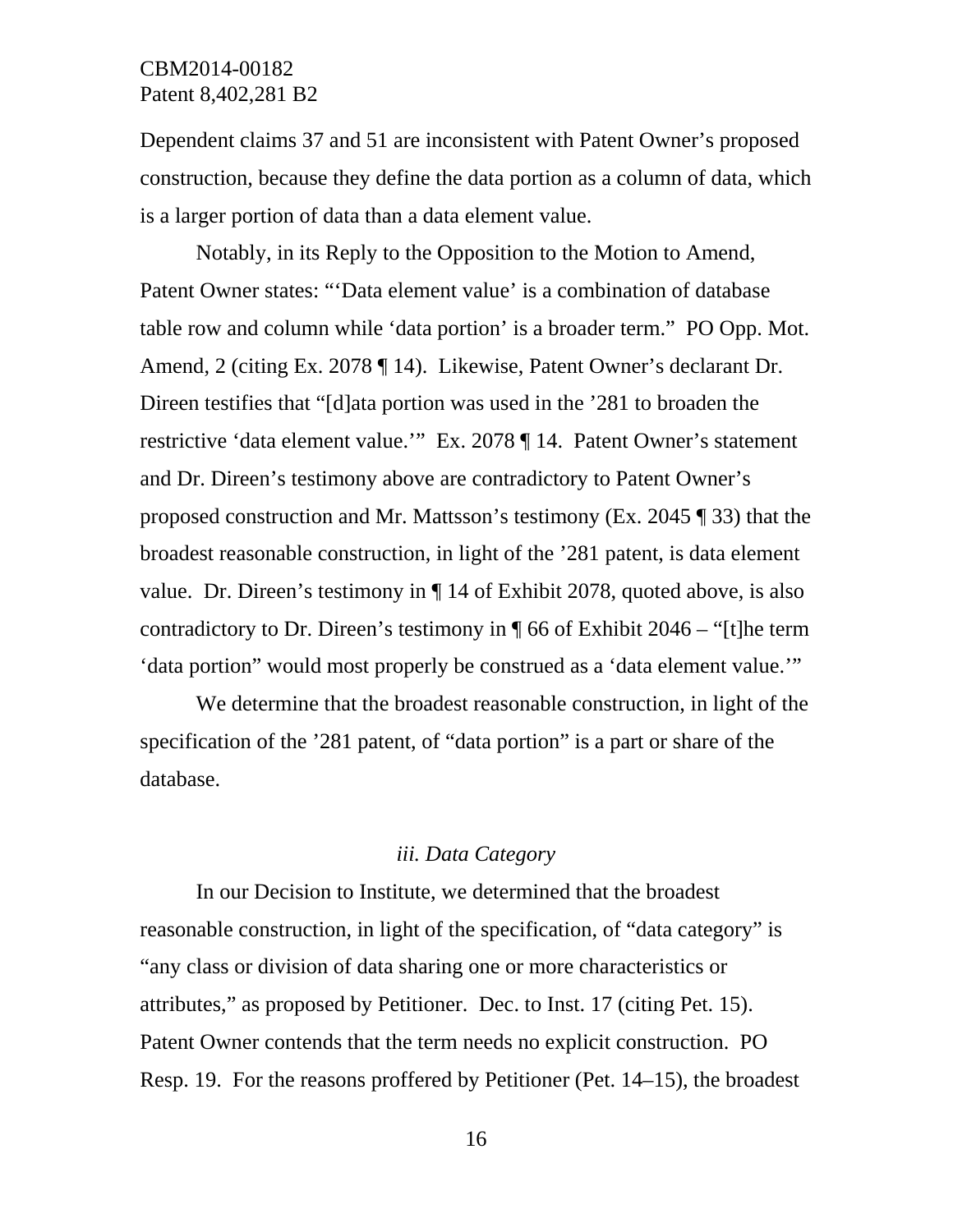-

reasonable construction, in light of the specification of the '281 patent, of "data category" is any class or division of data sharing one or more characteristics or attributes.

#### *iv. Data Processing Rule*

 In our Decision to Institute, we determined that the broadest reasonable construction, in light of the specification, of "data processing rule" is "rules for processing data," as proposed by Petitioner. Dec. to Inst. 14–15 (citing Pet. 14). Patent Owner does not dispute this construction in its Patent Owner's Response.

For the reasons proffered by Petitioner (Pet. 14–15), the broadest reasonable construction, in light of the specification of the '281 patent, of "data processing rules" is rules for processing data. *See* Dec. to Inst. 14–15.

#### *v. Other Proposed Constructions*

Petitioner also proposed a construction of "encryption/encrypted." Pet. 15. For the purposes of our review of the claims of the '281 patent, however, no explicit construction of any other claim term is needed.

#### *B. Standing to Seek Covered Business Method Patent Review*

Section 18 of the AIA<sup>2</sup> provides for the creation of a transitional program for reviewing covered business method patents. Section 18 limits review to persons or their privies that have been sued or charged with infringement of a "covered business method patent," which does not include

<sup>&</sup>lt;sup>2</sup> Leahy-Smith America Invents Act, Pub. L. No. 112-29, 125 Stat. 284, 329 (Sept. 16, 2011) ("AIA").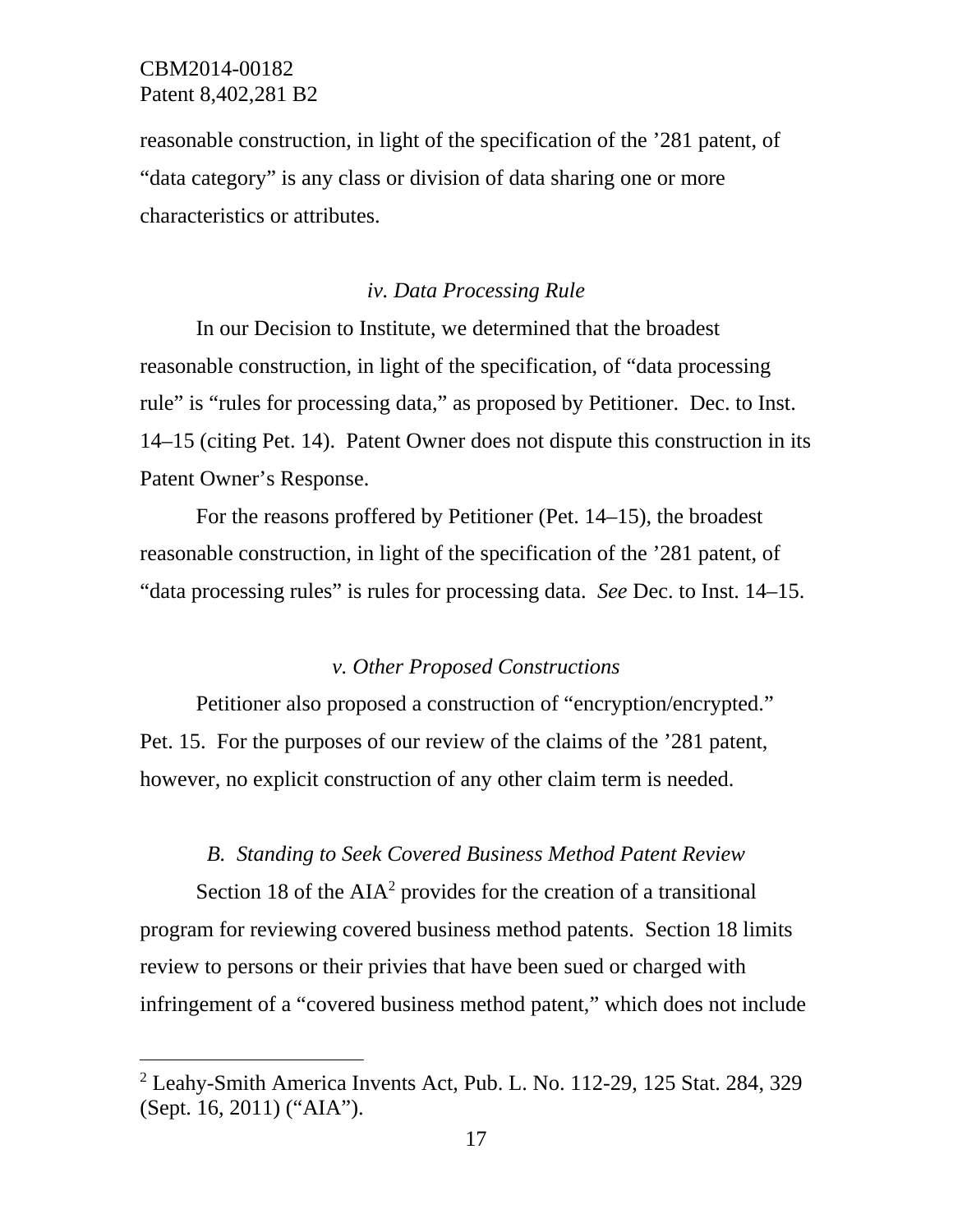patents for "technological inventions." AIA  $\S$ § 18(a)(1)(B), 18(d)(1). 37 C.F.R. § 42.302 states "[c]harged with infringement means a real and substantial controversy regarding infringement of a covered business method patent exists such that the petitioner would have standing to bring a declaratory judgment action in Federal court."

Petitioner states that it was charged with infringement of the '281 patent and that it filed a complaint for declaratory judgment of noninfringement in *Square, Inc. v. Protegrity Corp.*, No. 3:14-cv-03423-EDL (N.D. Cal. July 28, 2014). Pet. 11–12. Patent Owner does not dispute this statement.

## *i. Financial Product or Service*

A covered business method patent "claims a method or corresponding apparatus for performing data processing or other operations used in the practice, administration, or management of a financial product or service, except that the term does not include patents for technological inventions." AIA  $\S$  18(d)(1). The "legislative history explains that the definition of covered business method patent was drafted to encompass patents 'claiming activities that are financial in nature, incidental to a financial activity or complementary to a financial activity.'" Transitional Program for Covered Business Method Patents—Definitions of Covered Business Method Patent and Technological Invention, 77 Fed. Reg. 48,734, 48,735 (Aug. 14, 2012) (Final Rule) (quoting 157 Cong. Rec. S5432 (daily ed. Sept. 8, 2011) (statement of Sen. Schumer)). The legislative history indicates that "financial product or service" should be interpreted broadly. *Id*.; *see Versata Dev. Grp., Inc. v. SAP America, Inc.,* 793 F.3d 1306, 1323–26 (Fed. Cir.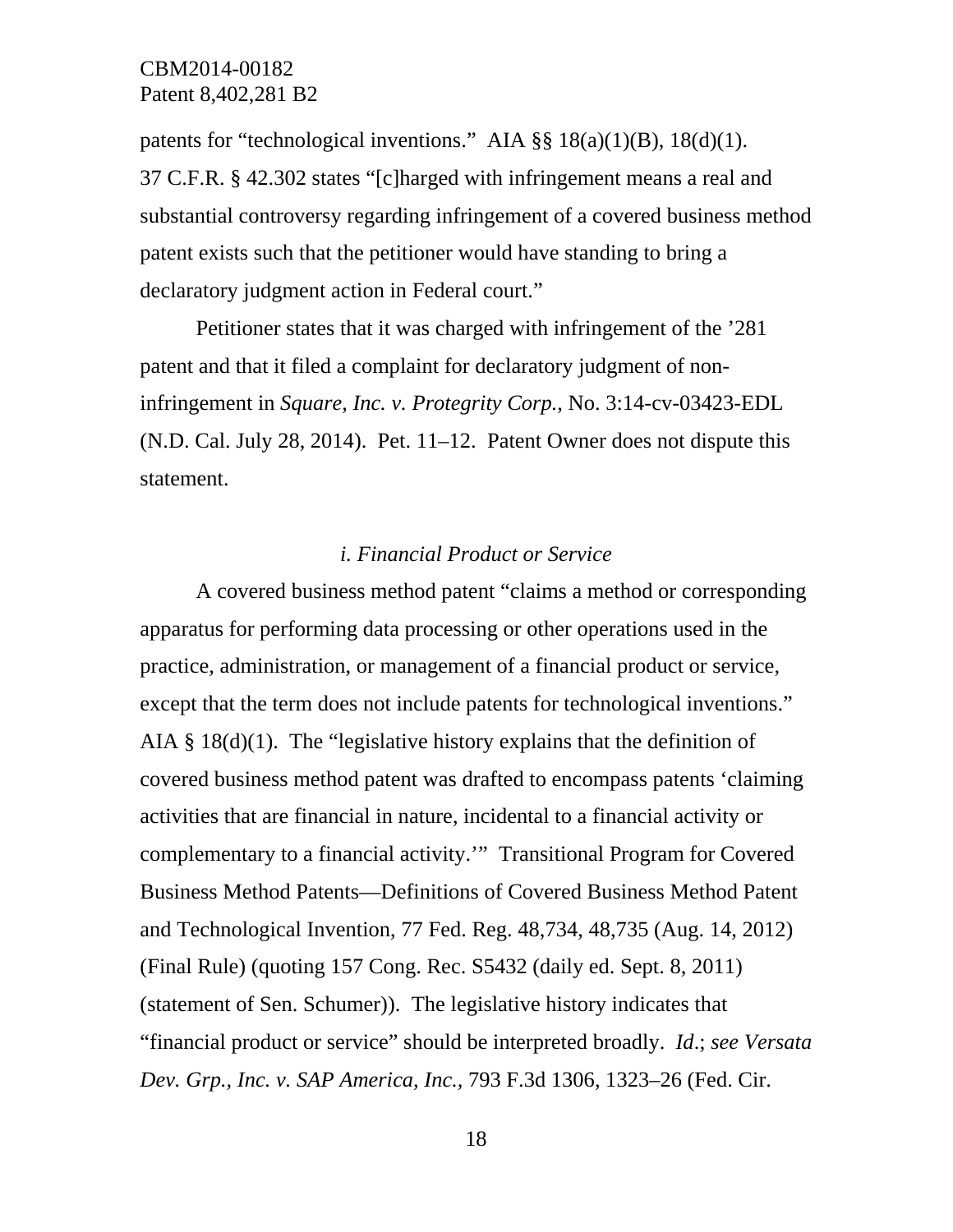2015).

A patent need have only one claim directed to a covered business method to be eligible for review. 77 Fed. Reg. at 48,736 (Response to Comment 8).

Petitioner contends that the '281 patent "claims systems and methods for performing data processing or other operations [] used in the practice, administration or management of a financial product or service, including activities that are financial in nature, incidental to a financial activity or complementary to a financial activity." *See* Pet. 6; Pet. Reply 15.

Patent Owner contends that the '281 patent does not claim a financial service or product. PO Resp. 43–49. Patent Owner argues that "not a single word in any single claim of the '281 Patent [] is purportedly directed to a 'financial product or service.'" PO Resp. 47.

We do not interpret the statute as requiring the literal recitation of terms of data processing of financial products or services. As recognized in the legislative history: "[t]o meet this [eligibility] requirement the patent need not recite a specific financial product or service. Rather, the patent claims must only be broad enough to cover a financial product or service." 157 Cong. Rec. S1365 (daily ed. Mar. 8, 2011) (Statement of Sen. Schumer).

In this regard, claim 33 recites a "computer-implemented data processing method" and includes a step of "determining whether each of the one or more data processing rules associated with [a] requested data portion are satisfied." The '281 patent discloses that protection attributes (i.e., the claimed data processing rules) are used to protect against unauthorized access of a data portion in a database (*see* Ex. 1001, 4:35–47) and that banking is a field where protection against unauthorized access to databases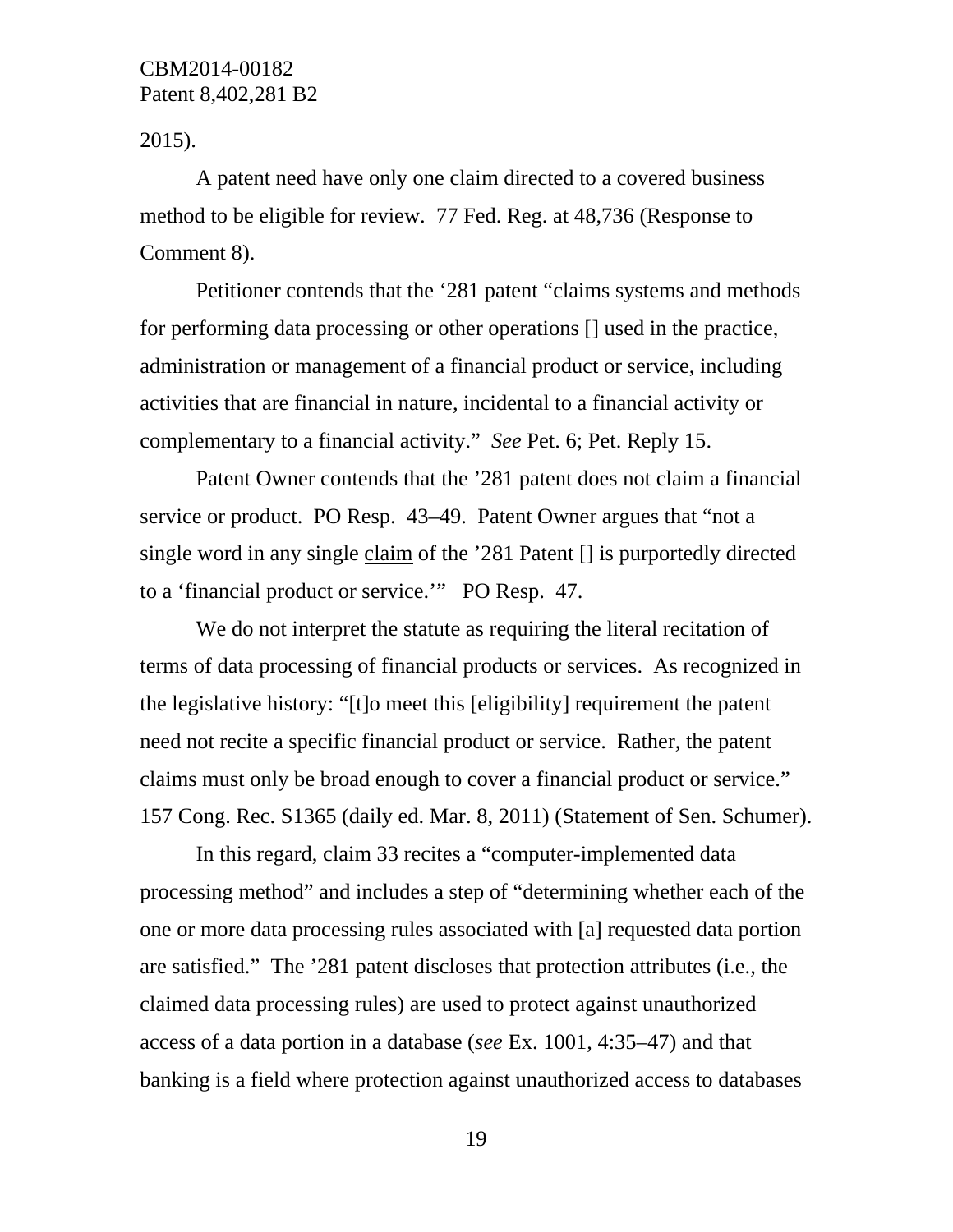that are used for administering and storing sensitive information is desired. *Id*. at 1:35–39; *see also* Ex. 2022 ¶ 16 (testimony of Mr. Mattsson that "banks found a need to encrypt some but not all portions of their databases to protect only their customers' sensitive information.") Banking is a financial activity.

The '281 patent, further, discloses an example of a user interface that is used to alter protection attributes in the data protection catalogue. *Id.* at col. 11:9–15; *see also* Fig. 5 (depicting the user interface.). In the example, "Housing allowance" and "Social allowance" are data element types or data categories. *Id.* at 11:8–10; Fig. 5. Figure 5 of the '281 patent depicts a Financial Manager as a person authorized to access the Social allowance data. Allowances and a Financial Manager are financial in nature.

Likewise, Patent Owner's declarant Dr. Direen testifies that "[t]he *standard examples*, which are examples of market concern, are protecting data items such as credit card numbers and social security numbers." Ex. 2046 ¶ 27 (emphasis added). Dr. Direen's testimony discusses such an example. *Id.* ¶¶ 11, 14, 27–53; Figs. 1–15. In Dr. Direen's example, the data portions include credit card numbers, credit card PIN numbers, and salary information; the data categories include credit card number and salary; and the data processing rules include credit card protection attributes and salary protection attributes. *E.g., see id.* ¶¶ 32, 35, 46; Figs. 1, 9. Credit card number, credit card PIN numbers, and salary are all data financial in nature.

Although not sufficient on its own the '281 patent is classified in 705/51 of the Office's patent classification system. *See* 77 Fed. Reg. at 48,739; *see Versata* at 1324, n.14 (noting that while Class 705 "apparently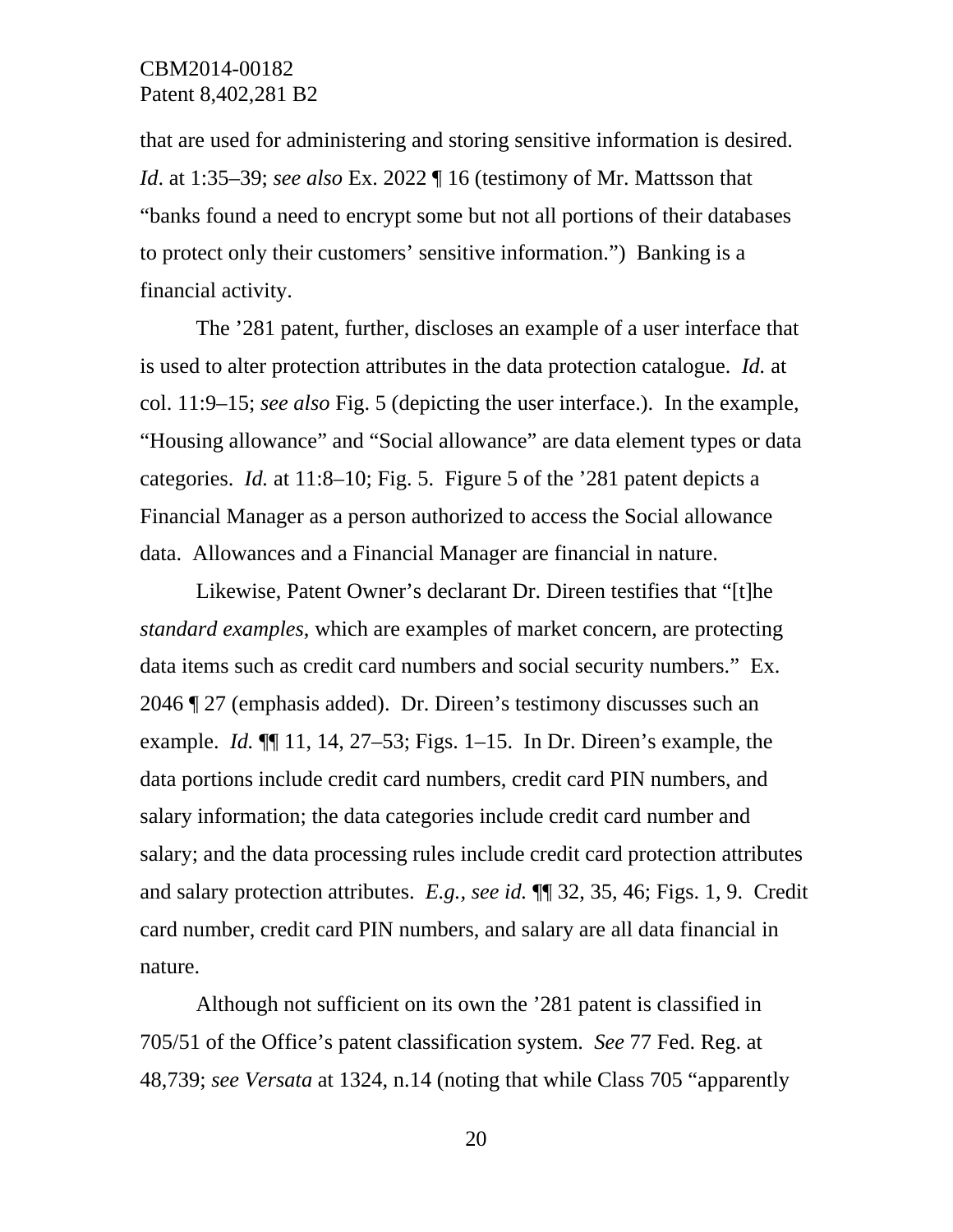served as the original template for the definition of a 'covered business method,' . . . [it] was thought to be too narrow") (citation omitted). Class 51—"Usage protection of distributed data files" is a subclass indented under subclass 705/50—"Subject matter including cryptographic apparatus or methods uniquely designed for or utilized in . . . the processing of financial data."

We are persuaded by Petitioner that a preponderance of the evidence shows that at least claim 33 encompasses activities that are financial in nature, incidental to a financial activity, or complementary to a financial activity.

We are not persuaded by Patent Owner's argument that previous Board decisions demonstrate that the '281 patent is not a covered business method patent. PO Resp. 45–46 (citing *PNC Fin. Servs Grp., Inc. v. Intellectual Ventures I, LLC,* Case CBM2014-00032, slip. op. at 10 (PTAB May 22, 2014) (Paper 13); *J.P. Morgan Chase & Co. v. Intellectual Ventures II LLC,* Case CBM2014-00160, slip op. at 11 (PTAB Jan. 29, 2015) (Paper 11); *Salesforce.com Inc. v. Applications in Internet Time, LLC,*  Case CBM2014-00162, (PTAB Feb. 2, 2015) (Paper 11).) The cited previous Board decisions are not precedential and are not binding on this panel. Nonetheless, we have reviewed the allegedly conflicting decisions. Our review of these decisions, however, reveals that the determination of whether the patent is a covered business method patent rests upon the specific facts of those proceedings. For example, in *PNC Financial Services*, the Board determined that a showing that the patent was asserted against a financial service in an infringement proceeding was not enough to establish that the patent was a covered business method patent. *See PNC*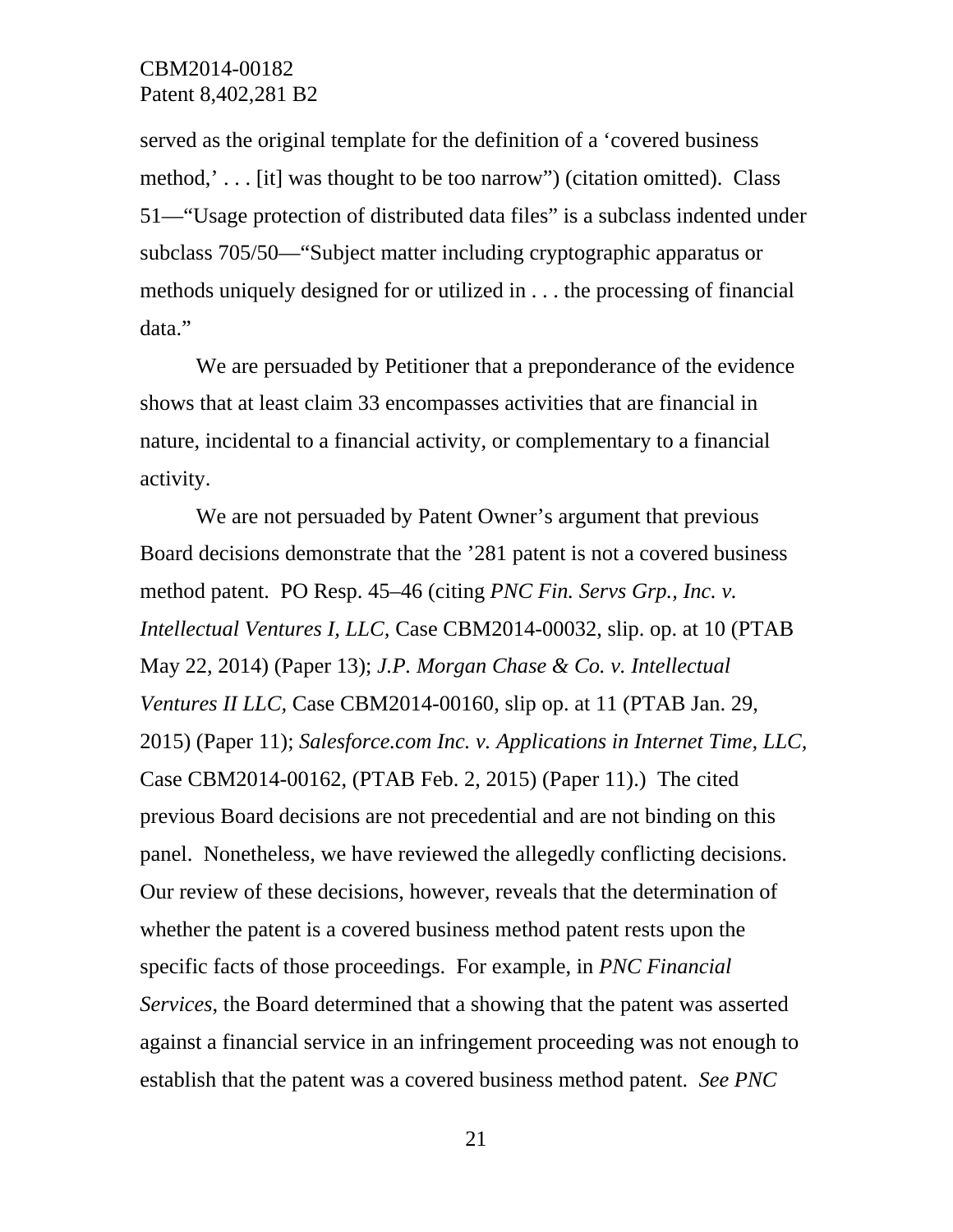*Fin. Servs*, CBM2014-00032, Paper 13 at 14. The Board stated that whether an allegedly infringing product was a financial service was just one factor and that the Petitioners had not shown how "the '298 patent, either through its claims, Specification, or prosecution history, encompasses activities that are financial in nature, incidental to a financial activity, or complementary to a financial activity." *Id*. at 13–14. Similarly, in *J.P. Morgan* and *Salesforce*, the Board determined whether the patent was a covered business method patent based upon the particular facts of those proceedings. Patent Owner does not establish that the facts in those proceedings are sufficiently similar to the facts in this proceeding. As discussed above, we determined, based upon the facts in this proceeding, that the '281 patent is a covered business method patent.

We are also not persuaded by Patent Owner that the '281 patent is not a covered business method patent, because "the entire reasons behind the invention contradicts any allegation that the invention of the '281 Patent is incidental to a financial service or product." PO Resp. 48. According to Patent Owner, the Swedish Data Inspection, AB, mandated protection legislation for personally-identifiable information to protect students and "[t]hey did not, however, mandate data protection solely for financial institutions." *Id.* at 48 (citing Ex. 2051, ¶¶ 14–16 (testimony of Mr. Mattsson); Ex. 2032 (U.S. Patent No. 5,606,610, which allegedly discloses Patent Owner's first attempt to comply with the Swedish legislation)).

 The '281 patent makes no mention of the Swedish legislation or that the legislation was for the protection of students. The '281 patent makes no mention of students at all. Notably, U.S. Patent No. 5,606,610, which Patent Owner argues was also the result of the Swedish legislation, likewise fails to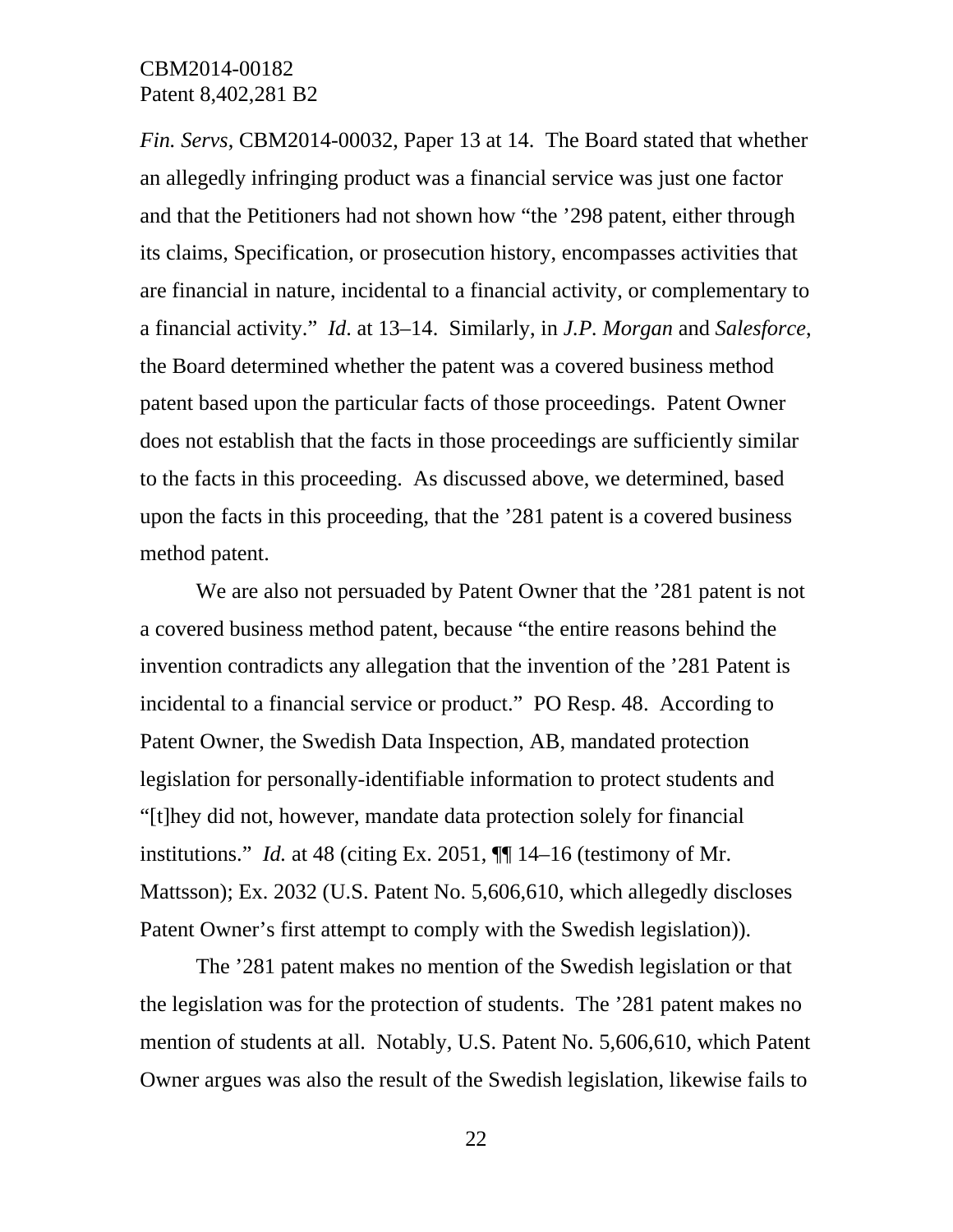mention the Swedish legislation or the need to protect student data, but does disclose that banking is a sector where it is essential that stored data be protected against unauthorized access. *See* Ex. 2032, 1:13–15.

Patent Owner relies upon the testimony of Mr. Mattsson to establish that the entire reason behind the invention was to protect student data as required by the Swedish legislation. Pet. 48 (citing Ex. 2051, ¶¶ 14–16). We give little weight to Mr. Mattsson's testimony because, as discussed above, Mr. Mattsson, as Patent Owner's Chief Technology Officer and Cofounder (Ex. 2019, 2), has an interest in the outcome of this proceeding.

We are persuaded by Petitioner that a preponderance of the evidence shows that at least claim 33 of the '281 patent encompasses a method or corresponding apparatus for performing data processing or other operations used in the practice, administration, or management of a financial product or service.

#### *ii. Technological Invention*

The definition of "covered business method patent" in Section 18(d)(1) of the AIA does not include patents for "technological inventions." To determine whether a patent is for a technological invention, we consider "whether the claimed subject matter as a whole recites a technological feature that is novel and unobvious over the prior art; and solves a technical problem using a technical solution." 37 C.F.R. § 42.301(b). Both prongs must be satisfied in order for the patent to be excluded as a technological invention.

The following claim drafting techniques, for example, typically do not render a patent a "technological invention":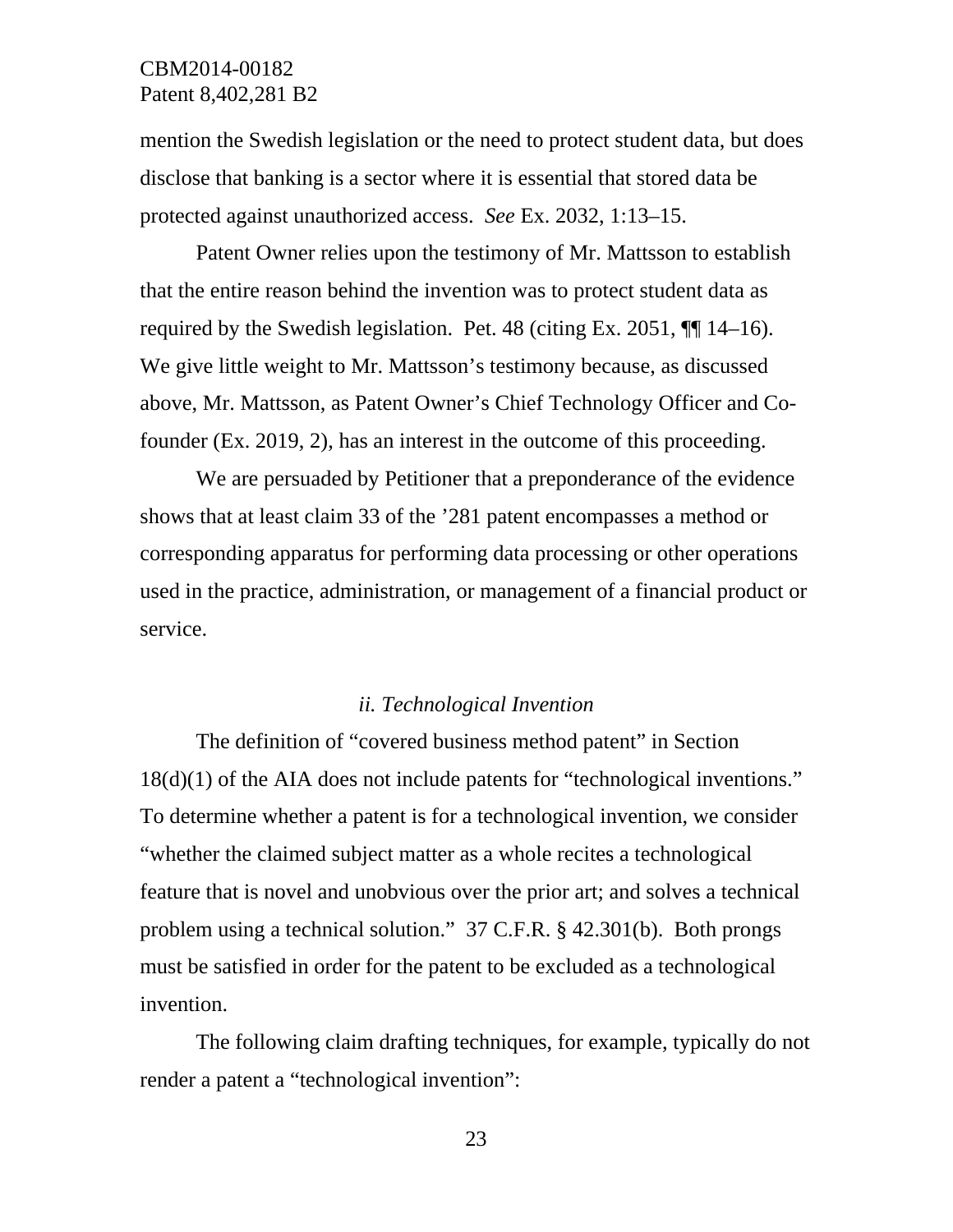(a) Mere recitation of known technologies, such as computer hardware, communication or computer networks, software, memory, computer-readable storage medium, scanners, display devices or databases, or specialized machines, such as an ATM or point of sale device.

(b) Reciting the use of known prior art technology to accomplish a process or method, even if that process or method is novel and non-obvious.

(c) Combining prior art structures to achieve the normal, expected, or predictable result of that combination.

77 Fed. Reg. 48,756, 48,763–64 (Aug. 14, 2012).

#### *a. A Technological Feature that is Novel and Unobvious over the Prior Art*

Petitioner argues that the '281 patent is not for a technological invention because none of the claims recite a technological feature that is novel and nonobvious over the prior art. Pet. 9–10; Pet. Reply 15. According to Petitioner, "the '281 Patent does not identify any technologies beyond generic computer components" and "the data protection aspects of the claims do not constitute a technical feature rending the claims novel or nonobvious over the prior art." Pet. 9.

Patent Owner argues that "[t]he evidence demonstrates that the claims of the '281 Patent recite technological features that were novel and unobvious over the prior art at the time of the invention." PO Resp. 49. Patent Owner, however, does not particularly point out what evidence or which elements of the claims demonstrate the novel and unobvious technological feature. *See id.* 

We are persuaded by Petitioner that the '281 patent is not for a technological invention because at least claim 33 does not satisfy the first prong of the test. Claim 33 does not recite a technological feature that is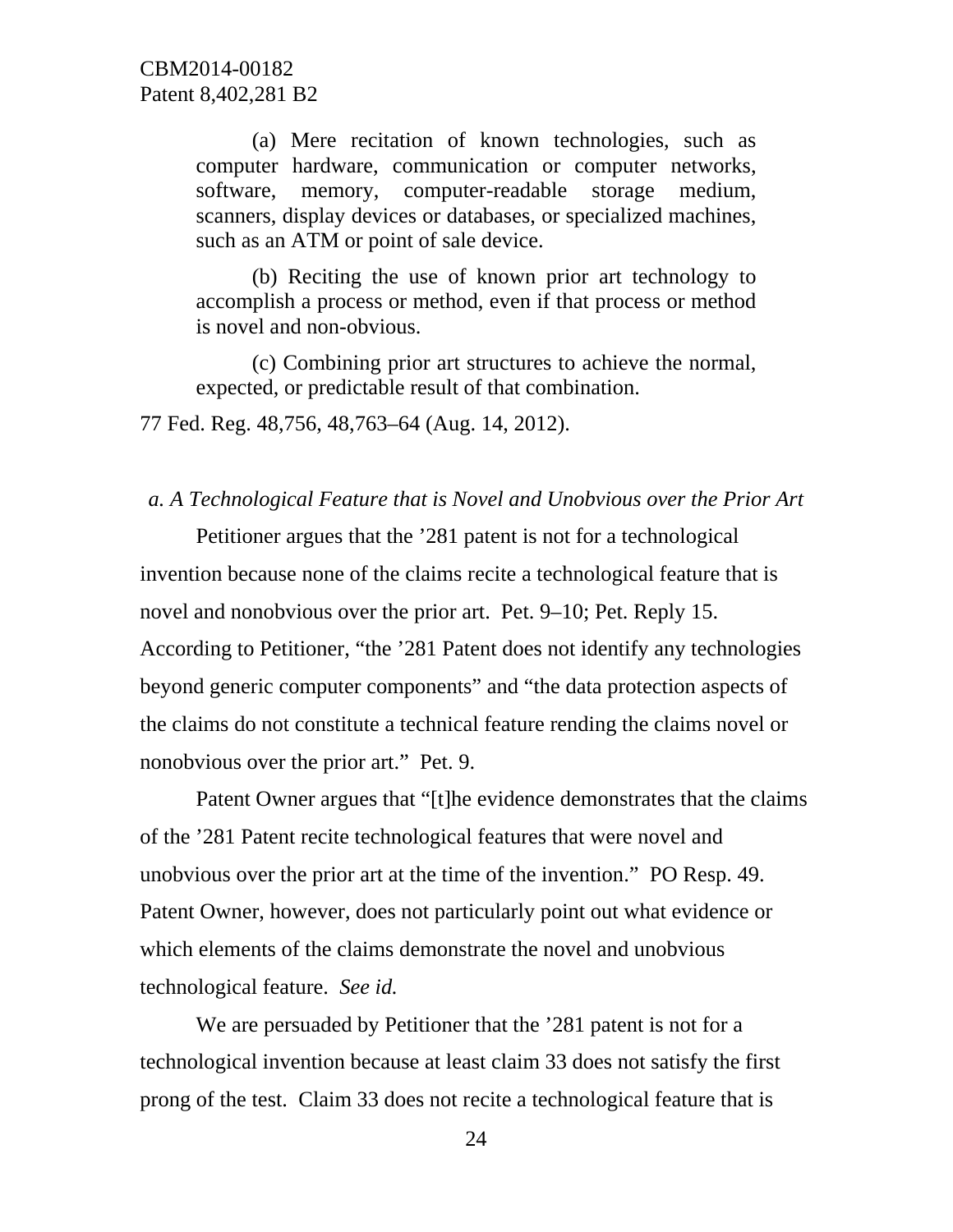novel or unobvious over the prior art. Claim 33 recites a data processing method that is computer-implemented and includes maintaining a database of data portions and maintaining a separate data protection table comprising data processing rules associated with a data category for a data portion. Data processing computers having separate databases, which store associated data and associated rules, were known at the time of filing the '281 patent. *See* Ex. 1001, 1:28–33; Ex. 1002 ¶¶ 16–18; Ex. 1005, 192–194, 202, 213 (describing relational databases); Pet. 21–22.

Claim 33 also recites steps of receiving a request to access a data portion, determining whether the data processing rules are satisfied, and granting the user access in response to each of the data processing rules being satisfied. Claim 33 is silent as to how these steps are computerimplemented. Claim 47, however, specifies that a processor is configured to perform these steps. A processor is a known computer element. *See* Ex. 1002, ¶¶ 16–18.

Patent Owner may be arguing that the novel and unobvious technological features are a database comprising data element values and a data protection table because, according to Patent Owner, claim 33's database must be a data processing system for managing an organize collection of data and for making a compelling calling to the data protection table and claim 33's data portion much be a data element value so that protection is a data element level. *See* PO Resp. 4–13, n.12. Patent Owner's argument, however, is unpersuasive because, as discussed in section II(A) above, when a database and data portion are given their broadest reasonable construction, in light of the '281 patent, claim 33 does not require these alleged features.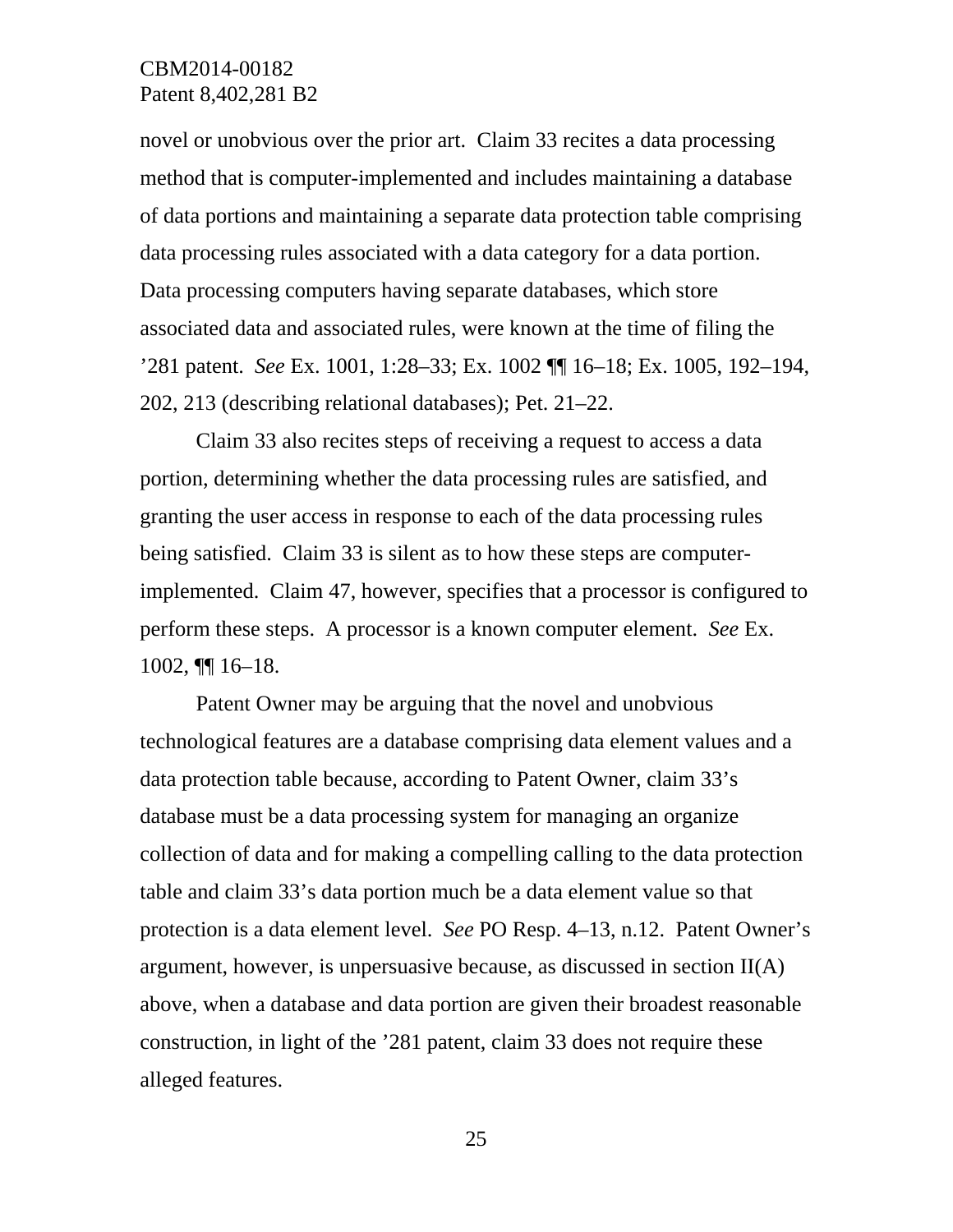We are persuaded by Petitioner that a preponderance of the evidence shows that at least claim 33 does not recite a technological feature that is novel or unobvious over the prior art and does not satisfy the first prong of the test. The '281 patent, thus, is a covered business method patent that is not a technological invention.

#### *b. Solves a Technical Problem with a Technical Solution*

Petitioner argues that the '281 patent is not for a technological invention because none of the claims solve a technical problem using a technical solution. Pet. 10–11; Pet. Reply 15. According to Petitioner, "[t]he '281 Patent is directed to the problem of protecting data against unauthorized access," which is solved by "maintaining a database of data, a separate data protection table having rules, and a standard database lookup." *Id.* at 10. Petitioner argues that such a use of a data processing computer with databases is known technology. *Id.* at 9–11.

Patent Owner argues that the '281 patent is for a technological invention, because it solves a technical problem with a technical solution. PO Resp. 16–21. According to Patent Owner, the '281 patent solves three problems: 1) "[t]o provide separation of duties and prevent [database administrators] from accessing the data" (*id.* at 28); 2) "the ability to implement data protection on the data element level in the database without requiring application-level changes to the various computer programs and application that were seeking to retrieve protected data from the database" (*id.* at 29); and 3) "providing data element level protection across many brands of databases that a company might be using in-house" (*id.)*. *See id.* at 16–21, 27–35. The alleged solution is "protection of data at the data element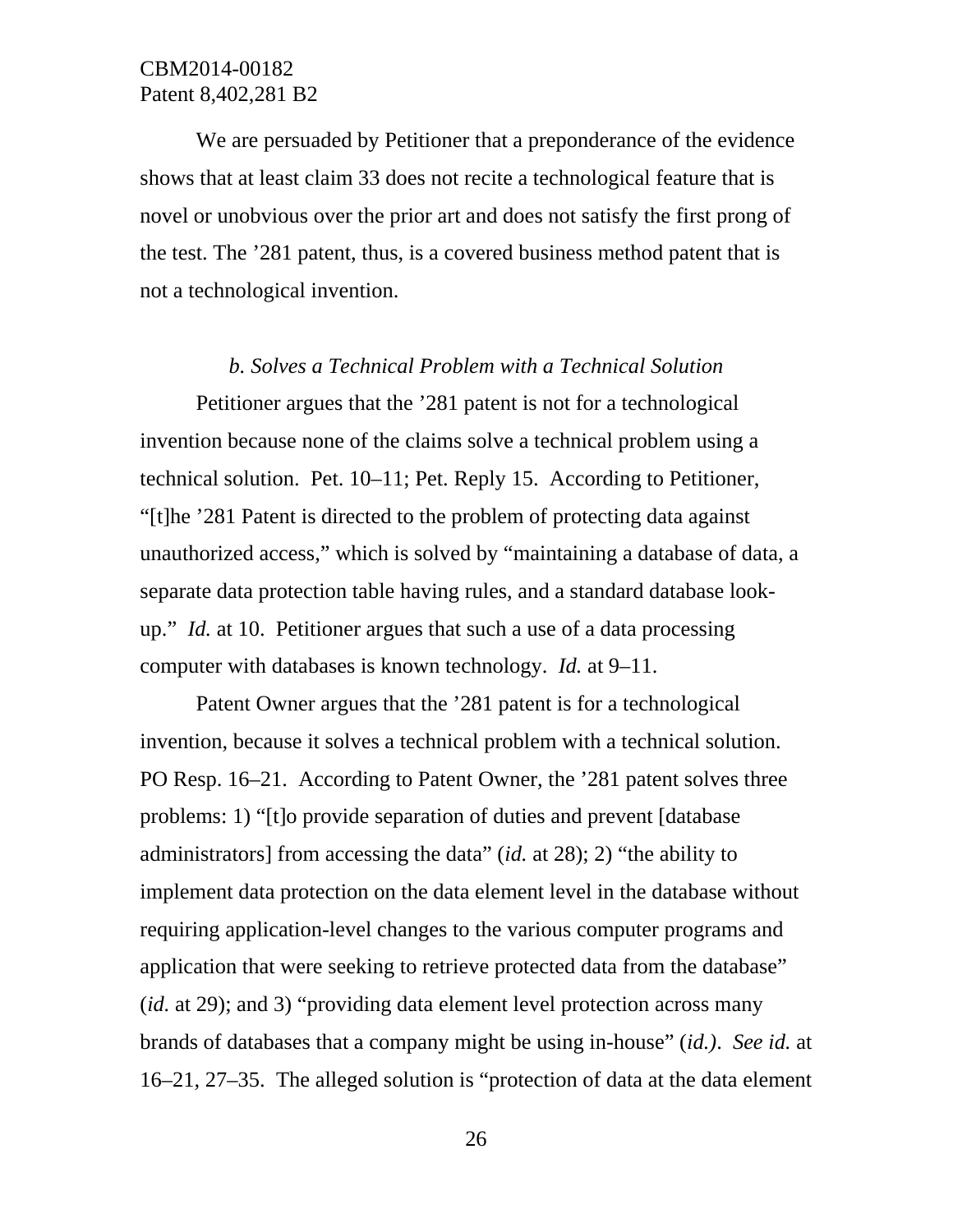level based on rules stored in a separate database, where the first database calls out to the second database." *Id.* at 22; *see id.* at 35–38.

We are persuaded by Petitioner that the '281 patent does not solve a technical problem with a technical solution. *See* Pet. 10–11. The '281 patent discloses that its objective is "to increase the protection against unauthori[z]ed access to sensitive information." Ex. 1001, 2:29–33; *see also id.* at 2:10–25, 1:23–24 (describing that the '281 patent "concerns . . . a method and apparatus for data processing . . . for accomplishing increased protection against unauthorized processing of data."). The solution to this problem was achieve by the claimed methods and apparatuses. *Id.* at 2:49– 52.

 None of the three technical problems identified by Patent Owner are described in the '281 patent. *See* PO Resp. 16–21, 27–35; Pet. Reply 9–12. The '281 patent makes no mention of a need to protect data from a database administrator, to eliminate application-level changes to the various computer programs and application that were seeking to retrieve protected data from the database, or to provide protection across many brands of databases. PO Resp. 16–21, 27–35. Likewise, the '281 patent does not describe the technical solution, alleged by Patent Owner, because the '281 patent does not describe a first database that calls out to the second database. The claims of the '281 patent also do not require the alleged technical solution. Neither claim 33 nor any other claim requires a first database that calls out to a second database or, indeed, any other compelling calling.

We are persuaded by Petitioner that a preponderance of the evidence shows that at least claim 33 does not solve a technical problem using a technical solution, and, thus, at least claim 33 also does not satisfy the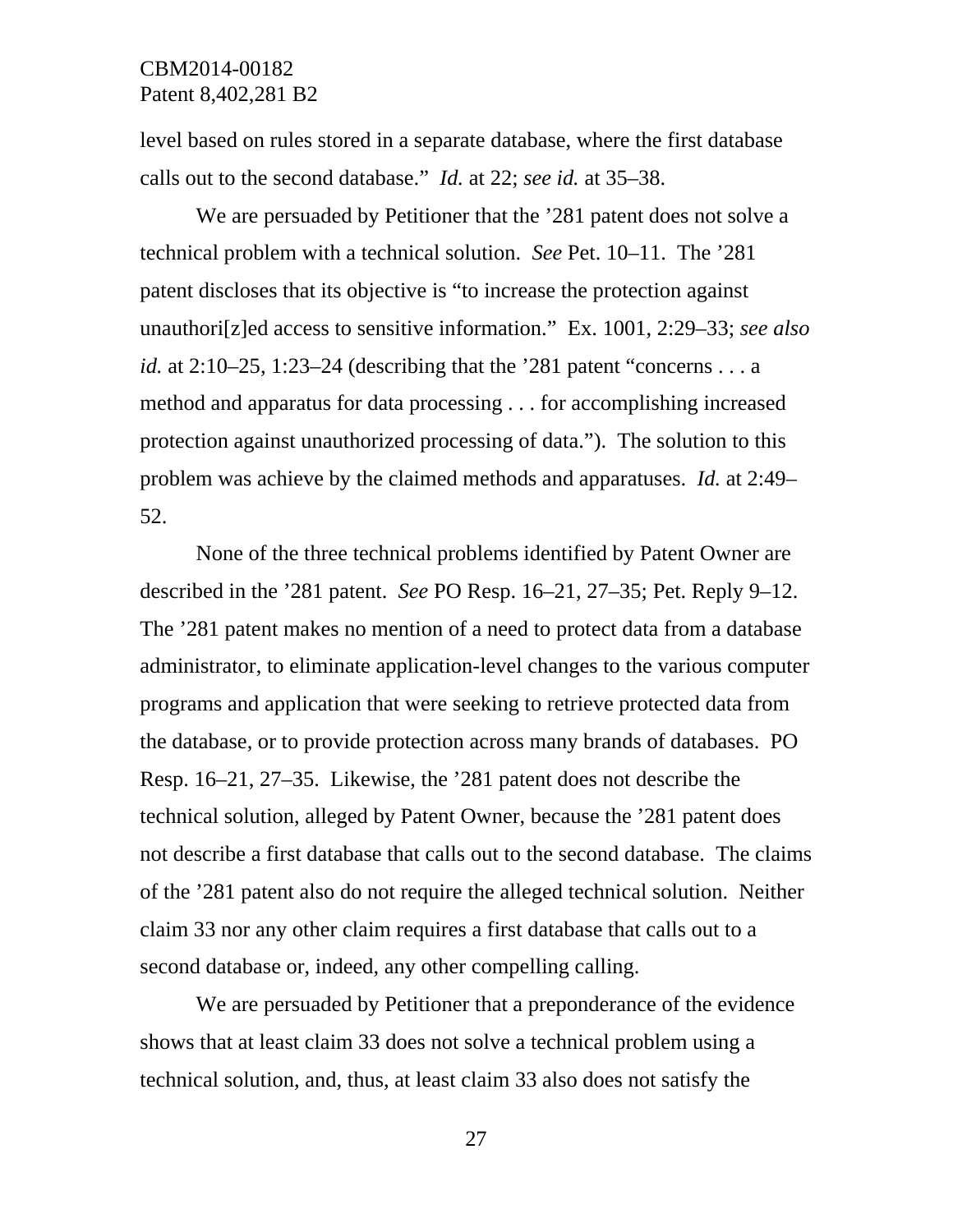second prong. The '281 patent, thus, is a covered business method patent that is not a technological invention.

 For the reasons discussed above, we are persuaded by Petitioner that the '281 patent is eligible for covered business method patent review.

# *C. 35 U.S.C. § 101*

## *i. Section 101 Subject Matter Eligiblity*

For claimed subject matter to be patentable eligible, it must fall into one of four statutory classes set forth in 35 U.S.C. § 101: a process, a machine, a manufacture, or a composition of matter. The Supreme Court recognizes three categories of subject matter that are ineligible for patent protection: "laws of nature, physical phenomena, and abstract ideas." *Bilski v. Kappos*, 130 S. Ct. 3218, 3225 (2010) (internal quotations and citation omitted). A law of nature or an abstract idea by itself is not patentable; however, a practical application of the law of nature or abstract idea may be deserving of patent protection. *Mayo Collaborative Servs. v. Prometheus Laboratories, Inc.*, 132 S. Ct. 1289, 1293–94 (2012). To be patentable, however, a claim must do more than simply state the law of nature or abstract idea and add the words "apply it." *Id*.

In *Alice Corp. Pty, Ltd. v. CLS Bank Int'l*, 134 S. Ct. 2347 (2014), the Supreme Court recently clarified the process for analyzing claims to determine whether claims are directed to patent-ineligible subject matter. In *Alice*, the Supreme Court applied the framework set forth previously in *Mayo*, "for distinguishing patents that claim laws of nature, natural phenomena, and abstract ideas from those that claim patent-eligible applications of those concepts." *Alice,* 134 S. Ct. at 2355. The first step in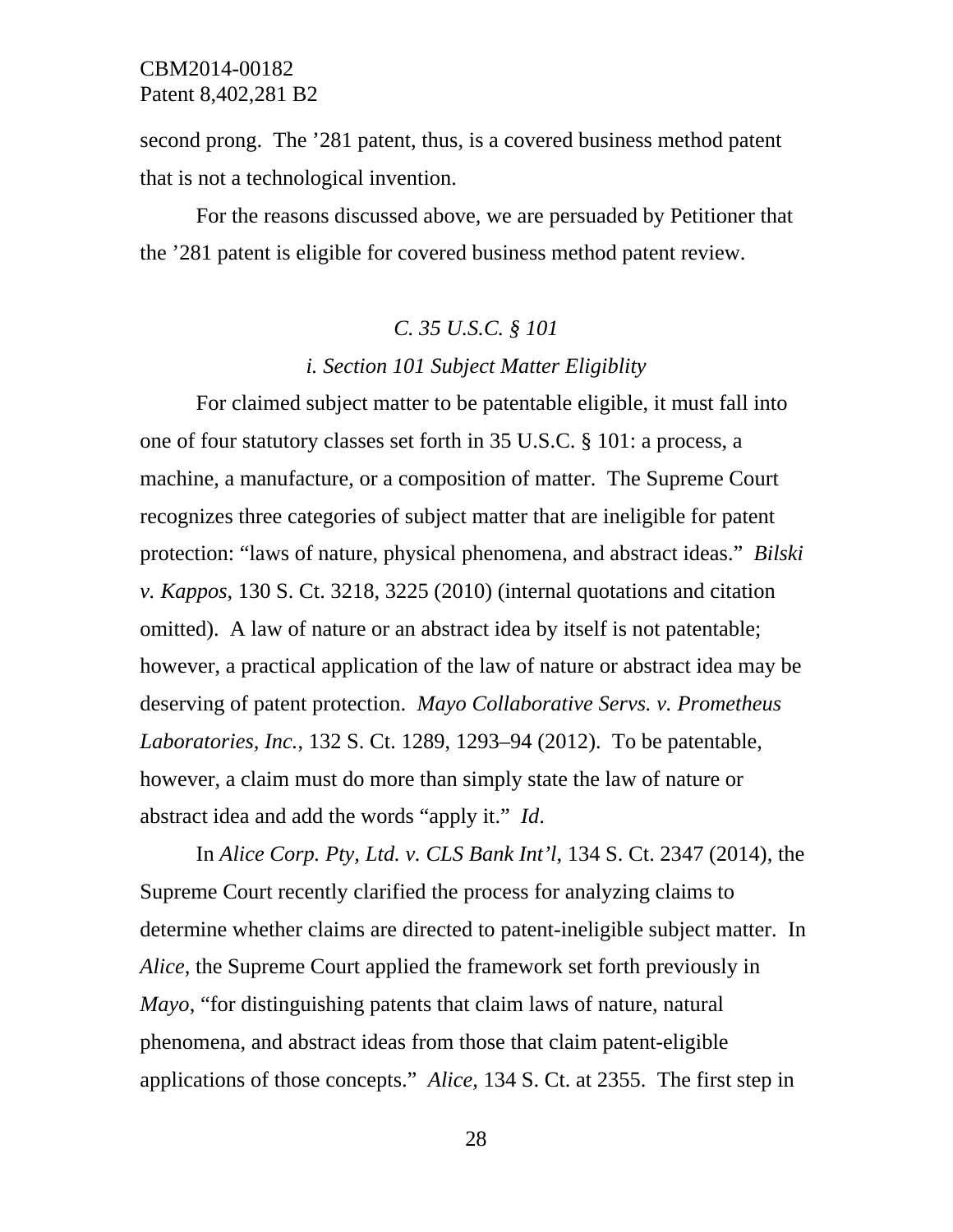the analysis is to "determine whether the claims at issue are directed to one of those patent-ineligible concepts." *Id*. If they are directed to a patentineligible concept, the second step in the analysis is to consider the elements of the claims "individually and 'as an ordered combination'" to determine whether the additional elements 'transform the nature of the claim' into a patent-eligible application." *Id*. (quoting *Mayo*, 132 S. Ct. at 1298, 1297). In other words, the second step is to "search for an 'inventive concept' *i.e.*, an element or combination of elements that is 'sufficient to ensure that the patent in practice amounts to significantly more than a patent upon the [ineligible concept] itself.'" *Id*. (alteration in original) (quoting *Mayo*, 132 S. Ct. at 1294). Further, the "prohibition against patenting abstract ideas 'cannot be circumvented by attempting to limit the use of the formula to a particular technological environment' or adding 'insignificant postsolution activity.'" *Bilski*, 130 S. Ct. at 3230 (quoting *Diamond v. Diehr*, 450 U.S. 175, 191–92 (1981)).

Accordingly, utilizing this framework, we review Petitioner's contention that claims 33–60 of the '281 patent are directed to ineligible subject matter.

## *ii. Ineligible Concept*

Petitioner contends that the claims of the '281 patent are merely directed to an abstract idea of determining whether access to data should be granted based on whether one or more rules are satisfied. Pet. 17–20. Patent Owner disputes that the claims of the '281 patent are directed to an abstract idea. *See* PO Resp. 21–28. According to Patent Owner, "protection of data at the data element level based on rules stored in a separate database, where the first database calls out to the second database, is not an abstract idea."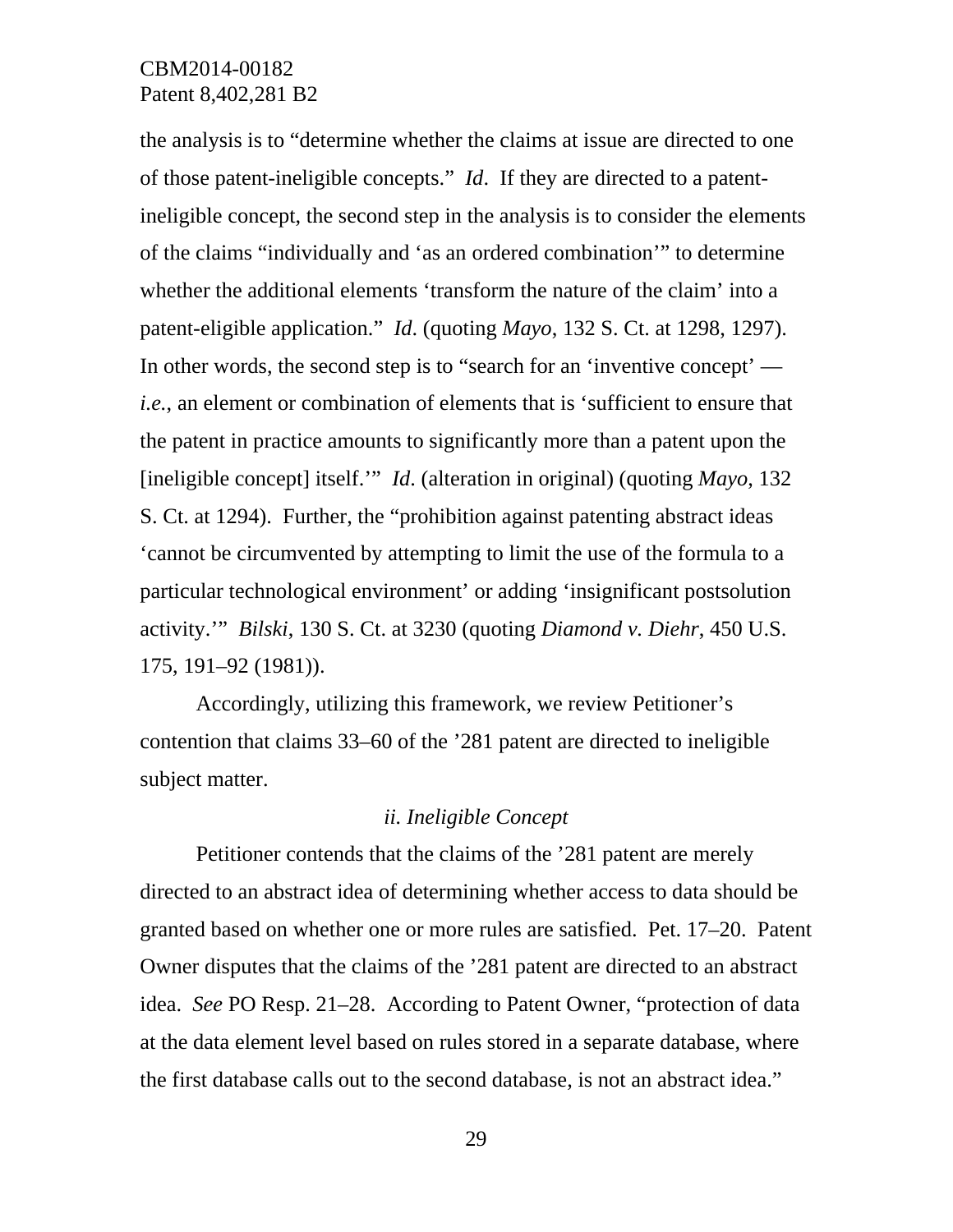*Id.* at 22; *see id.* at 35–38 (citing *DDR Holdings, LLC v. Hotel.com, L.P.*, 773 F.3d 1245 (Fed. Cir. 2014)).

 Claims 33–46 recite data processing methods, and claims 47–60 recite corresponding computer systems. Nominally, the claimed methods and system fall within the process or machine categories, respectively, of statutory subject matter. Statutory class, however, is not by itself determinative of whether a claim is directed to patent eligible subject matter. "Regardless of what statutory category ('process, machine, manufacture, or composition of matter,' 35 U.S.C. § 101) a claim's language is crafted to literally invoke, we look to the underlying invention for patent-eligibility purposes." *CyberSource Corp. v. Retail Decisions, Inc.*, 654 F.3d 1366, 1374 (Fed. Cir. 2011). *See Alice,* 134 S. Ct. 2358–59; *Bancorp Servs. v. Sun Life Assurance Co.*, 687 F.3d 1266, 1275 (Fed. Circ. 2012).

Independent claim 33 recites a data processing method that grants access to a requested data portion if the rules associated with a data category that is associated with the requested data portion is satisfied. Ex. 1001, 13:38–54. Claim 33 requires a database that comprises the data portions and requires a separate data protection table comprising data processing rules that must be satisfied before the data portion can be accessed. *Id.* The data processing rules are associated with the data category. *Id*. Independent claim 47 recites a corresponding computer system. *Id.* at 14:47–63. Independent claims 33 and 47, thus, recite a method or system that grants access to a requested data portion if the rules associated with a data category that is associated with the requested data portion are satisfied. Ex. 1001, 13:38–54.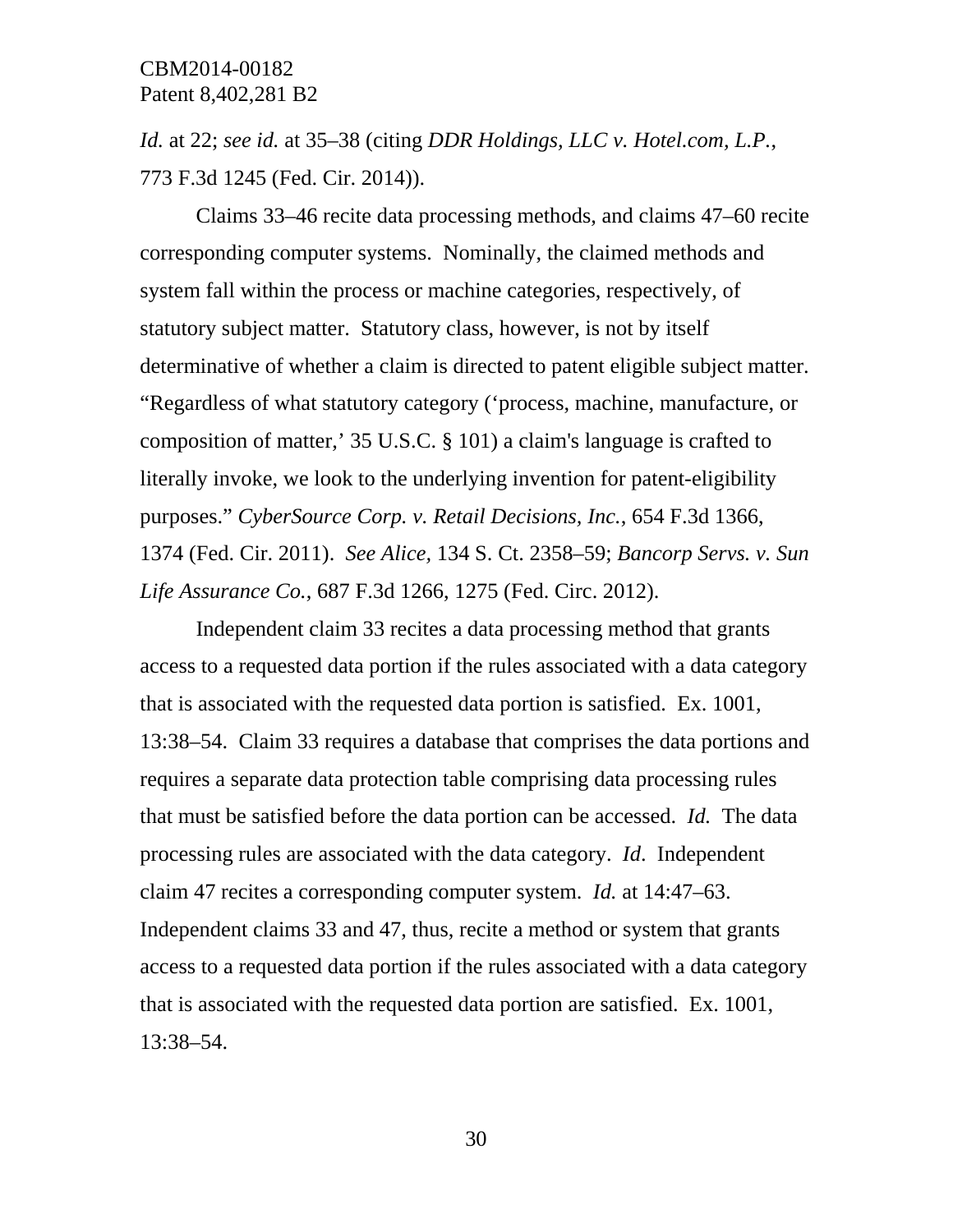Given the above, we are persuaded by Petitioner that the claims are directed to the abstract idea of determining whether access to data should be granted based on whether one or more rules are satisfied.

We are not persuaded by Patent Owner that the claims are not directed to an abstract idea, because Patent Owner's argument is based upon elements not required by the claims. *See* PO Resp. 21–28, 35–38. Given our construction of "data portion" and "database" in section II (A) above, the claims do not require protection on the data element level based on rules stored in a separate database, where the first database calls out to the second database. Patent Owner's argument is not commensurate with the scope of the claims.

#### *iii. Inventive Concept*

Next, we look for additional elements that can "transform the nature of the claim" into a patent-eligible application of an abstract idea. That is, we determine whether the claims include an "inventive concept," i.e., an element or combination of elements sufficient to ensure that the patent in practice amounts to significantly more than a patent on the abstract idea itself. *Alice*, 134 S. Ct. at 2357. The Supreme Court in *Alice* cautioned that merely limiting the use of abstract idea "to a particular technological environment" or implementing the abstract idea on a "wholly generic computer" is not sufficient as an additional feature to provide "practical assurance that the process is more than a drafting effort designed to monopolize the [abstract idea] itself." *Alice*, 134 S. Ct. at 2358.

## *a. Independent Claims 33 and 47*

Petitioner argues that the claims contain "only inconsequential limitations that are insufficient to render them patent-eligible." Pet. 21. In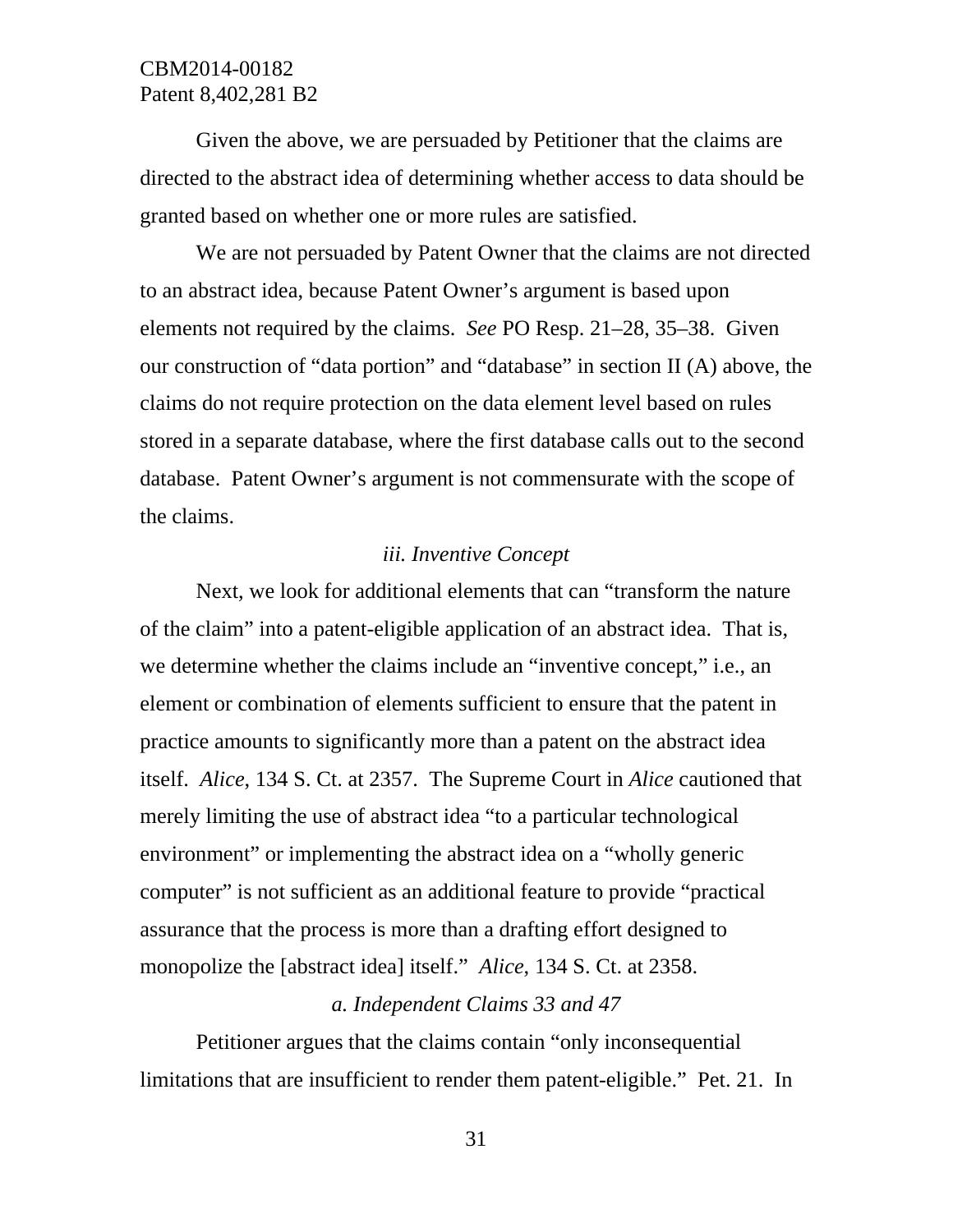this regard, Petitioner argues that the claims recite only generic computer elements and functions that were well-known and conventional. *Id*. Petitioner argues that the steps of maintaining a database of data portions and maintaining a separate data protection table are simply data-gathering steps and that receiving a request to access a data portion and granting access to a data portion are insignificant pre- and post-solution activity. *Id.*  at 22. Petitioner states that "[t]he remaining step of determining whether access should be granted to a data portion based upon whether the one or more associated data processing rules is satisfied simply recites the abstract idea." *Id*. Petitioner, further, argues that even when the claimed steps are considered as an ordered combination, they do nothing more than add an instruction to apply the abstract idea using a generic computer. *Id*.

 Taking claim 33 as representative, claim 33 requires that the method is "computer-implemented." Ex. 1001, 13:48. Merely reciting a generic computer cannot transform a patent-ineligible abstract idea into a patenteligible invention. *Alice*, 134 S. Ct. at 2358.

Claim 33 also requires a step of maintaining a database comprising data portions, associated with a data category and a step of maintaining a separate data protection catalogue comprising a plurality of data processing rules associated with a data category. Ex. 1001, 13:40–46. Data processing computers having separate databases, which store associated data and associated attributes, were well-known and conventional at the time of filing the '281 patent. *See* Ex. 1002 ¶¶ 16–18; Ex. 1005, 192–194, 202, 213 (describing relational databases). Storing data and associated rules in separate databases is nothing more than routine data gathering and does not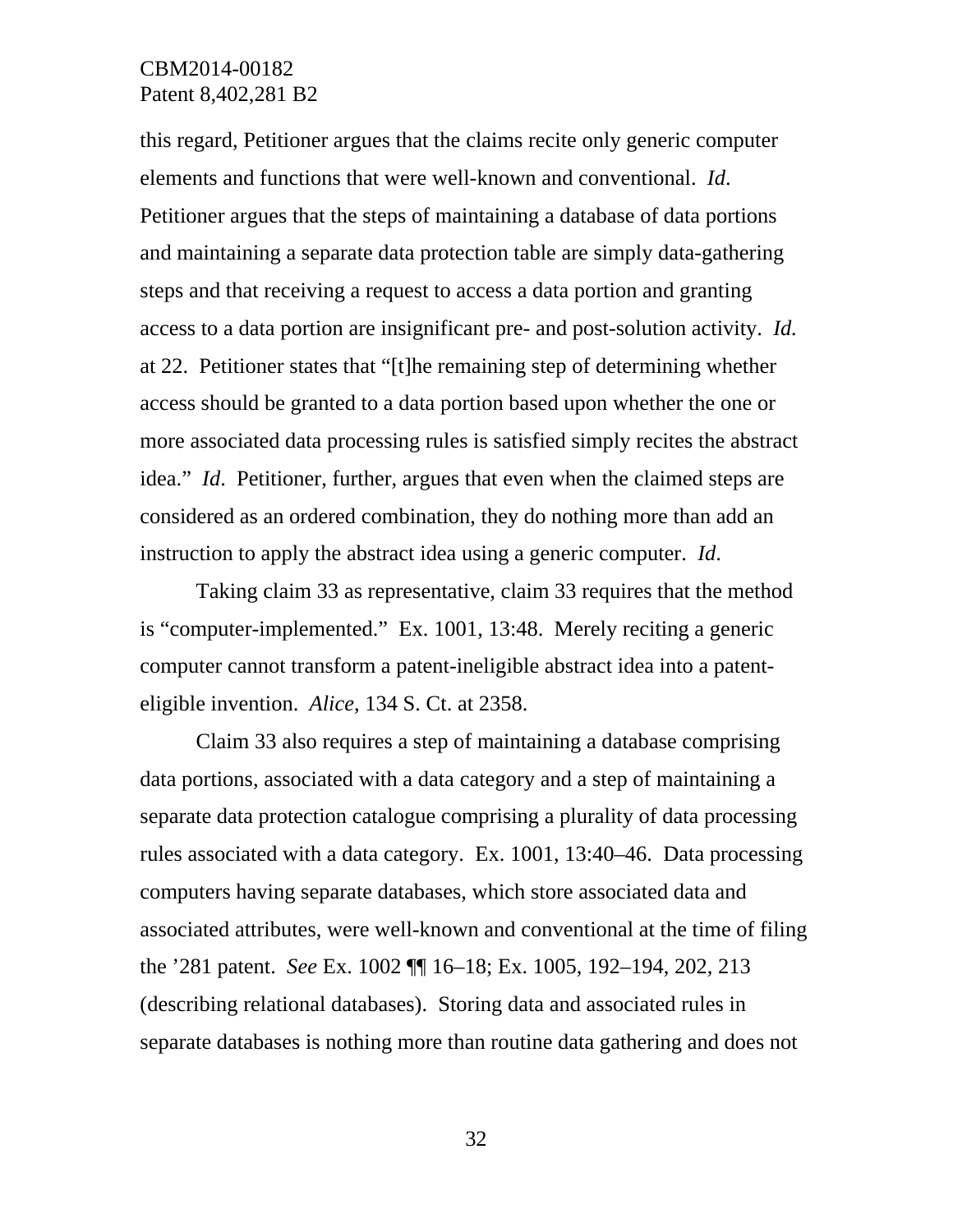transform the abstract idea into a patent-eligible invention. *See CyberSource,* 654 F.3d at 1370.

Claim 33 further requires a step of receiving a request to access a data portion and a step of determining whether the data processing rules associated with the request data portion are satisfied. Ex. 1001, 13:47–51. This is well-understood, routine, conventional activity that does not add significantly more to the abstract idea. *Mayo,* 132 S. Ct. at 1298; *see* Pet. 22; Ex. 1005, 192–194 (discussing decision rules).

Claim 33 finally requires a step of granting the user access to the requested data portion in response to the data processing rules being satisfied. Ex. 1001, 13:52–54. Claim 47 recites that a processor is configured to perform these steps. A processor is a known computer element. *See* Ex. 1002 ¶¶ 16–18.Such granting of access to a user is merely a conventional post-solution activity. Conventional post-solution activity is not sufficient to transform the abstract idea into patent-eligible subject matter. *See Parker v. Flook,* 437 U.S. 584, 590–92 (1978).

 Even when the claim elements are considered as a combination, they add nothing that is not already present when the elements are considered separately. *Alice*, 134 S. Ct. at 2359. Claims 33 and 47 convey nothing more meaningful than the fundamental concept of determining whether access to data should be granted based on whether one or more rules are satisfied.

Upon review of Petitioner's analysis and supporting evidence and taking into account Patent Owner's arguments, discussed below, we are persuaded by Petitioner that independent claims 33 and 47 do not recite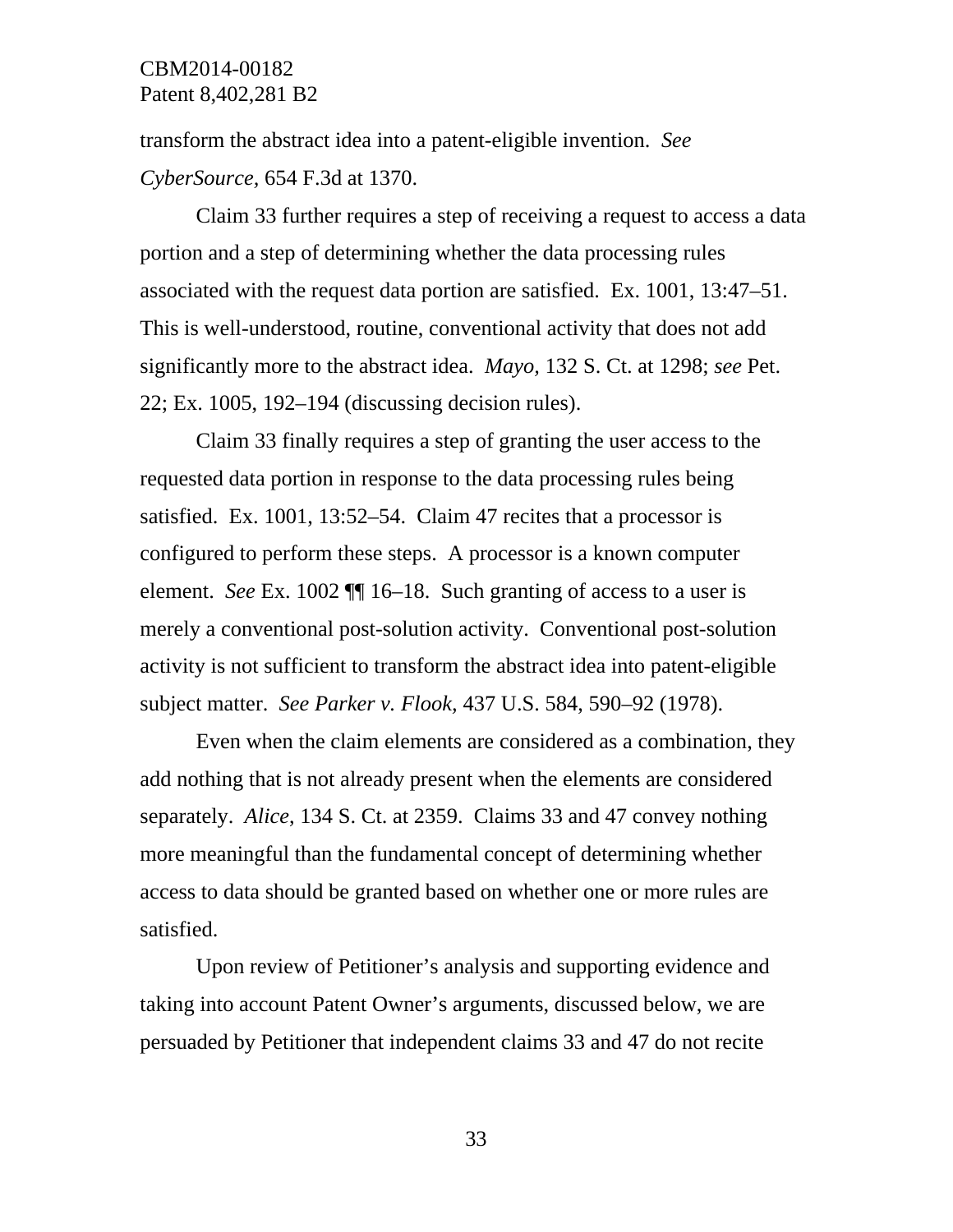additional elements that transforms the claim into a patent-eligible application of an abstract idea.

We are not persuaded by Patent Owner's arguments that the claims require additional elements that transform that abstract idea into a patent eligible application (PO Resp. 22–35) because it is based upon an overly narrow construction of the claimed elements, as discussed in section II (A) above, and based on additional elements not recited or required by the claims, as discussed in section II (B)(ii) above.

In addition, we are not persuaded by Patent Owner's argument regarding *DDR Holdings, LLC v. Hotels.com, LP.,* 773 F.3d 1245 (Fed. Cir. 2014). *See* PO Resp. 22–24. Unlike the claimed combination of elements in *DDR Holdings,* the claims of the '281 patent appear to combine elements according to their known functions to achieve routine and conventional results. *See DDR Holdings*¸ 773 F.3d at 1257–58.

 Patent Owner proffers declarations Mr. Bill Schmidt (Ex. 2043) and Mr. Kurt Pachik (Ex. 2044) to demonstrate that the '281 patent provides a novel and nonobvious solution to a problem deeply rooted in computer technology. PO Resp. 27–29. The declarations allegedly show that the invention of the '281 patent was used to protect the formula for Coca-Cola from unauthorized access by database administrators or system administrators. *Id.* Mr. Schmidt's and Mr. Pachik's declarations, however, fail to establish a nexus between the system provided to Coca-Cola and the claims of the '281 patent. Mr. Schmidt makes no mention of the '281 patent and provides no details as to the system implemented by Coca-Cola. *See* Ex. 2043. Mr. Pachik, a former employee of Patent Owner, testifies that he "assisted in implementing the solution provided in U.S. Patent Nos.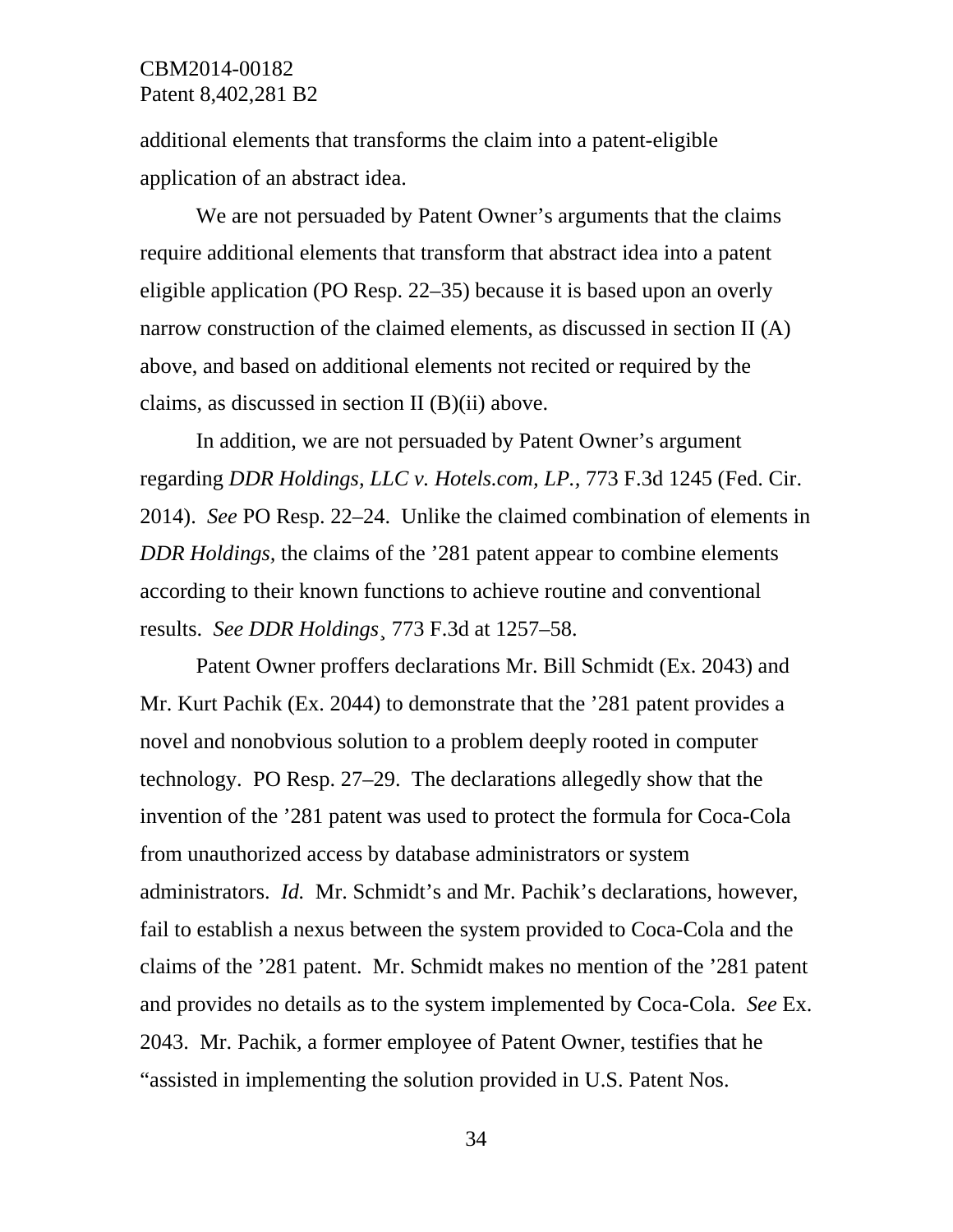6,321,201 and 8,402,281 [] for Coca-Cola" but provides no details of the system. *See* Ex. 2044 ¶ 5. We, thus, are not persuaded by the declarations of Mr. Schmidt and Mr. Pachik that the '281 patent provides a novel and nonobvious solution to a problem deeply rooted in computer technology. *See* Pet. Reply. 12.

#### *b. Dependent Claims 34–36, 41, 42, 48–50, 55, and 56*

Petitioner argues that dependent claims 34–36, 41, 42, 48–50, 55, and 56 add well-known concepts of restricting access to data based on user identity, program, version of program, and occurrence of activity logging. Pet. 23–25; Pet. Reply 13. According to Petitioner, these are fundamental and well-known concepts of limiting access within a computer system and, thus, do not add anything significant to the abstract idea. Pet. 23–25.

Patent Owner argues that these claims are limited to "more than the alleged 'role-based access' or 'program-based access' concepts" because each of them incorporate concrete limitations of the independent claims. PO Resp. 40. Patent Owner, further, argues that we should give no weight to Dr. Shamos' testimony regarding operating systems that enforce access control rules because Dr. Shamos testifies regarding operating systems, as opposed to databases. *See id.* at 39–41.

Dependent claims 34–36, 41, 42, 48–50, 55, and 56 further define the claimed data processing rules. Claims 34, 41, 48, and 55 further define the data processing rules as restricting access to a user, group of users, or users that are owners of a subset of data. Ex. 1001, 12:55–58, 14:15–18, 64–67, 15:27–31. Restricting access to data based upon a user is a well-known and conventional activity. *See* Ex. 1002 ¶ 5; Ex. 1005, 192–194 (textbook discussing user based access rules, including based upon ownership).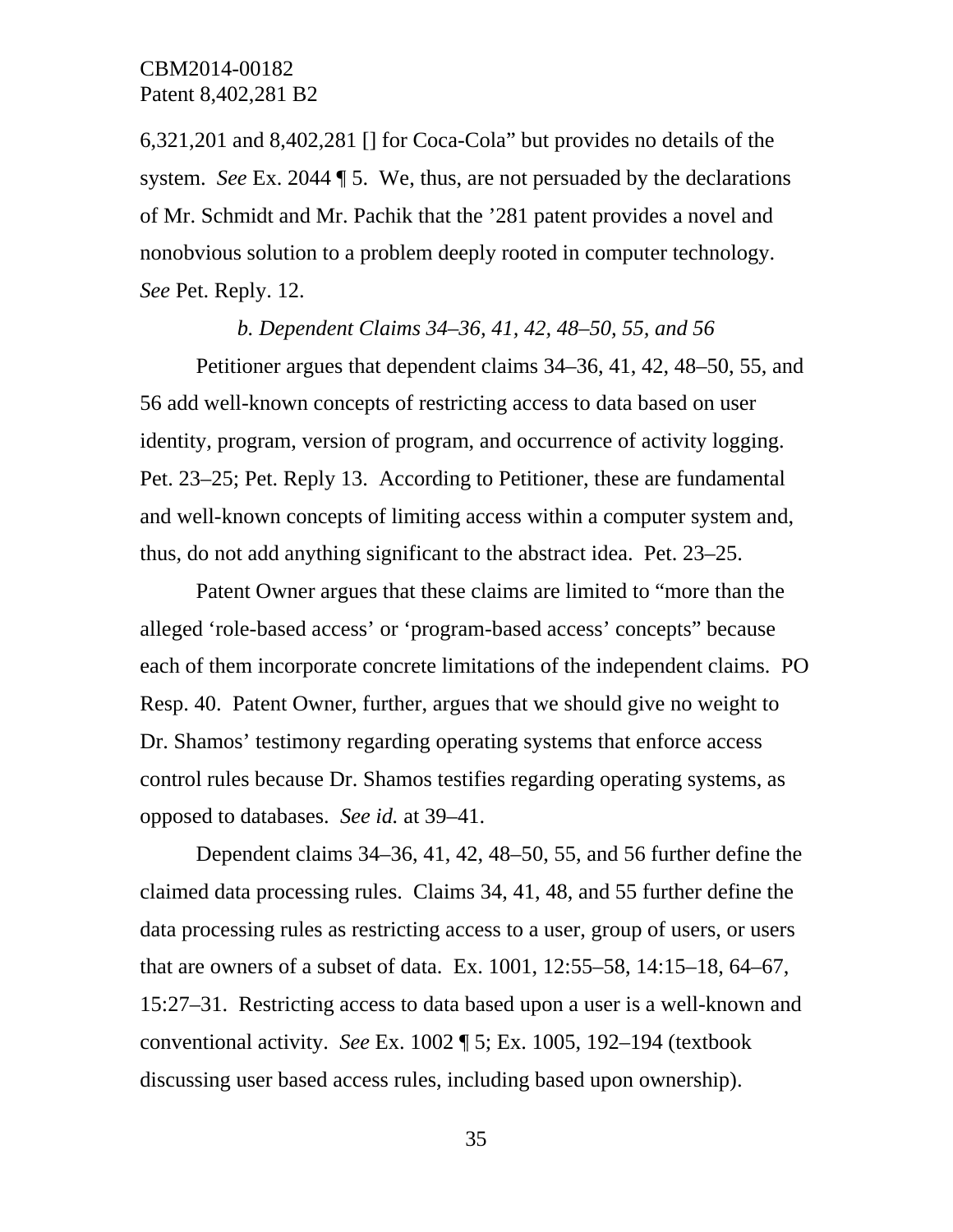Claims 35, 36, 49, and 50 further define the data processing rules as restricting access to a program, a group of programs, or a specified version of a program. Ex. 1001, 12:59–67, 15:1–10. Restricting access to data based upon a program or version of a program is a well-known and conventional activity. *See* Ex. 1002 ¶20; Ex. 1005, 192–193, Fig. 4 (textbook illustrating access right based on processes P1 and P2).

 Claims 42 and 56 further define the data processing rules as restricting access based on whether activity logging is occurring. Ex. 1001, 14:19–24, 16:1–6. Restricting access to data based upon whether activity logging is occurring is a well-known and conventional activity. *See* Ex. 1002 ¶ 22.

We are persuaded by Petitioner that claims 34–36, 41, 42, 48–50, 55, and 56 further define the data processing rules as well-understood and conventional data access rules. Well-understood, routine, conventional activity does not add significantly more to the abstract idea. *Mayo,* 132 S. Ct. at 1298.

We are not persuaded by Patent Owner that we should give no weight to Dr. Shamos' testimony because Dr. Shamos discusses the activity of operating systems, as opposed to databases. Patent Owner's argument, however, is based upon an overly narrow construction of the claimed element "database." As discussed in section II (A)(i), the claims do not require a database to perform any data processing other than storing data.

## *c. Dependent Claims 37, 38, 51, and 52*

Dependent claims 37, 38, 51, and 52 require that the data portion be a column or field in a database. Ex. 1001, 14:1–4, 15:10–15. Petitioner argues that these additional elements provide no meaningful limitation to the abstract idea. Pet. 25–26; Pet. Reply 13–14. Patent Owner disputes that the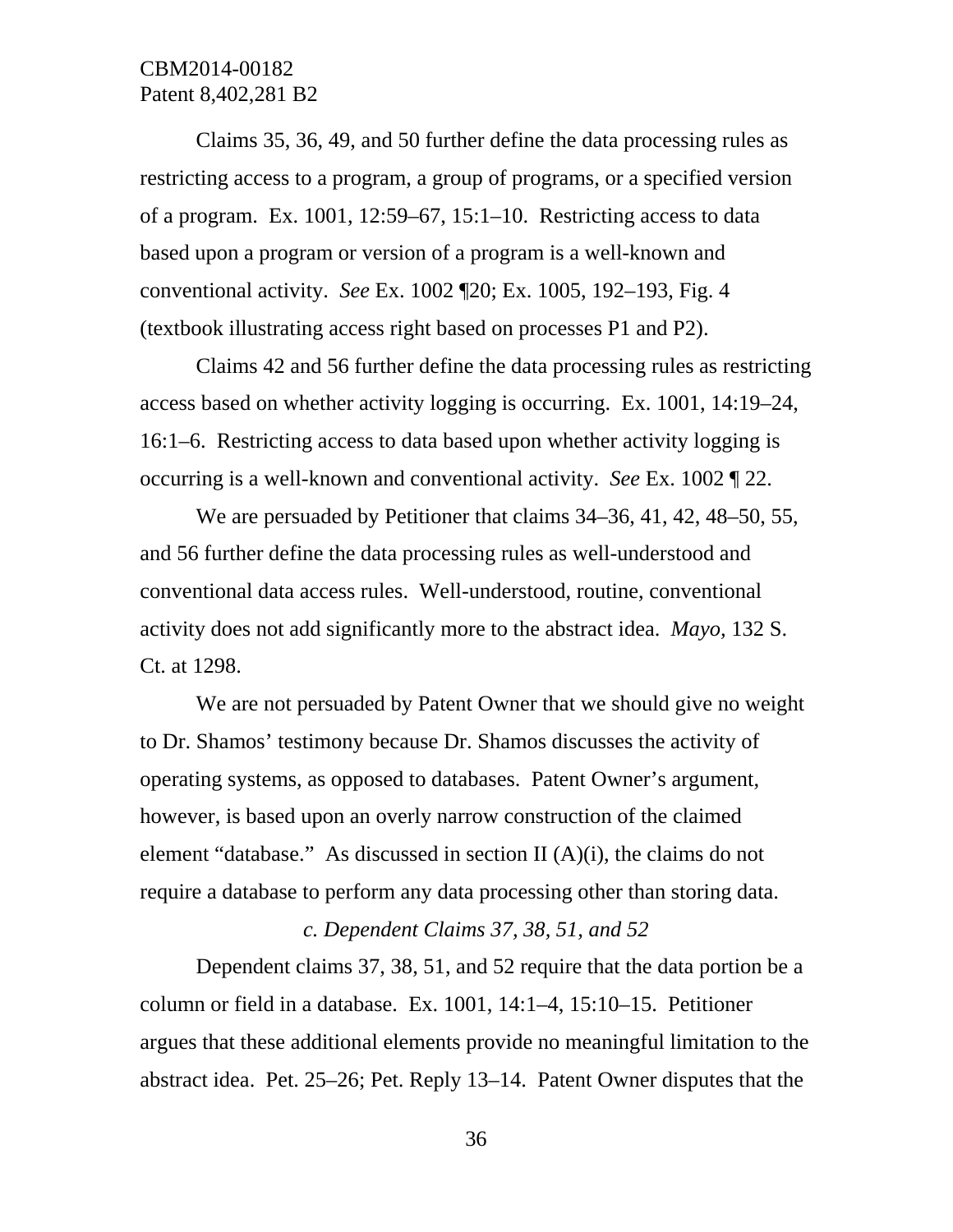additional elements provide no meaningful limitation. PO Resp. 41.

We are persuaded by Petitioner that the additional elements of dependent claims 37, 38, 51, and 52 provide no meaningful limitation to the abstract idea. Restricting access to columns or fields of databases is wellunderstood and conventional activity. *See* Ex. 1002 ¶ 14; Ex. 1005, 194, 214 (discussing access right to column and fields within records). Wellunderstood, routine, conventional activity does not add significantly more to the abstract idea. *Mayo,* 132 S. Ct. at 1298.

*d. Dependent Claims 39, 40, 43–46, 53, 54, and 57–60,* 

Petitioner argues that dependent "[c]laims . . . 39, 40, 43–46, 53, 54, and 57–60 add limitations directed to basic aspects of data encryption which serve as meaningless pre- and post-processing steps that do not [meaningfully] limit the abstract idea." Pet. 25; Pet. Reply 14. According to Petitioner, the use of different levels of encryption to store and transmit encrypted data is well-known. Pet. 25. Patent Owner disputes that the additional limitations provide no meaningful limitation. PO Resp. 42–43.

Claims 39, 40, 53, and 54 further define the access rules as restricting access to users or programs that use a specified level of encryption to subsequently store or transmit the accessed data. Ex. 1001, 14:5–14; 15:54– 31. Different levels of encryption and storing and transmitting encrypted data is well-known. Ex. 1002 ¶ 23

Claims 43, 44, 57, and 58 require that access to a first or second data portion is restricted to a user or program that possess a first or second cryptographic key. Ex. 1001, 14:25–40, 16:7–22. Claims 46 and 60 recite "wherein at least one data portion comprises encrypted data." Ex. 1001, 14:45–46, 16:28–29. Claims 45 and 59 require that "granting access to the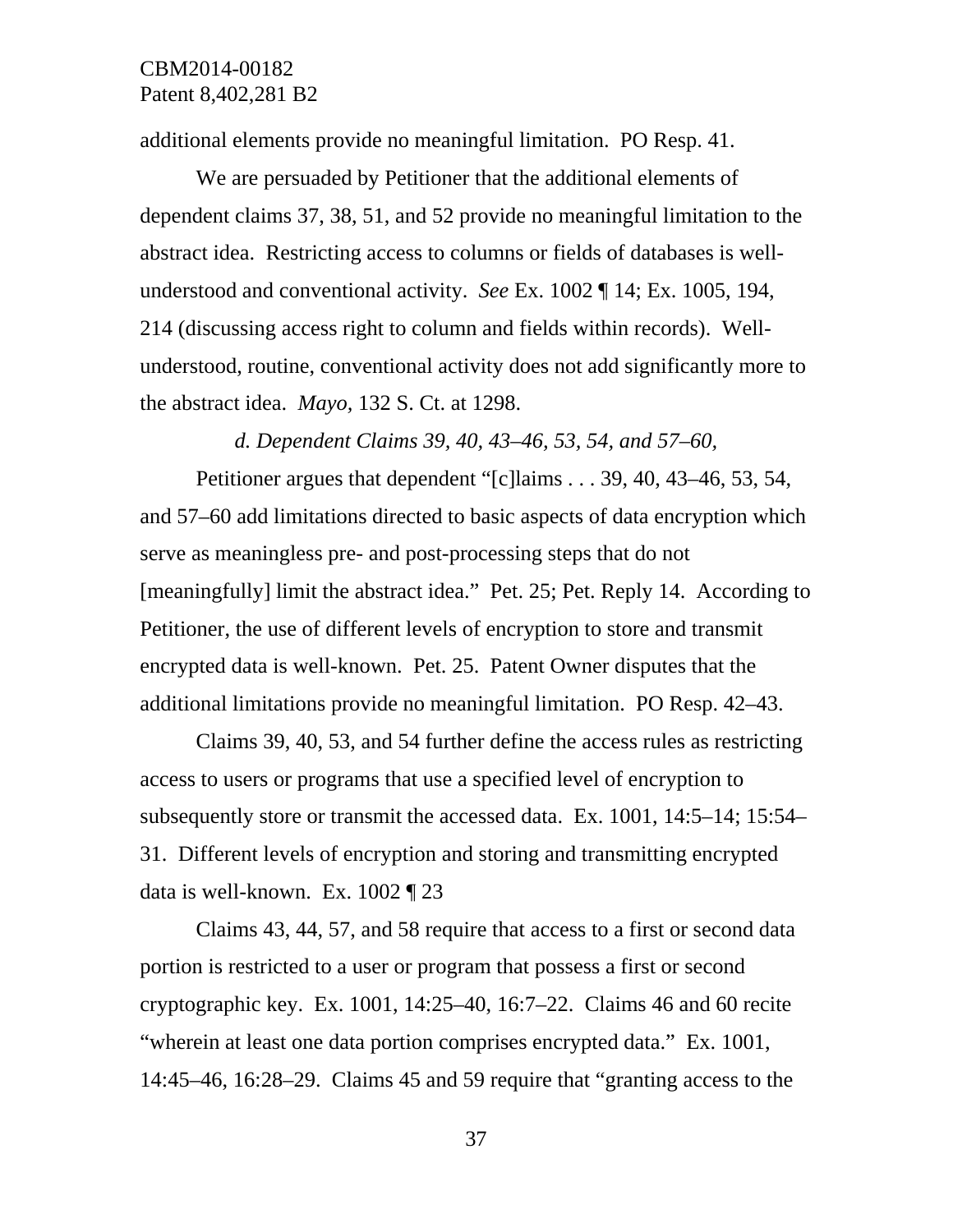l

requested data portion comprises providing the cryptographic key to a requesting entity." *Id.* at 14:41–44, 16:23–27. Encrypting data using a cryptographic key and providing the key to authorized users is wellunderstood and conventional activity. *See* Ex. 1002 ¶ 23; Ex. 1005, 178, 206, 213, 229–230. Encrypting on a field level was also known. Pet. Reply 9; Ex. 1005, 151. Encrypting data using cryptographic keys is well known conventional activity.

Well-understood, routine, conventional activity does not add significantly more to the abstract idea. *Mayo,* 132 S. Ct. at 1298.

#### III. MOTION TO EXCLUDE

Petitioner moves to exclude ¶¶ 13, 16, 17, 21, and 23–26 of Exhibit 2078 and ¶¶ 9–11, 13, 15, 17–20, 23–28, 32, and 34 of Exhibit 2079. We do not rely on these paragraphs of the exhibits in reaching our Decision and, thus, dismiss Patent Owner's motion to exclude these paragraphs of exhibits 2078 and 2079 as moot.

#### IV. MOTION TO AMEND3

 Patent Owner's Motion to Amend seeks to substitute new claims 61– 68 for challenged claims 2 and 5–18. Mot. Amend. For the reasons discussed below, Patent Owner's Motion to Amend is denied.

<sup>&</sup>lt;sup>3</sup> Petitioner argues that the Patent Owner's Response includes arguments as to why the proposed substitute claims are patentable over the prior art. Pet. Reply 1. According to Petitioner, these arguments are an end-run around the page limits of the motion to amend and, thus, should be disregarded. *Id.* at 1–2. Petitioner's argument is moot, however, because we deny Patent Owner's Motion to Amend for other reasons.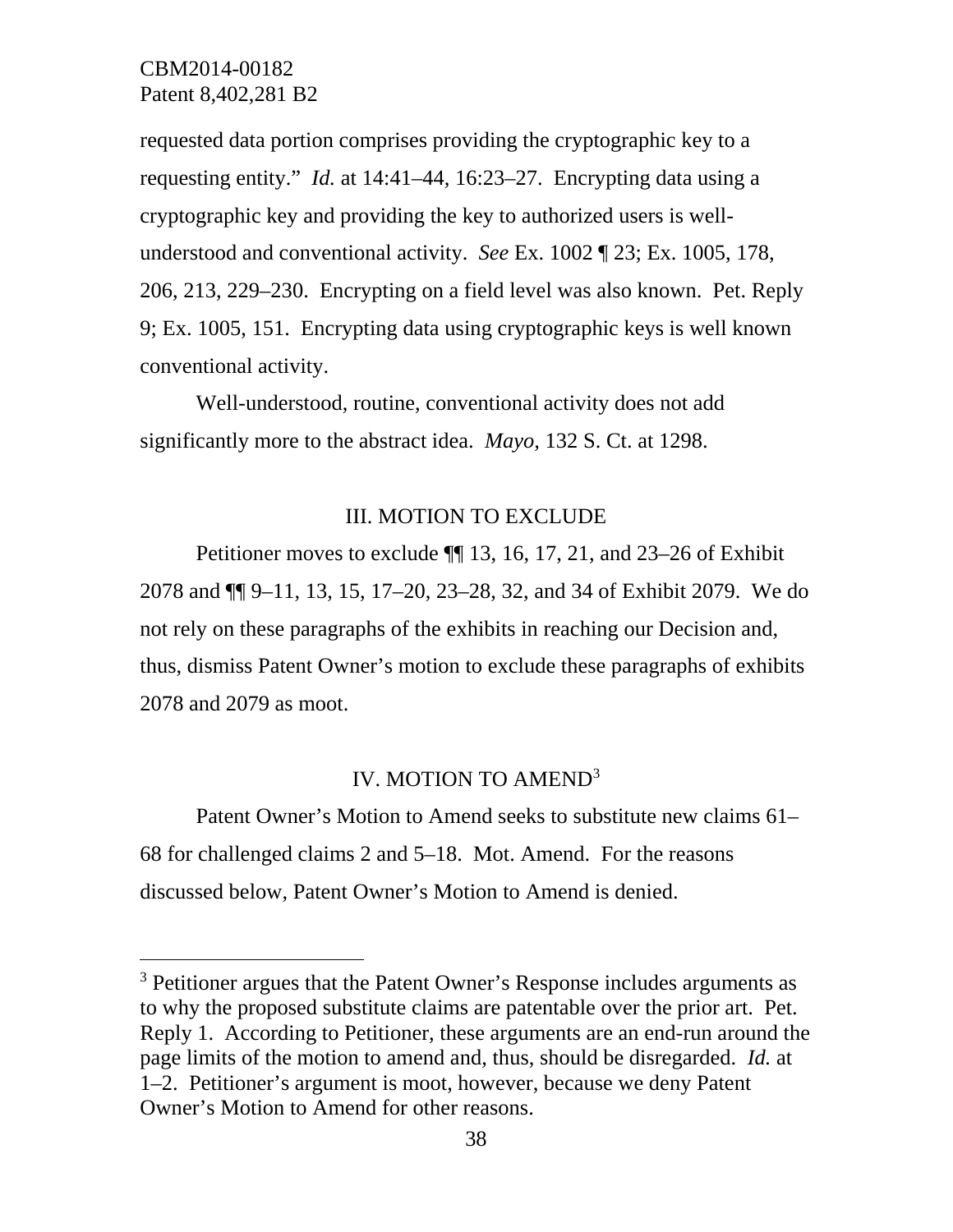Section 326(d)(3) states that "[a]n amendment under this subsection may not enlarge the scope of the claims of the patent or introduce new matter." Similarly, Rule 42.221(2) provides that a motion to amend may be denied where the amendment does not respond to a ground of unpatentability involved in the trial and where the amendment seeks to enlarge the scope of the claims of the patent or introduces new subject matter. Rule 42.20(c) places the burden on the patent owner, as the moving party, to establish that it is entitled to the requested relief. *See Microsoft Corp. v. Proxyconn, Inc.¸* 739 F.3d 1292, 1306 (Fed. Cir. 2015) (affirming the Board's denial of a motion to amend claims where the patent owner failed to establish the patentability of the substitute claims over the prior art of record). Patent Owner, thus, must show that the proposed substitute claims are responsive to a ground of patentability, do not enlarge the scope of the claims of the patent, or introduce new matter.

#### *i. Proposed Substitute Claims*

 Patent Owner proposes to substitute independent claims 61 and 65 for challenged independent claims 1 and 17, respectively. Mot. Amend 16–19, Appendix A. Patent Owner also proposes to substitute dependent claims 62, 63, 64, 66, 67, and 68 for challenged dependent claims 12, 14, 16, 28, 30 and 32, respectively. *Id.*

Proposed substitute claim 61 is illustrative and reproduced below with marking showing the differences with original claim 1. Deletions are shown in brackets and additions are underlined.

 61. A computer-implemented data processing method for protecting data in a database comprising: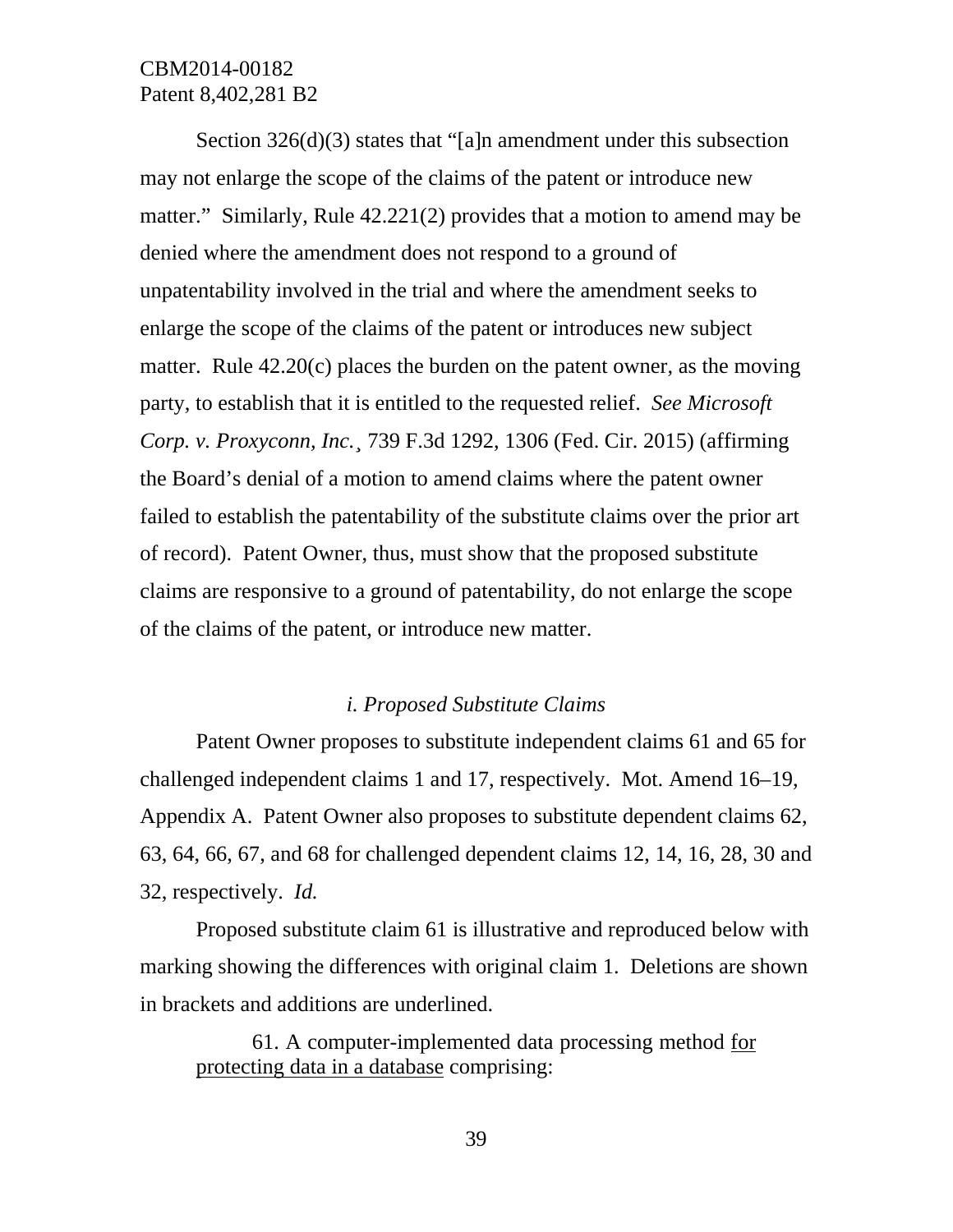maintaining [[a]] the database comprising a plurality of protected data [[portions]] element values, each protected data element value associated with a data element type;

 maintaining a separate data protection table comprising, for each [[of one or more of the]] data [[portions]] element type, a plurality of data processing rules associated with the data [[portion]] element type that must each be [[satisfied before]] applied to the protected data [[portion]] element value associated with the data element type before the data element value can be accessed;

 receiving at the database a request to access a protected data [[portions]] element value stored in the database;

 [[determining]] automatically calling from the database to the separate data protection table to collect [[whether]] each of the [[one or more]] plurality of data processing rules associated with the data element type associated with the requested protected data [[portions are satisfied]] element value; and

 [[granting access to]] controlling the accessing of the requested data [[portion responsive to]] element value in conformity with each of the [[one or more]] collected plurality of data processing rules associated with the data element type associated with the requested protected data [[portion being satisfied]] element value.

 Notably, proposed substitute claim 61 is amended to add a limitation that requires "automatically calling from the database to the separate data protection table to collect each of the plurality of data processing." Proposed substitute claim 61 is also amended to delete the limitation that requires "determining whether each of the one or more plurality of data

processing rules associated with the request data portion are satisfied."

Proposed substitute claim 65 contains corresponding amendments.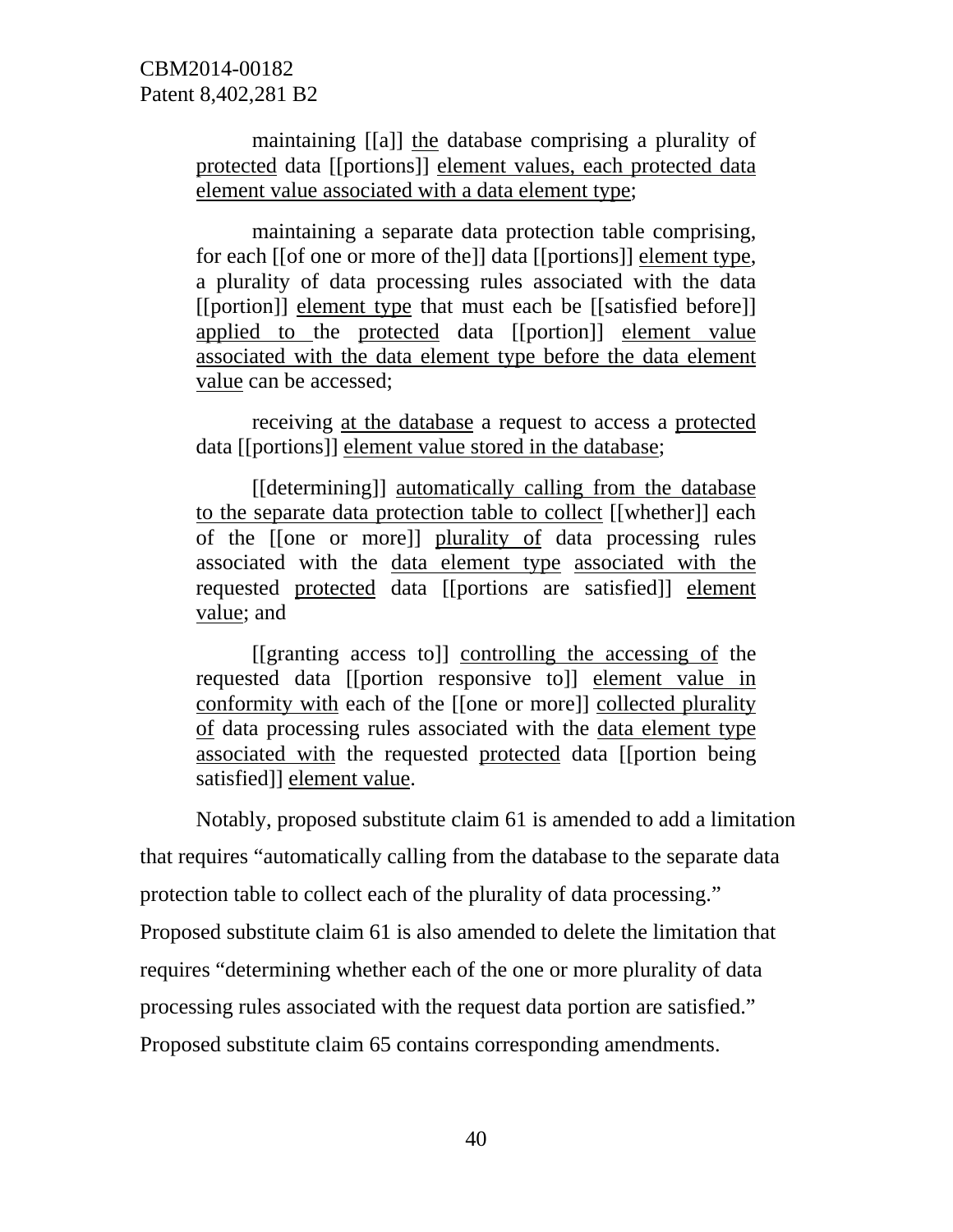*ii. Enlarging the Scope of the Claims and Non-Responsive*  Specifically, with regard to 37 C.F.R. § 42.221(a)(2)(i), a proposed substitute claim is not responsive to an alleged ground of unpatentability of a challenged claim if it does not either include or narrow each feature of the challenged claim being replaced. A patent owner may not seek to broaden a challenged claim in any respect, in the name of responding to an alleged ground of unpatentability. A proper substitute claim under 37 C.F.R.  $\S$  42.221(a)(2)(i) must only narrow the scope of the challenged claim it replaces. Similarly, under 37 C.F.R. § 42.221(a)(2)(ii), a substitute claim may not enlarge the scope of the challenged claim it replaces by eliminating any feature. *See Idle Free Systems, Inc. v. Bergstom, Inc.*, Case IPR2012- 00027, slip op. at 5 (PTAB June 11, 2013) (Paper 26).

 Petitioner argues that the proposed substitute claims substantially rewrite the challenged claims and eliminate certain requirements of the challenged claims. Opp. to Mot. Amend 3–5, 9. Patent Owner responds that the proposed claims replace the original limitations with narrower limitations. PO Reply. to Opp. to Mot. Amend 2–3.

As can be seen from proposed substitute claim 61 above, Patent Owner substantially rewrote the step of "determining whether each of the one or more data processing rules associated with the requested data portions are satisfied" (Ex. 1001, 11:26–28) to "automatically calling from the database to the separate data protection table to collect each of the plurality of data processing rules associated with the data element type associated with the requested data element value" (Mot. Amend 26). This effectively eliminated the determining limitation from the claim. "A proposed substitute claims in not responsive to a ground of unpatentability of a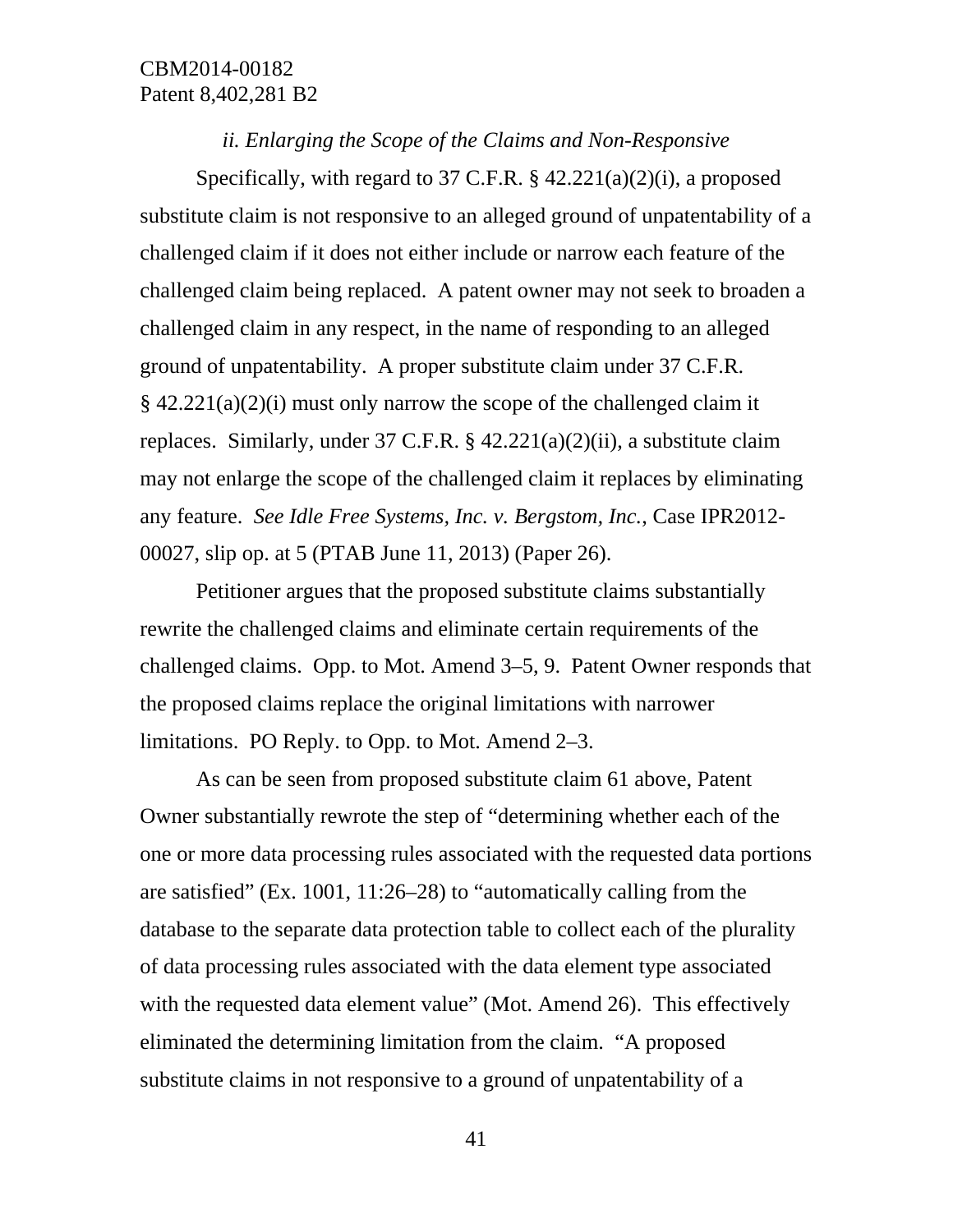challenged claim if it removes any feature of the challenged claim being replaced." *Nichia Corp. v. Emcore Corp.,* Case IPR2012-00005, slip op. at 53 (PTAB Feb. 11, 2014) (Paper 68). Further, no other limitation in the proposed substitute claims requires determining whether each of the one or more data processing rules associated with the requested data portions is satisfied.

Patent Owner also substantially rewrote the step of "granting access to the requested data portion responsive to each of the one or more data processing rules associated with the requested data portion being satisfied" (Ex. 1001, 11:29–31) to "controlling the accessing of the requested data element value in conformity with each of the collected plurality of data processing rules associated with the data element type associated with the requested protected data element value" (Mot. Amend 27). Petitioner argues that "[c]ontrolling the accessing of relates to both granting and denying access to the data, whereas the original claims related only to granting access." Opp. to Mot. Amend 3.

 Amending the claims to require controlling access in conformity with the collected data processing rules instead of requiring granting access to the protected data if the data rules are satisfied impermissibly enlarges the scope of the challenged claims. As Petitioner argues, controlling the access encompasses not only granting, but also denying access. *See* Opp. to Mot. Amend 3.

Patent Owner, thus, fails to show that the proposed substitute claims are responsive to a ground of patentability and do not enlarge the scope of the claims of the patent, as required by 35 U.S.C. § 326(d)(3) and 37 C.F.R. § 42.221(2).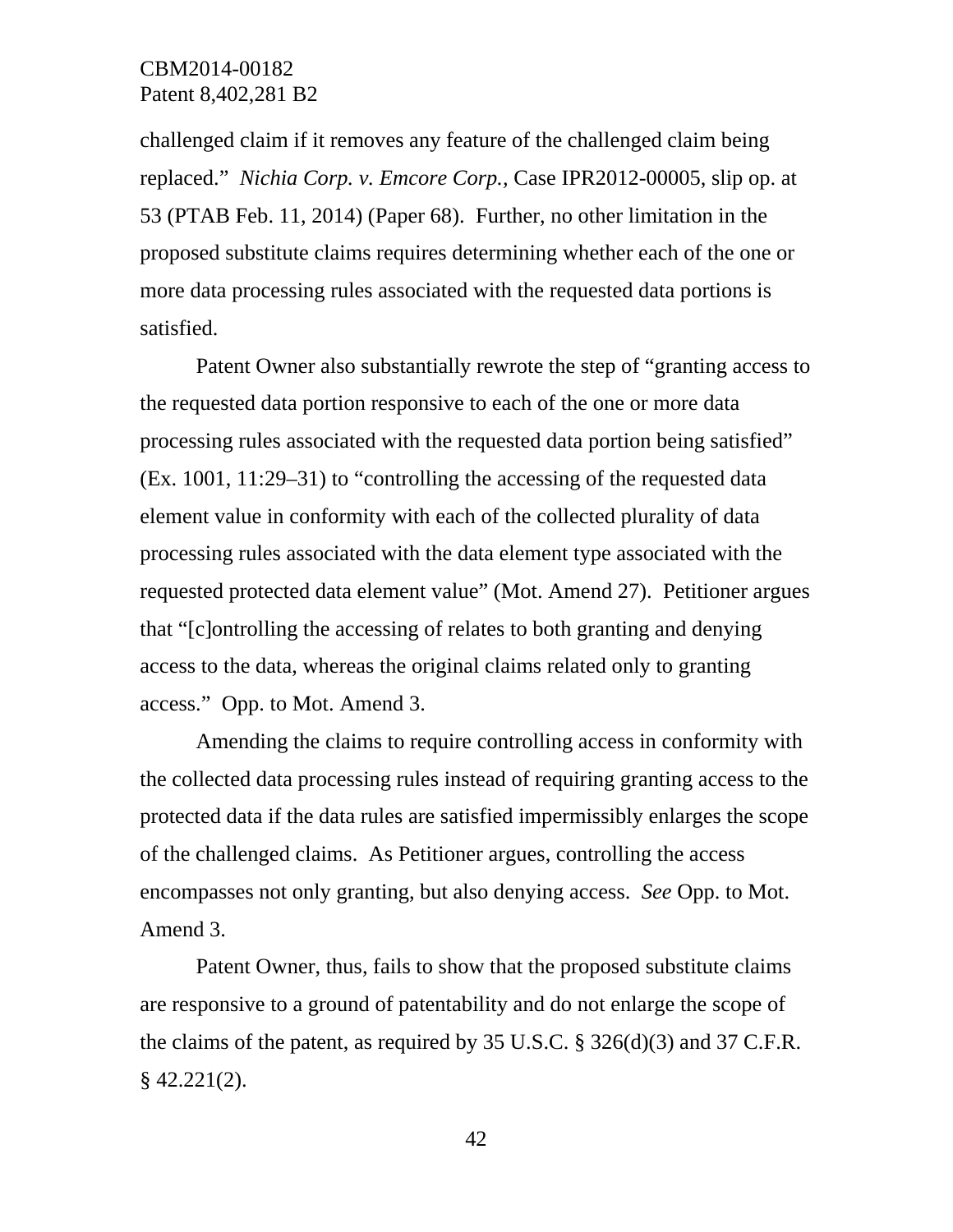$\overline{a}$ 

#### *iii. New Subject Matter*

New or amended claims which introduce elements or limitations which are not supported by the original disclosure of the patent fail to satisfy the written description requirement of 35 U.S.C. § 112, first paragraph*<sup>4</sup>* . Section 112, first paragraph, requires that the "specification shall contain a written description of the invention . . . ." To satisfy the written description requirement, the disclosure must reasonably convey to skilled artisans that the patentee possessed the claimed invention as of the filing date. *Ariad Pharms., Inc. v. Eli Lilly & Co.*, 598 F.3d 1336, 1351 (Fed. Cir. 2010) (en banc). Although the description requirement under § 112 does not demand (1) any particular form of disclosure or (2) that the specification recite the claimed invention verbatim, a description that merely renders the invention obvious does not satisfy the requirement. Id. at 1352 (citations omitted).

 The proposed substitute claims require automatically calling from the database to the separate data protection table to collect each of the plurality of data processing rules. Mot. Amend 26. Patent Owner argues that "[t]he '281 Patent's original disclosure and specification clearly define 'automatically calling from the database to the separate data protection table'" and points to column 3, line 59 through column 4, line 2 of the '281 patent for support. Mot. Amend 3–4. Patent Owner additionally points to page 4, lines 14–21; page 6, lines 6–9; page 6, line 36–page 7, line 8; and page 11, line 21–page 12, line 14 of the original disclosure. Pet. 6 (citing Ex. 2066).

<sup>&</sup>lt;sup>4</sup> We refer to the pre-AIA version of the 35 U.S.C. § 112, first paragraph, due to the date of the '281 patent.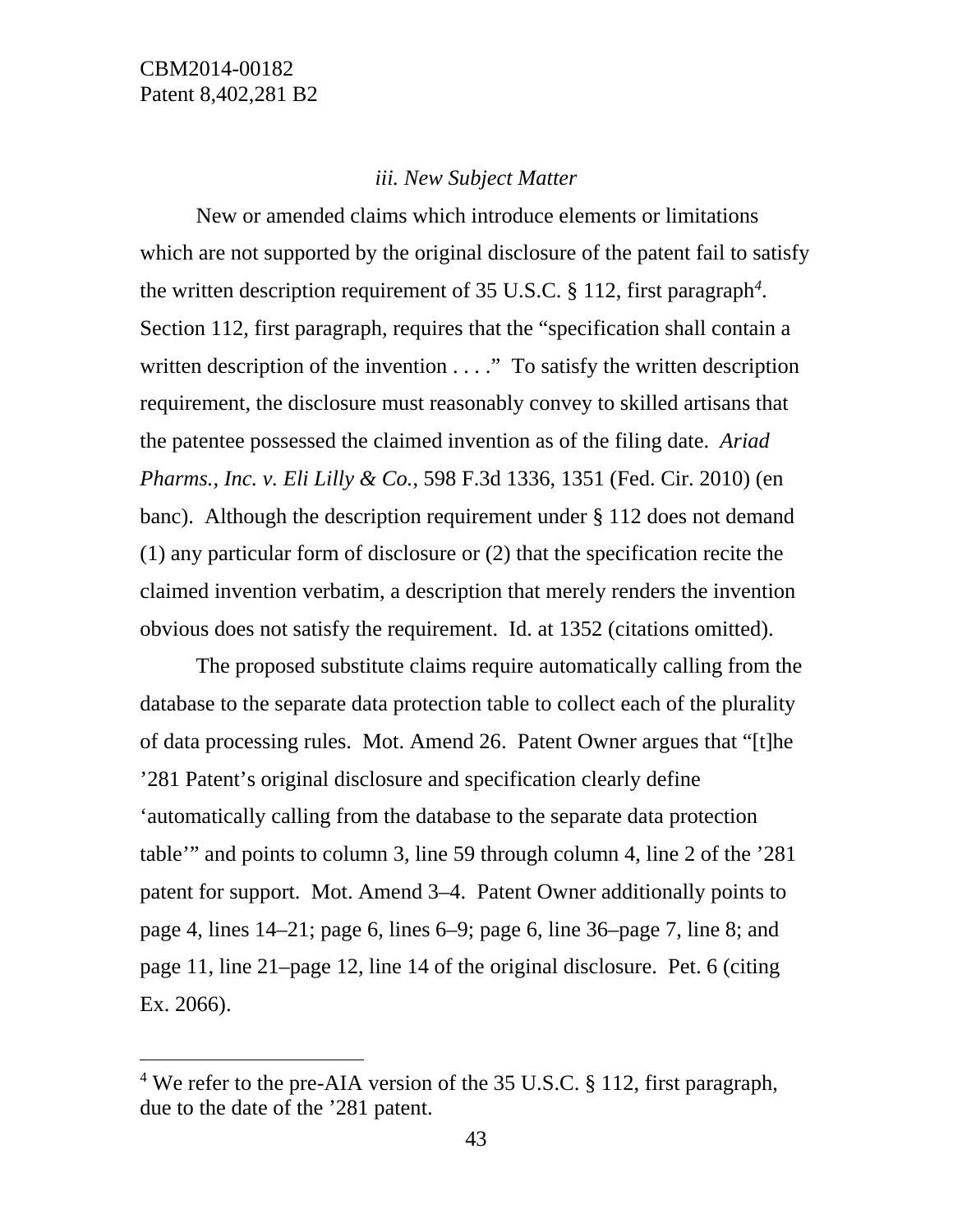The '281 patent and its original disclosures, however, do not "clearly" define or describe a calling *from the database* to the separate date protection table. Although the '281 patent describes a calling to collect the data protection attributes, it does not describe that the calling is from the database. *See* Ex. 1001, 10:48–60 ("is first collected by the system"); *see id.* at Abstract, 2:65–3:5, 3:59–4:2, 4:26–31, 7:63–67, 8:53–61 (describing a compelling calling to a data protection catalogue, but failing to describe the compelling calling being produced by the O-DB database).

 As discussed in section II (A) above, we are persuaded by Dr. Shamos' testimony that one of ordinary skill in the art would know from the '281 patent that control module 20 provides the compelling calling (*see* Ex. 1014 ¶¶ 15–21) and not the database and we are not persuaded by the testimony of Mr. Mattsson and Dr. Direen to the contrary (*see* Ex. 2045 ¶¶ 27–29; Ex. 2046 ¶¶ 58–59; Ex. 2078 ¶¶ 11–12; Ex. 2079 ¶ 8).

Patent Owner, thus, fails to show that the proposed substitute claims are adequately supported by the written description and do not add new matter to the claims, as required by 35 U.S.C. § 326(d)(3) and 37 C.F.R.  $§$  42.221(2).

#### V. CONCLUSION

We determine that Petitioner demonstrates by a preponderance of the evidence that claims 33–60 are unpatentable under 35 U.S.C. § 101 as being directed to non-statutory subject matter.

We also determine that Patent Owner fails to demonstrate that proposed substitute claims 61–68 are patentable.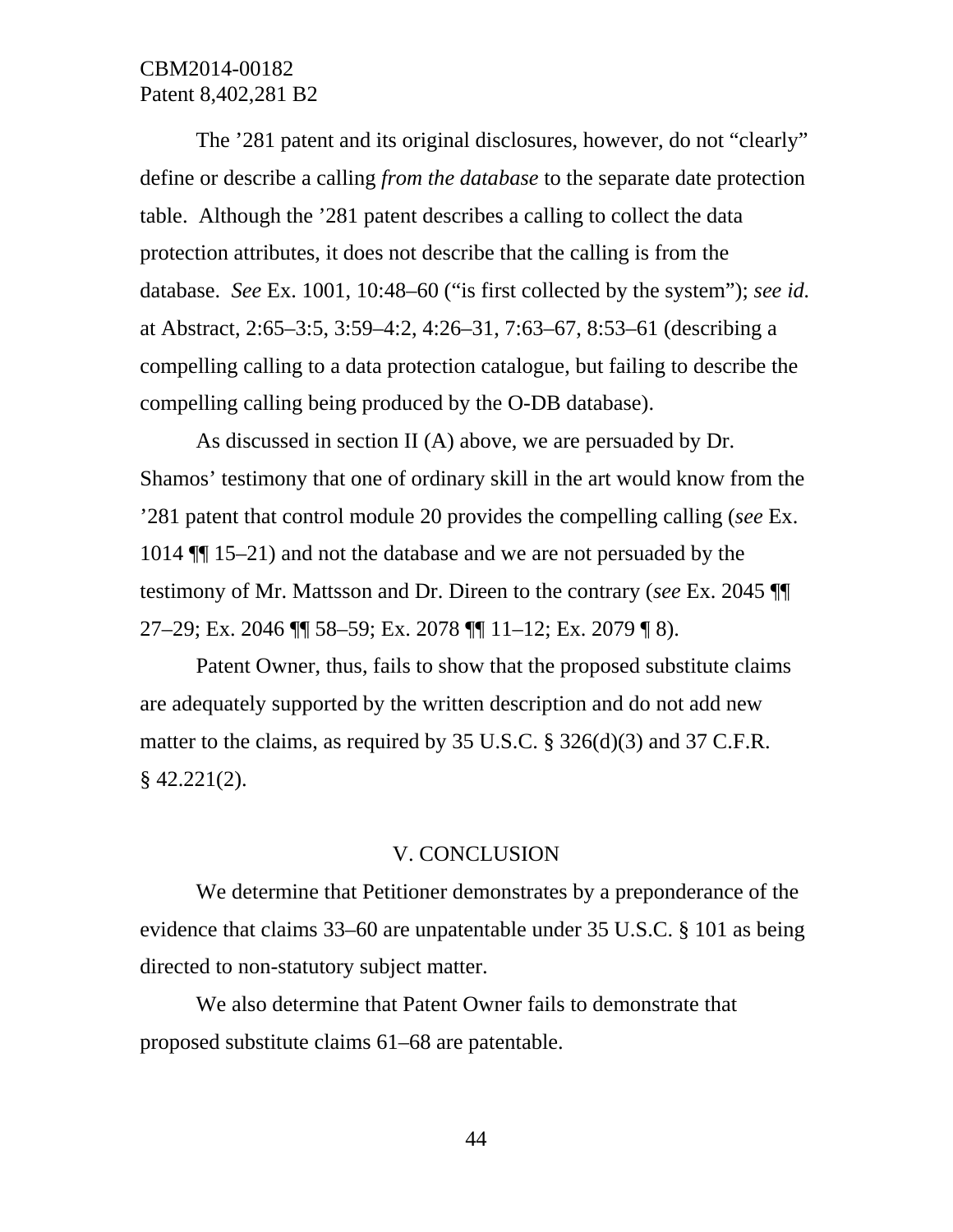This is a Final Written Decision of the Board under 35 U.S.C. § 328(a). Parties to the proceeding seeking judicial review of this Decision must comply with the notice and service requirements of 37 C.F.R. § 90.2.

## VI. ORDER

In consideration of the foregoing, it is hereby:

ORDERED that claims 33–60 of U.S. Patent No. 8,402,281 B2 are *unpatentable*;

FURTHER ORDERED that Patent Owner's Motion to Amend is *granted* as to its request to cancel claims 1–32 of U.S. Patent No. 8,402,281 B2; and

FURTHER ORDERED that Patent Owner's Motion to Amend is *denied* as to its request to add proposed substitute claims 61–68.